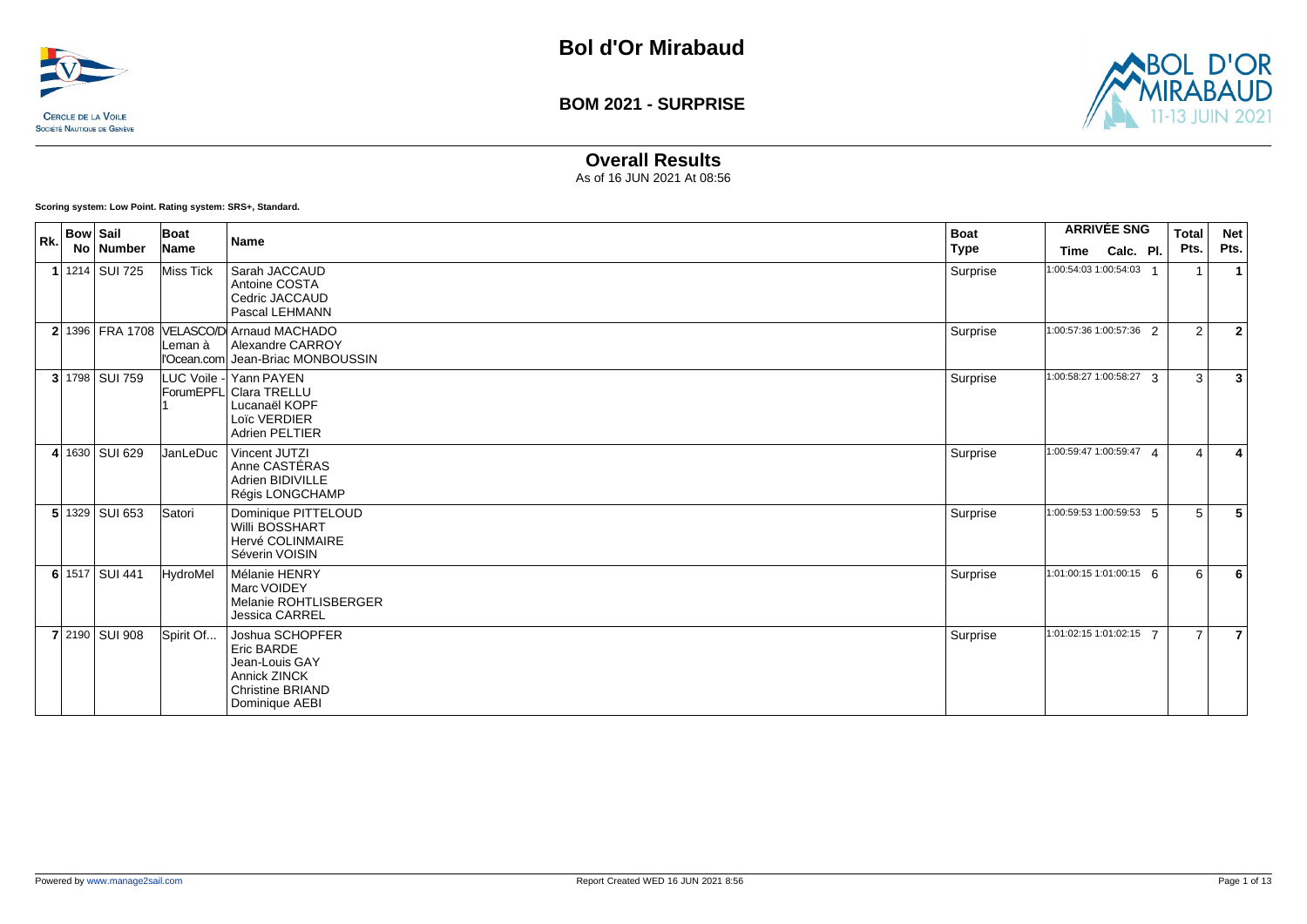



#### **Overall Results**

| Rk. | <b>Bow Sail</b><br>No Number | Boat<br>Name      | <b>Name</b>                                                                                              | <b>Boat</b><br>Type | Time                      | <b>ARRIVÉE SNG</b><br>Calc. Pl. | <b>Total</b><br>Pts. | <b>Net</b><br>Pts. |
|-----|------------------------------|-------------------|----------------------------------------------------------------------------------------------------------|---------------------|---------------------------|---------------------------------|----------------------|--------------------|
|     | 8 608 SUI 233                |                   | <b>ARACHNOP Martin HESENER</b><br><b>Patrick CHEVALIER</b><br>David LIGONY<br><b>Bruno HUMBLOT</b>       | Surprise            | 1:01:06:11 1:01:06:11 8   |                                 | 8                    | 8                  |
|     | $9$ 2229 SUI 400             | Hakuna<br>Matata  | Fabian KÜTTEL<br><b>Christian STALDER</b><br>Philipp KRATTINGER<br>Nadine EICHENBERGER<br>Anna MEYER     | Surprise            | 1:01:06:32 1:01:06:32 9   |                                 | 9                    | 9                  |
|     | 10 2306 SUI 156              | $ 4 \rangle$ zigs | Edgar BORDIER<br><b>Jodit BORDIER</b><br><b>Audrey PICHARD</b><br><b>Renaud FALGAS</b><br>Dave GRESINGER | Surprise            | 1:01:10:07 1:01:10:07 10  |                                 | 10                   | 10                 |
|     | 11 680 SUI 179               | let ses fils      | G.HOMINAL Nicolas KAUFFMANN<br>Even JACOT DESCOMBES<br>Alan ROURA<br>Alexis POCHELON<br>Philippe LORENCY | Surprise            | 1:00:57:51 1:01:57:51 ASP |                                 | 11                   | 11                 |
|     | 12 2546 SUI 450              |                   | Anamorphos Jérôme DARBRE<br><b>Thibaud COTTIN</b><br>Darbre MICHEL<br>Valentine MAEDER                   | Surprise            | 1:01:03:56 1:02:03:56 ASP |                                 | 12                   | 12                 |
|     | 13 1199 SUI 671              | Malice            | <b>Marius LANZ</b><br>Michel NOVERRAZ<br>Etienne DAVID                                                   | Surprise            | 1:03:48:58 1:03:48:58 13  |                                 | 13                   | 13                 |
|     | 14 618 SUI 150               | Choclake          | Cailler STANLEY<br>Fabien SCHOPFER<br>Luca KILSCHHERR<br>Marius GAMPER                                   | Surprise            | 1:03:51:11 1:03:51:11 14  |                                 | 14                   | 14                 |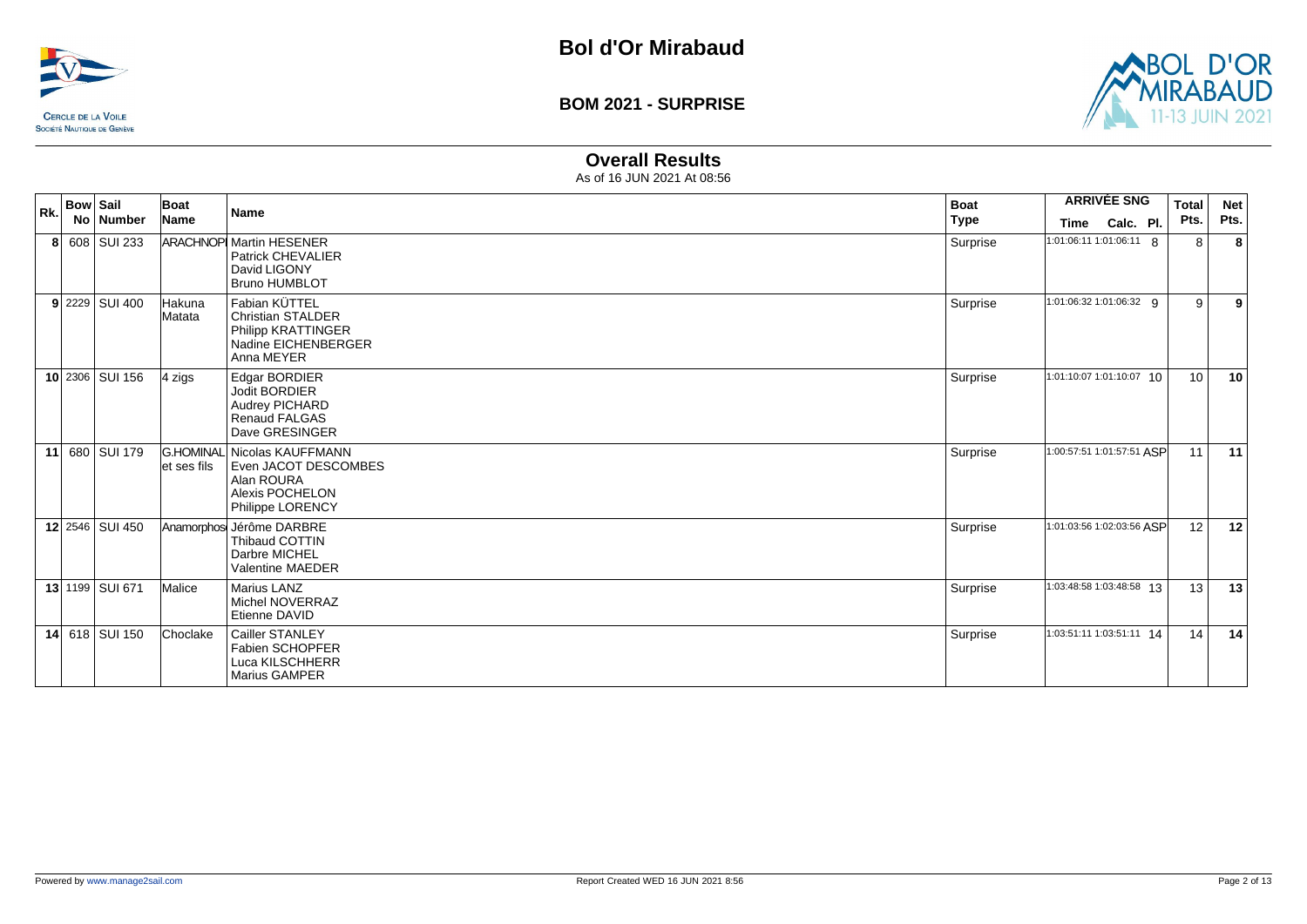



### **Overall Results**

| Rk. | <b>Bow Sail</b><br>No   Number | Boat<br>Name                      | <b>Name</b>                                                                                             | <b>Boat</b><br><b>Type</b> |                                         | <b>ARRIVÉE SNG</b> | <b>Total</b><br>Pts. | <b>Net</b><br>Pts. |
|-----|--------------------------------|-----------------------------------|---------------------------------------------------------------------------------------------------------|----------------------------|-----------------------------------------|--------------------|----------------------|--------------------|
|     | 15 174 SUI 606                 | Léman sur<br> mer                 | Alain FALLOT<br>Jean-Baptiste ZERLAUTH<br>David DEVAUD<br>Raphael DAUPHIN                               | Surprise                   | <b>Time</b><br>1:04:00:42 1:04:00:42 15 | Calc. Pl.          | 15                   | 15                 |
|     | 16 1929 SUI 570                | Dourgi                            | Fréderic LABLANQUIE<br>Anthony BLANALT<br><b>Vincent NADEAU</b><br><b>Benoit JACQUES</b>                | Surprise                   | 1:04:03:53 1:04:03:53 16                |                    | 16                   | 16                 |
|     | 17 741 SUI 723                 | CER <sub>1</sub><br><b>SOFIES</b> | Giuliano ZENNARO<br>Yoann SENFTEN<br>Marine MARTIGNANO<br>Alexander OTT<br><b>Pauline GUERNE</b>        | Surprise                   | 1:04:15:56 1:04:15:56 17                |                    | 17                   | 17                 |
|     | 18 8202 SUI 695                | <b>Hypnautic</b>                  | <b>Ivo KUSTER</b><br><b>Fritz MEILI</b><br>Sandro KUSTER<br>Daniel REITEMEIER<br><b>Arthur HELBLING</b> | Surprise                   | 1:04:16:30 1:04:16:30 18                |                    | 18                   | 18                 |
|     | 19 721 SUI 601                 | Ringle                            | Paul LUEDTKE<br>Jian-Rui SOH<br>Colin DONALDSON<br><b>Russell MACKIE</b>                                | Surprise                   | 1:04:17:54 1:04:17:54 19                |                    | 19                   | 19                 |
|     | 20 1139 FRA 1639 livalau       |                                   | <b>Francis DOERENBECHER</b><br>Sylvie MARCHESSEAU<br>Christian ZACCARIOTTO<br>Loic BLEUZ                | Surprise                   | 1:04:21:56 1:04:21:56 20                |                    | 20                   | 20                 |
|     | 21 1445 SUI 154                | <b>Blue Beat</b>                  | Xavier BRUNEL<br>Laurent BRUNEL<br>Nicolas BRUNEL<br>Gaspard GIROUD                                     | Surprise                   | 1:04:23:11 1:04:23:11 21                |                    | 21                   | 21                 |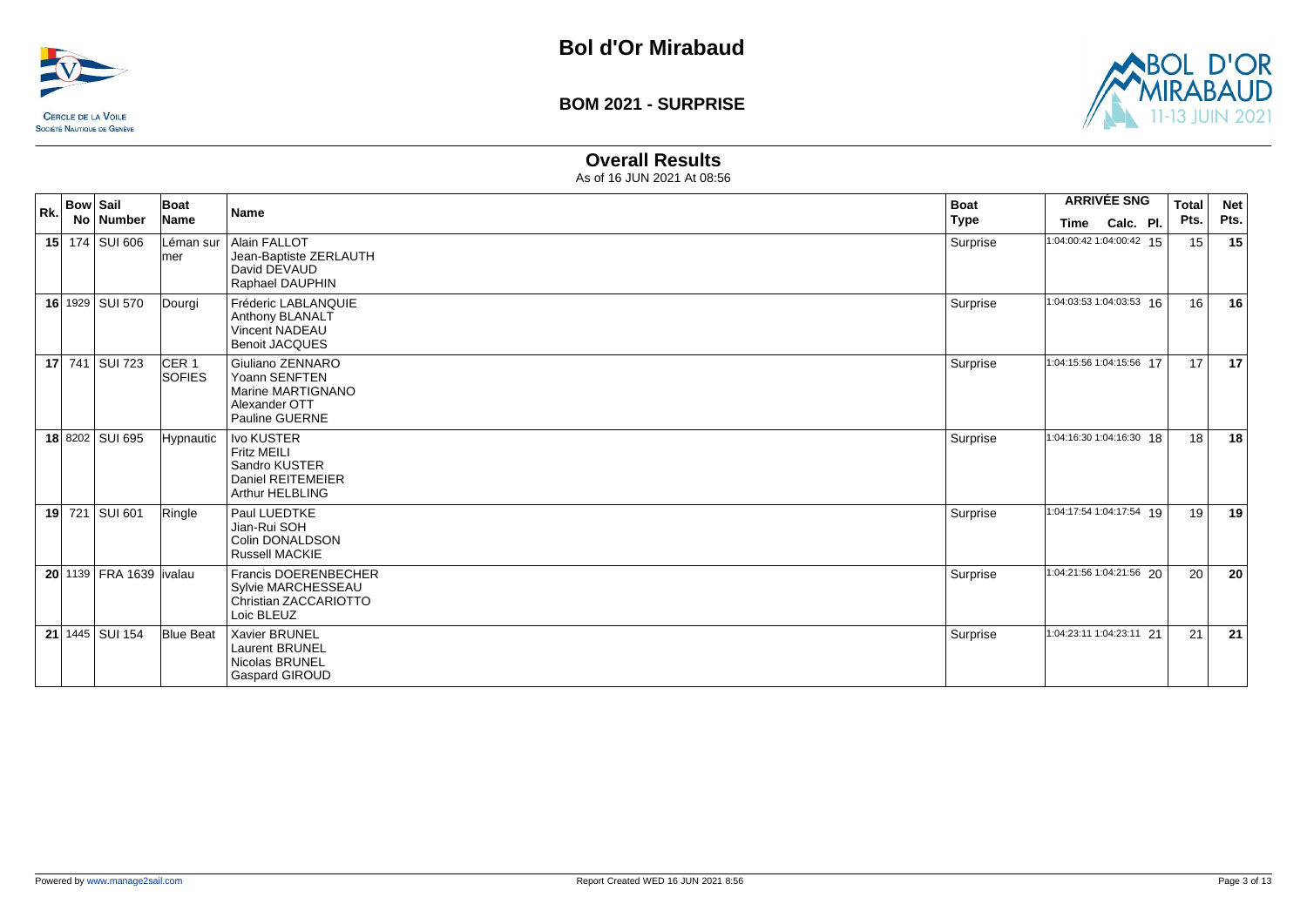



### **Overall Results**

| Rk. | <b>Bow Sail</b> |                        | Boat                 | Name                                                                                                                      | <b>Boat</b> |                          | <b>ARRIVÉE SNG</b> | <b>Total</b> | <b>Net</b> |
|-----|-----------------|------------------------|----------------------|---------------------------------------------------------------------------------------------------------------------------|-------------|--------------------------|--------------------|--------------|------------|
|     |                 | No Number              | Name                 |                                                                                                                           | <b>Type</b> | <b>Time</b>              | Calc. Pl.          | Pts.         | Pts.       |
|     |                 | 22 742 SUI 724         | Immobilier           | CER - Naef Eléonore BLEEKER<br>Yvan VUAGNIAUX<br><b>Constantin BROGGINI</b><br>Nicolas STEVENSON<br>Amélie FRANZ BRUHLART | Surprise    | 1:04:25:31 1:04:25:31 22 |                    | 22           | 22         |
|     |                 | 23 1245 SUI 408        | Chinook              | Daniel BOUWMEESTER<br><b>Hugues MARTIN</b><br><b>Felix CARLIER</b><br>Gaétan van CAMPENHOUDT                              | Surprise    | 1:04:32:01 1:04:32:01 23 |                    | 23           | 23         |
| 24  |                 | 53 SUI 270             | <b>COQ</b><br>T'ELLE | Stéphane NOBLE<br>Angela FREI<br>Gabriel ADAL<br>Pierre Loic KUHN<br>Nicolas CONTI                                        | Surprise    | 1:04:33:13 1:04:33:13 24 |                    | 24           | 24         |
|     |                 | 25 2393 SUI 909        | Luna                 | <b>Blaise LAMBELET</b><br>Augustin WIRZ<br><b>Laurent BRUSTIER</b><br>Vincent CANU                                        | Surprise    | 1:04:34:16 1:04:34:16 25 |                    | 25           | 25         |
|     |                 | 26 2475 FRA 1582 Tahoe |                      | Yvon ROUCHER<br>Julien DONNADIEU<br>Denis CORTELLA<br><b>Thaïs ARMAGNAT</b>                                               | Surprise    | 1:04:41:18 1:04:41:18 26 |                    | 26           | 26         |
|     |                 | 27 154 SUI 360         | <b>COCAINE</b>       | <b>Christian TOSO</b><br>Pascal FEHLBAUM<br>Marc PESSE<br>Séverine TERRIER<br>Anna CUSTO                                  | Surprise    | 1:04:45:55 1:04:45:55 27 |                    | 27           | 27         |
|     |                 | 28 1020 SUI 531        | Jawa                 | <b>Caroline CARTIER</b><br><b>Martine BERGER</b><br><b>Isabelle MAYOR</b><br>Valentina VENTURI<br>Marie ZANARELLI         | Surprise    | 1:04:47:35 1:04:47:35 28 |                    | 28           | 28         |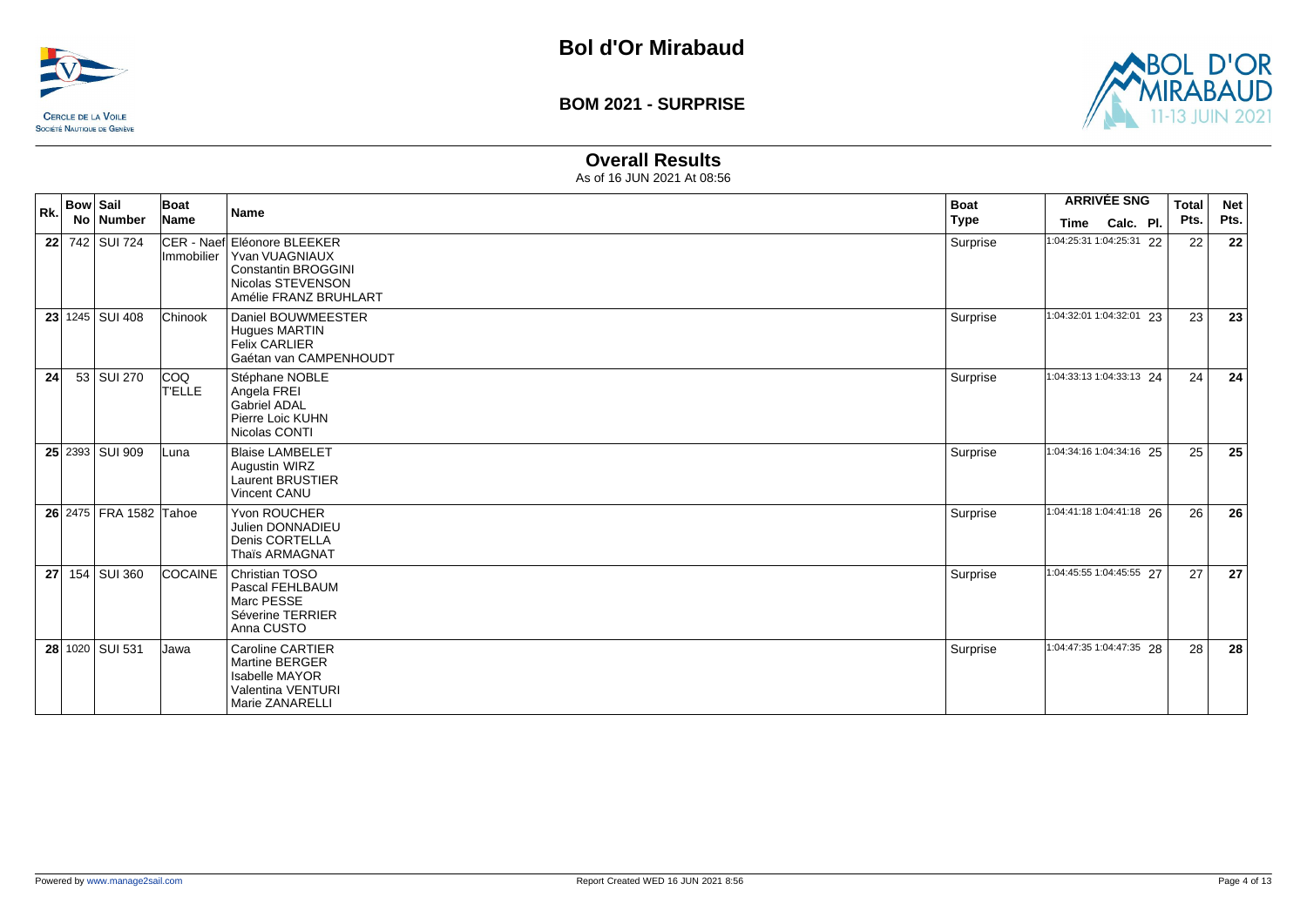



### **Overall Results**

| Rk. | <b>Bow Sail</b> |                 | Boat                                                | <b>Name</b>                                                                                              | <b>Boat</b> |                          | <b>ARRIVÉE SNG</b> | Total | <b>Net</b> |
|-----|-----------------|-----------------|-----------------------------------------------------|----------------------------------------------------------------------------------------------------------|-------------|--------------------------|--------------------|-------|------------|
|     |                 | No Number       | Name                                                |                                                                                                          | <b>Type</b> | Time                     | Calc. Pl.          | Pts.  | Pts.       |
|     | 29 8198 FRA     | 35870           |                                                     | Mira Costa   Pierre MAUDET<br>Yan PERROUD<br><b>Titouan SESSA</b><br>Erwan RAHAULT<br>Jorge LECLERC      | Surprise    | 1:05:04:53 1:05:04:53 29 |                    | 29    | 29         |
|     |                 | 30 2024 SUI 998 | Moizelle<br>Jane                                    | Jean VASIC<br>Lionel GRAIRE<br>Giovanni ARIZZI<br>Jean-Alexandre BINOCHE                                 | Surprise    | 1:05:10:09 1:05:10:09 30 |                    | 30    | 30         |
|     |                 | 31 891 SUI 644  | Mc'One                                              | Frédéric MACHERET<br><b>Eckart FITSCHEN</b><br>Andrew RIZK<br>Mathieu BOSSERT                            | Surprise    | 1:05:10:19 1:05:10:19 31 |                    | 31    | 31         |
|     |                 | 32 2096 SUI 631 | Forum<br>EPFL <sub>2</sub>                          | LUC Voile - Zoé DAGUIN<br>Pietro CARTA<br>Pierre de GROOT<br>François Antoine COUZINEAU<br>Aldo MADASCHI | Surprise    | 1:05:11:59 1:05:11:59 32 |                    | 32    | 32         |
|     |                 | 33 8199 SUI 609 | CALI                                                | Eric DENIS<br>Alexander RIEHLE<br>Jérôme GLAUSER<br>Guillaume COEUR                                      | Surprise    | 1:05:13:31 1:05:13:31 33 |                    | 33    | 33         |
| 34  |                 | 118 SUI 632     | CUST <sub>2</sub><br>Ecole de<br>régate<br>Lausanne | <b>Axel FANGET</b><br>Lisa BRUYAS<br>Aurélie CONOD<br><b>Hubert ELMIGER</b><br>Jérôme COULOT             | Surprise    | 1:05:19:19 1:05:19:19 34 |                    | 34    | 34         |
|     |                 | 35 2296 SUI 349 |                                                     | Monhegan   Aline THORENS<br><b>Olivier THORENS</b><br><b>Julia MAGNIN</b><br>Adrien GILLIAND             | Surprise    | 1:05:20:31 1:05:20:31 35 |                    | 35    | 35         |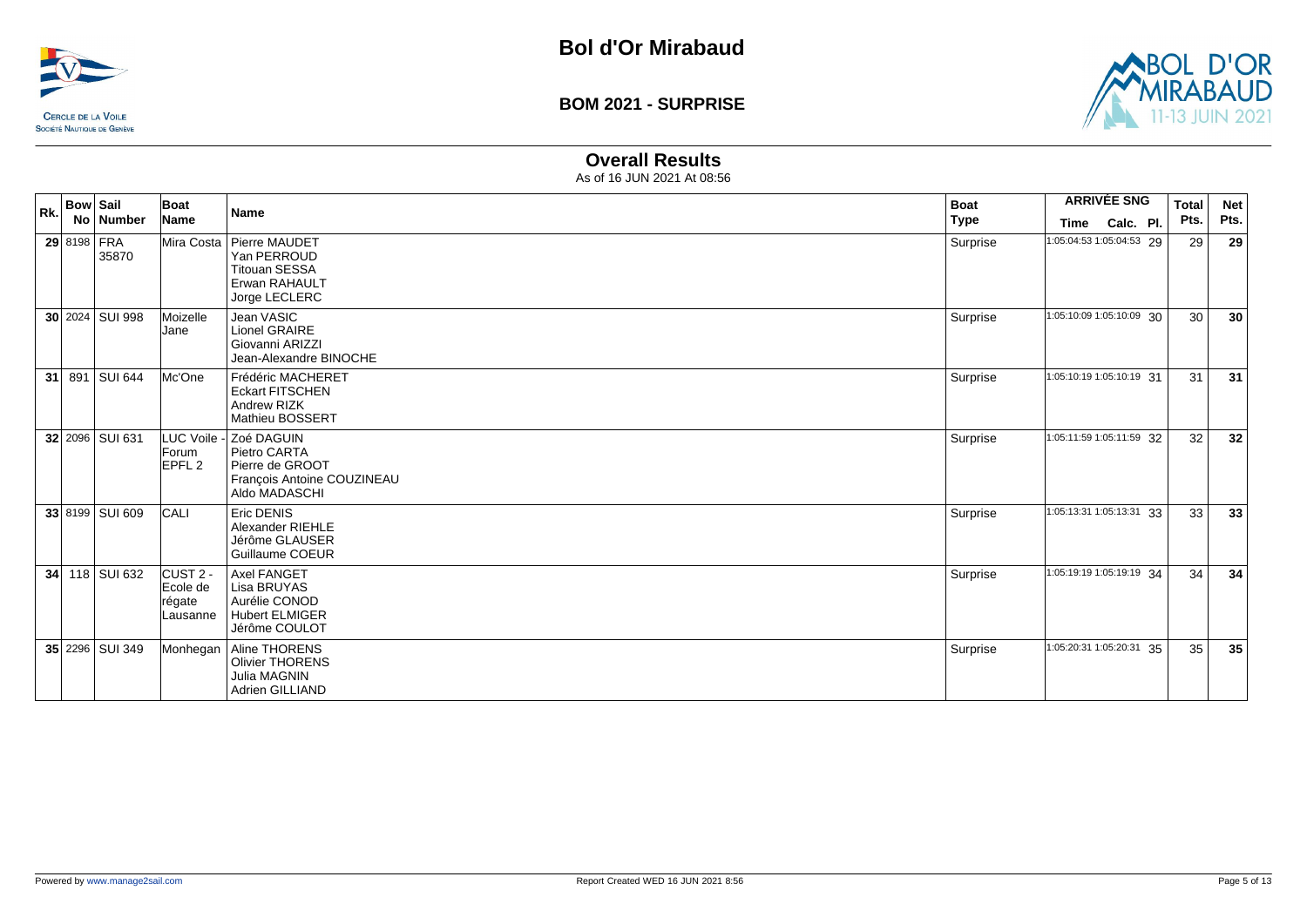



### **Overall Results**

| Rk. | <b>Bow Sail</b><br>No   Number | Boat<br>Name                                | <b>Name</b>                                                                                                                  | <b>Boat</b><br><b>Type</b> | <b>Time</b>                | <b>ARRIVÉE SNG</b><br>Calc. Pl. | <b>Total</b><br>Pts. | <b>Net</b><br>Pts. |
|-----|--------------------------------|---------------------------------------------|------------------------------------------------------------------------------------------------------------------------------|----------------------------|----------------------------|---------------------------------|----------------------|--------------------|
|     | 36 179 SUI 319                 |                                             | MOSQUITO Pascal BAER<br>Ake STRINNING<br>Pierre-Dominique GERDIL<br>Diego KAUFMANN                                           | Surprise                   | 1:05:21:20 1:05:21:20 36   |                                 | 36                   | 36                 |
|     | 37 1866   SUI 990              | Collège du<br>Léman 2                       | Farah IMBERT<br>Joao Gilberto ARARIBA<br>Anthony RIZK<br>Iona JAN<br>Ella FARBER                                             | Surprise                   | 1:05:24:53 1:05:24:53 37   |                                 | 37                   | 37                 |
|     | 38 2484 SUI 379                | <b>Yknot</b>                                | Nicolas BROECKX<br>Alessandro FEDELE<br>Philippe de SMIT<br><b>Bruno RENAUD</b><br>Giorgio ZAGAMI<br><b>Riccardo GUITART</b> | Surprise                   | 1:05:25:44 1:05:25:44 38   |                                 | 38                   | 38                 |
|     | 39 241 SUI 533                 | Adrénaline<br>Les 2<br>Rives                | Thierry CAMPICHE<br>Roxane CAMPICHE<br>David PORRET<br>Marc POLLIAND<br>Raphael ACHCAR                                       | Surprise                   | 1:04:36:52 1:05:36:52 ASP  |                                 | 39                   | 39                 |
|     | 40 2479 SUI 635                | Belouga                                     | Stephan COMMINOT<br><b>Dirk LAMBERT</b><br>Joel COMMINOT<br>Pascal COMMINOT                                                  | Surprise                   | $1:05:37:41$ 1:05:37:41 40 |                                 | 40                   | 40                 |
|     | 41 122 SUI 978                 | $CUST3 -$<br>Ecole de<br>régate<br>Lausanne | Marco MILAN<br>Gianluca DEGHENGHI<br>Elise BERODIER<br><b>Georges MULLER</b><br>Sylvain RATOUIS                              | Surprise                   | 1:05:05:17 1:06:05:17 ASP  |                                 | 41                   | 41                 |
|     | 42 2518 SUI 165                | Scarlett<br>O'Hara                          | <b>Blaise URBEN</b><br>Igor BAEZNER<br>Yann BADOLLET<br>Nolan LANG                                                           | Surprise                   | 1:06:09:20 1:06:09:20 42   |                                 | 42                   | 42                 |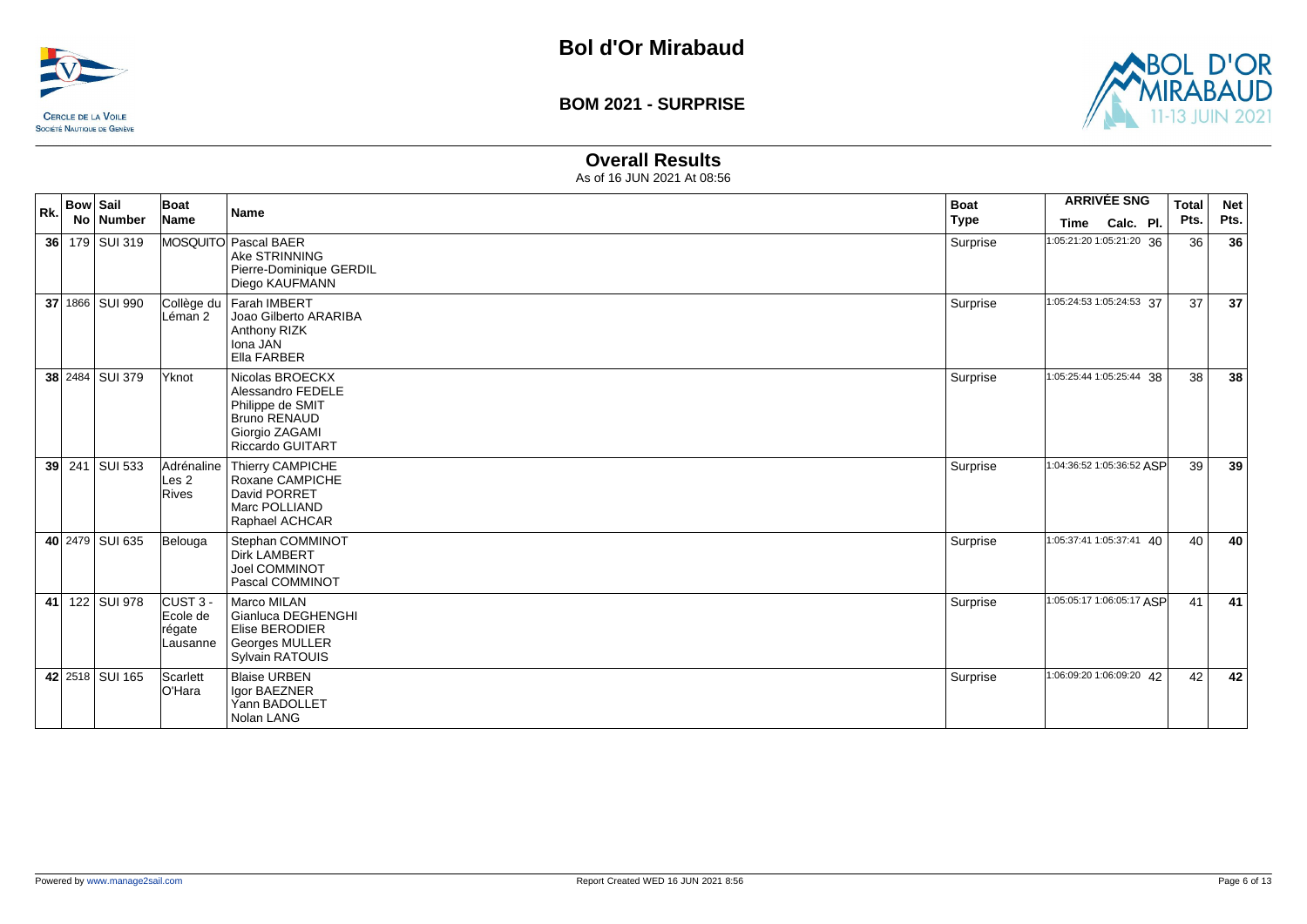



### **Overall Results**

| Rk. | <b>Bow Sail</b> | No Number                | Boat<br>Name                               | <b>Name</b>                                                                                           | <b>Boat</b><br><b>Type</b> | <b>Time</b>              | <b>ARRIVÉE SNG</b><br>Calc. Pl. | Total<br>Pts. | <b>Net</b><br>Pts. |
|-----|-----------------|--------------------------|--------------------------------------------|-------------------------------------------------------------------------------------------------------|----------------------------|--------------------------|---------------------------------|---------------|--------------------|
|     |                 | 43 295 SUI 964           | CUST 4 -<br>Ecole de<br>régate<br>Lausanne | François ABALLEA<br>Jean VAUCHER<br>Denis ZWEIFEL<br>Pache STEPHANE<br><b>Esther GARCIA GUTIERREZ</b> | Surprise                   | 1:06:11:35 1:06:11:35 43 |                                 | 43            | 43                 |
|     |                 | 44 8128 FRA 1509 tokoloc |                                            | Michel DOMEON<br>Raphaël TONIONE<br><b>Bruno TONIONE</b>                                              | Surprise                   | 1:06:12:30 1:06:12:30 44 |                                 | 44            | 44                 |
|     |                 | 45 2336 SUI 509          |                                            | lieu de vent   Massimo MAGLIOCCO<br>Giuseppe AMODIO<br>Antoine GERVAIS<br>Antoine GUBERT              | Surprise                   | 1:06:16:07 1:06:16:07 45 |                                 | 45            | 45                 |
|     |                 | 46 1756 SUI 164          | Doña Flor                                  | Nicole ZAY<br>Florine DÉRIAZ<br>Laurence DÉRIAZ<br>Marlène PIRON                                      | Surprise                   | 1:06:16:30 1:06:16:30 46 |                                 | 46            | 46                 |
|     |                 | 47 1301 SUI 172          | r <sub>2ci</sub>                           | <b>Didier PELLET</b><br><b>Laurent MOREL</b><br>Alain BIDAUX<br>Raphaël MOUTTET                       | Surprise                   | 1:06:18:47 1:06:18:47 47 |                                 | 47            | 47                 |
|     |                 | 48 2526 FRA 1744 Nimbo   |                                            | <b>Laurent RICHARD</b><br>Serge AUBERTIN<br>Lallemand FREDERIC<br><b>Tomasina DANIEL</b>              | Surprise                   | 1:06:19:00 1:06:19:00 48 |                                 | 48            | 48                 |
|     |                 | 49 526 SUI 407           | Abouba 3                                   | <b>Willy BURRI</b><br>Marc BONNARD<br>Thorsten KURZ<br>Jean TOUATI<br>Marine CLOGENSON                | Surprise                   |                          | 1:06:23:40 1:06:23:40 49        | 49            | 49                 |
|     |                 | 50 1483 SUI 1802         | Kalypso                                    | Raymond KERRISON<br>Didier JOBÉ<br><b>Gregory KAECH</b><br>Jarno VUILLIEMIER                          | Surprise                   | 1:06:25:38 1:06:25:38 50 |                                 | 50            | 50                 |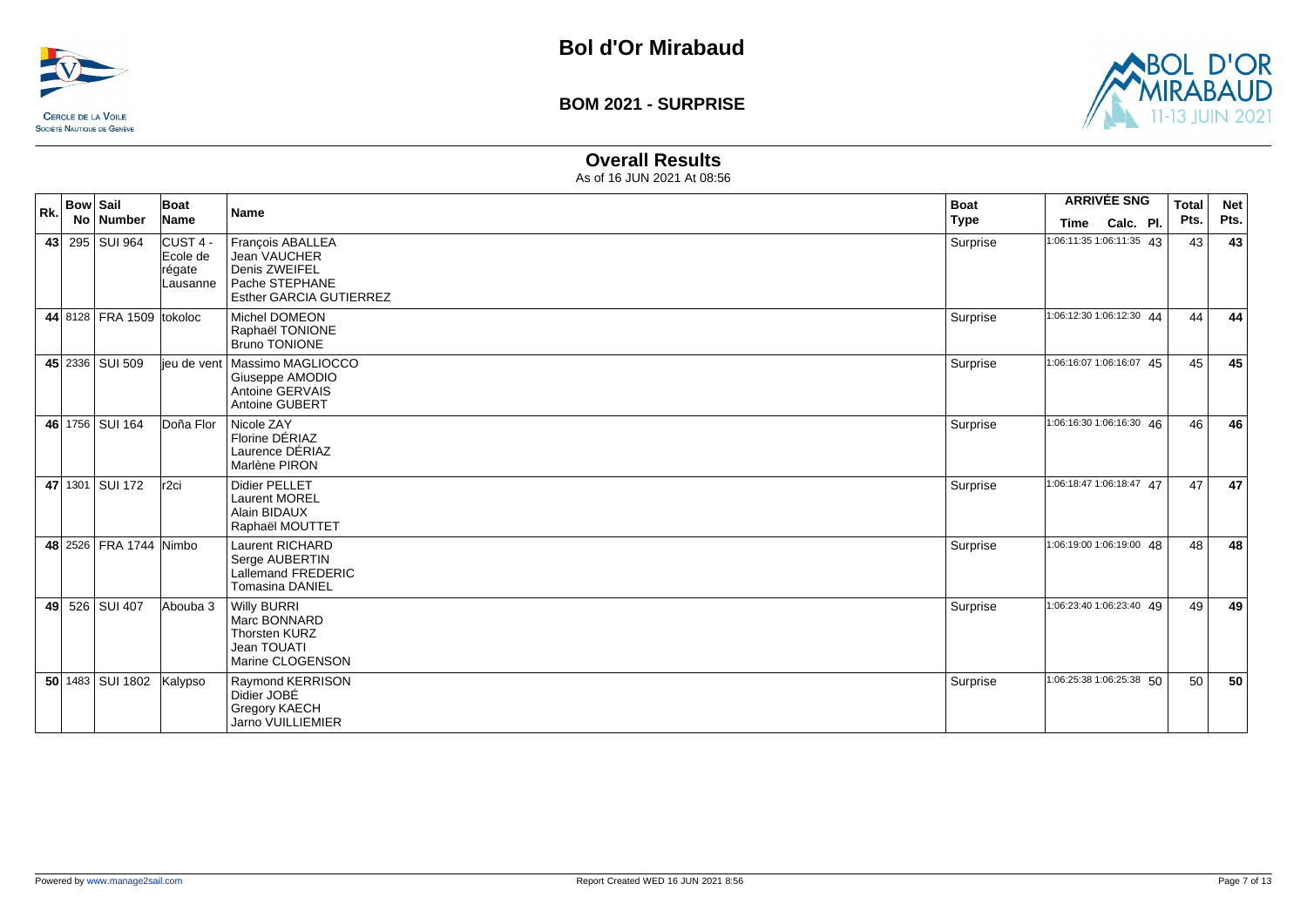



### **Overall Results**

| Rk. | <b>Bow Sail</b> |                          | Boat             | <b>Name</b>                                                                                        | <b>Boat</b> |                           | <b>ARRIVÉE SNG</b> | <b>Total</b> | <b>Net</b> |
|-----|-----------------|--------------------------|------------------|----------------------------------------------------------------------------------------------------|-------------|---------------------------|--------------------|--------------|------------|
|     |                 | No   Number              | Name             |                                                                                                    | <b>Type</b> | Time                      | Calc. Pl.          | Pts.         | Pts.       |
|     |                 | 51 2364 SUI 708          | <b>ZIO</b>       | Christophe MIVILLE<br><b>Eric PASQUIER</b><br>Cédric GIAUQUE<br><b>Vincent ROESTI</b>              | Surprise    | 1:06:33:28 1:06:33:28 51  |                    | 51           | 51         |
|     |                 | 52 2552 SUI 307          | Topas            | Sandro JENZER<br>Armin SCHAWALDER<br>Alain SIEGENTHALER                                            | Surprise    | 1:06:46:47 1:06:46:47 52  |                    | 52           | 52         |
|     |                 | 53 2499 SUI 71           | Surboum          | Mathias ROTHHARDT<br><b>Rainer WARTH</b><br>Maximilian MÜLLER-BARDORFF<br>Jack MÜLLER              | Surprise    | 1:07:21:12 1:07:21:12 53  |                    | 53           | 53         |
|     |                 | 54 407 SUI 219           | Citron<br>pressé | Dominique FREI<br>Evelyne KACAREVIC<br>Hervé MONTFORT<br>Sophie ROSSILLON<br>Jean-Luc BERTHOLET    | Surprise    | 1:07:34:28 1:07:34:28 54  |                    | 54           | 54         |
|     |                 | 55 1660 SUI 518          | SKYRIM           | Nicolas FABRE<br>Snorri HAYMOZ<br><b>Audrey GEORGES</b><br>René MERMOUD<br><b>Guillaume PICLIN</b> | Surprise    | 1:07:36:07 1:08:36:07 ASP |                    | 55           | 55         |
|     |                 | 56 2517 FRA 1090 Sylvent |                  | <b>Florence PRETOT</b><br>Jean François VUAILLAT<br>Belén GARCIA MARTIN<br><b>Thiphaine PROUX</b>  | Surprise    |                           | <b>ASP</b>         | 56           | 56         |
|     |                 | 57 1837 SUI 728          | <b>JAT</b>       | Ralf GLEIXNER<br>Thomas AUPING<br>Siegbert KOHR                                                    | Surprise    |                           | TLE                | 57           | 57         |
|     |                 | 58 619 FRA 1104 R2D2     |                  | <b>Martin BAECHTOLD</b><br>Jonathan MARTIN<br>Hans Georg BAECHTOLD<br>Martin KNAPP                 | Surprise    |                           | <b>RET</b>         | 94           | 94         |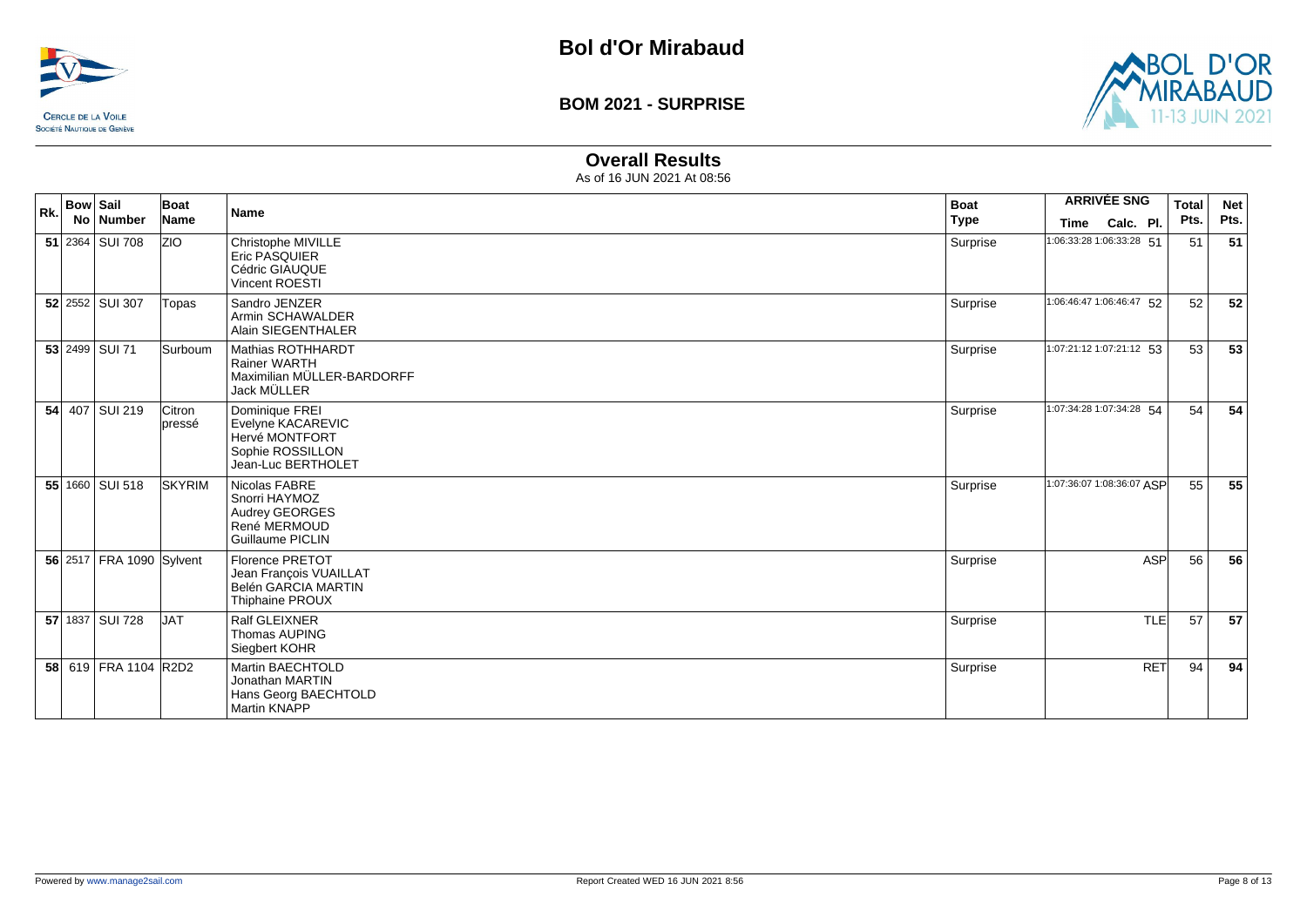



#### **Overall Results**

| Rk. | <b>Bow Sail</b><br>No   Number | Boat<br>Name    | <b>Name</b>                                                                                                   | <b>Boat</b><br><b>Type</b> | Time | <b>ARRIVÉE SNG</b><br>Calc. Pl. | <b>Total</b><br>Pts. | <b>Net</b><br>Pts. |
|-----|--------------------------------|-----------------|---------------------------------------------------------------------------------------------------------------|----------------------------|------|---------------------------------|----------------------|--------------------|
|     | 58 1426 FRA 1707 Miles of      | <b>Blue</b>     | Xavier PETIBON<br>Catherine DUCRET<br>Morgan BULTIAU<br><b>Thomas RAYMOND</b>                                 | Surprise                   |      | <b>RET</b>                      | 94                   | 94                 |
|     | 58 8192 SUI 000                | Le D'aline      | Mathieu STRUNGA<br>Pascal MAST<br><b>Bastien ROUILLER-MONAY</b>                                               | Surprise                   |      | <b>DNF</b>                      | 94                   | 94                 |
|     | 58 2545 SUI 130                |                 | maurablyia   Aécio dos ANJOS<br>Fabien VALLÉLIAN<br><b>Benoît OBERSON</b><br><b>Bastien FRANCESCATO</b>       | Surprise                   |      | <b>RET</b>                      | 94                   | 94                 |
|     | 58 273 SUI 141                 |                 | <b>EXTRADOSE Marc CHAMPENDAL</b><br>Patrick ANCHISE<br><b>Christine JACQUAT</b><br>Fred GROSJEAN<br>Jake SIMS | Surprise                   |      | <b>RET</b>                      | 94                   | 94                 |
|     | 58 2541 SUI 168                | Oldtimer        | <b>Franck MEESTERS</b><br>Nicolas BARRAS<br><b>Adrien PAROISSE</b><br>Fabienne WITZ                           | Surprise                   |      | <b>DNF</b>                      | 94                   | 94                 |
|     | 58 2339 SUI 185                | O Loft          | Roger WALDMANN<br>Didier BLANC<br>Cédric DURET<br>Jean-Marc TAVERNEY<br>Philippe HIRSIGER                     | Surprise                   |      | <b>RET</b>                      | 94                   | 94                 |
|     | 58 880 SUI 213                 | Marwill         | <b>Willi KLAUSCH</b><br>Matthieu VITAL DURAND<br>Stéphane VENHARD<br>Alexandre MAEDER                         | Surprise                   |      | <b>RET</b>                      | 94                   | 94                 |
|     | 58 810 SUI 215                 | <b>TIMINGIE</b> | Volker KUHN<br><b>Helge MAHNE</b><br>Diederik PAULI<br>Marc PFITZER                                           | Surprise                   |      | <b>RET</b>                      | 94                   | 94                 |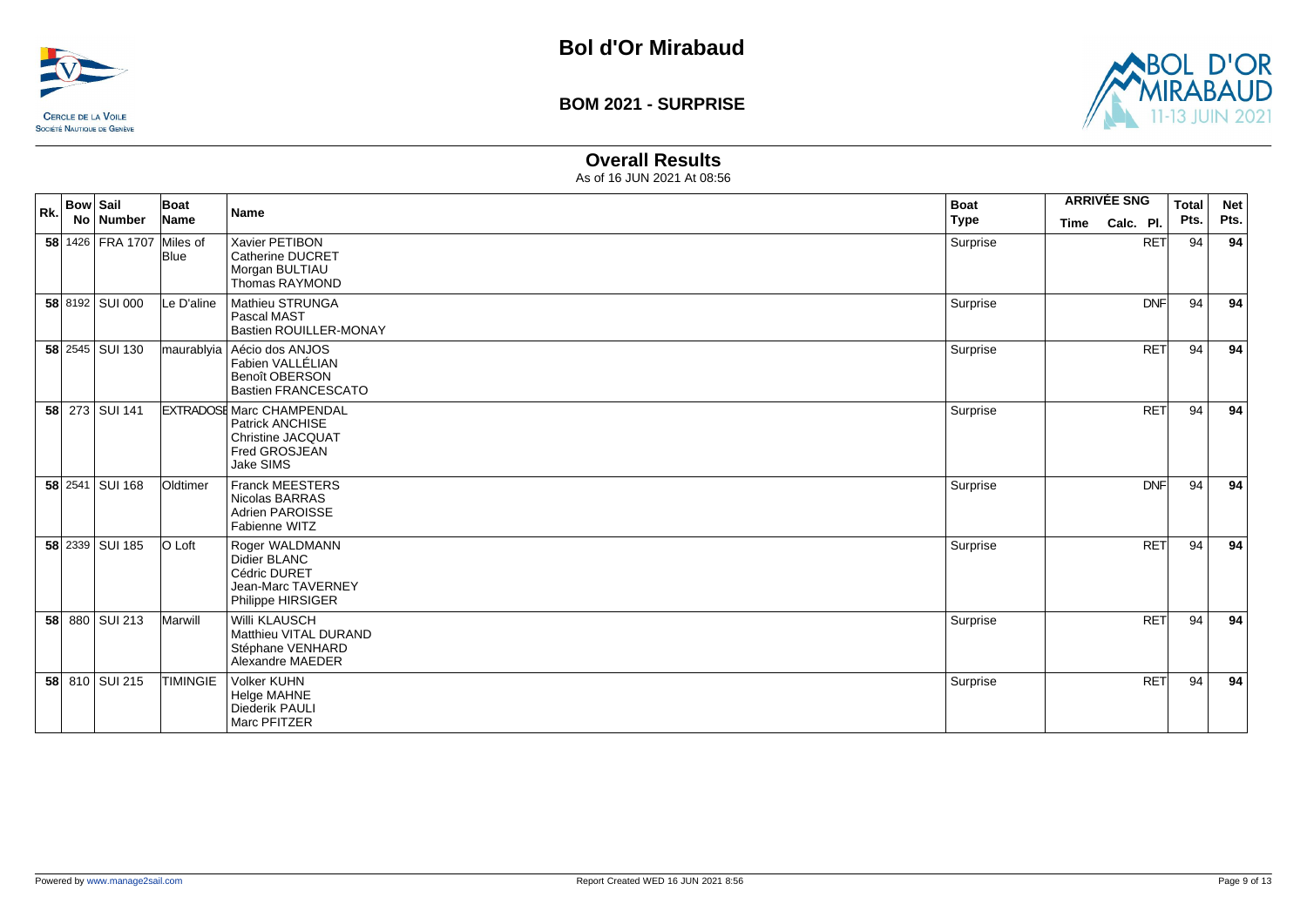



### **Overall Results**

| Rk. | <b>Bow Sail</b><br>No Number | Boat<br>Name                               | Name                                                                                                  | <b>Boat</b><br><b>Type</b> | Time | <b>ARRIVÉE SNG</b><br>Calc. Pl. | <b>Total</b><br>Pts. | <b>Net</b><br>Pts. |
|-----|------------------------------|--------------------------------------------|-------------------------------------------------------------------------------------------------------|----------------------------|------|---------------------------------|----------------------|--------------------|
|     | 58 395 SUI 230               | Mic Mac                                    | Michael JUNG<br>Krzysztof SZCZUREK<br><b>Graham BEAVER</b><br>Conor LYNCH                             | Surprise                   |      | <b>DNF</b>                      | 94                   | 94                 |
|     | 58 2250 SUI 247              | Tasmanie                                   | Patrick TORRENTÉ<br>Florian TORRENTÉ<br>Mathieu MÜLLER<br>Sebastien TRIPET<br><b>Bernard PATTUSCH</b> | Surprise                   |      | <b>RET</b>                      | 94                   | 94                 |
|     | 58 2500 SUI 280              | Subway                                     | Markus REICHLE<br>Samuel BOSSEL<br>André CAVEGN<br>David TOURNAUD                                     | Surprise                   |      | <b>RET</b>                      | 94                   | 94                 |
|     | 58 2502 SUI 30               |                                            | Kookaburra Steve FRIDEZ<br><b>Michel MAST</b><br><b>Eric MORIER</b><br>Alexandre VUAGNIAUX            | Surprise                   |      | <b>RET</b>                      | 94                   | 94                 |
|     | 58 832 SUI 379               | CUST 1 -<br>Ecole de<br>régate<br>Lausanne | Anne-Sophie HAYEK<br>Régine LIANZA<br>Vincent LIANZA<br>Yoana LOPEZ<br>Philippe MARTIN                | Surprise                   |      | <b>RET</b>                      | 94                   | 94                 |
|     | 58 8206 SUI 508              | Janick                                     | Lucas DEPPING<br><b>Just LEBLANC</b><br>Elsa PATAKI<br>Toma BONVIN                                    | Surprise                   |      | <b>DNF</b>                      | 94                   | 94                 |
|     | 58 2550 SUI 525              | Oolong                                     | <b>Renaud MASSENET</b><br><b>Roland MASSENET</b><br><b>Hugues MASSENET</b>                            | Surprise                   |      | DNF                             | 94                   | 94                 |
| 58  | 58 SUI 557                   | <b>CNM</b><br>Voiles<br>Gautier            | Clémence RANQUET<br>Stéphane EMLER<br>Nicolas DUPERREX<br>Nathalie LAUBER-CHOLLET                     | Surprise                   |      | <b>RET</b>                      | 94                   | 94                 |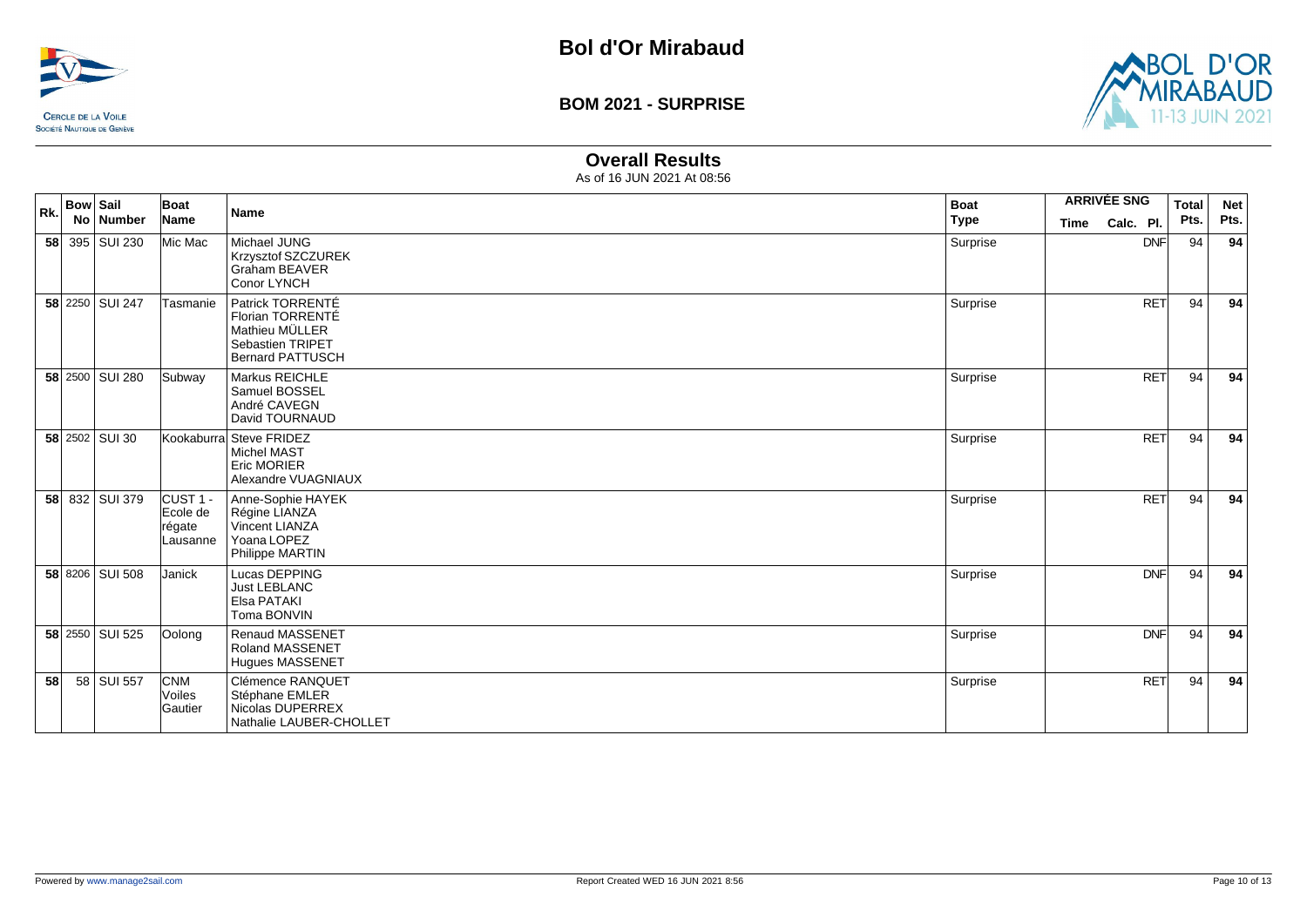



# **Overall Results**

| Rk. | <b>Bow Sail</b><br>No Number | Boat<br>Name                | Name                                                                                                             | <b>Boat</b><br><b>Type</b> | <b>ARRIVÉE SNG</b><br><b>Time</b> | Calc. Pl.  | <b>Total</b><br>Pts. | <b>Net</b><br>Pts. |
|-----|------------------------------|-----------------------------|------------------------------------------------------------------------------------------------------------------|----------------------------|-----------------------------------|------------|----------------------|--------------------|
|     | 58 1125 SUI 562              | Léman sur<br>$l$ mer 2      | Nicolas THUILLARD<br>Alicia FULLANA<br>François DONDEYNAZ<br>Julian MAREWSKI<br>Cédric DUPUIS                    | Surprise                   |                                   | <b>RET</b> | 94                   | 94                 |
|     | 58 2525 SUI 604              | <b>Armaris</b>              | <b>Richard BOLWIJN</b><br>Jelle BARTLEMA<br>Jasper BARTLEMA                                                      | Surprise                   |                                   | <b>DNF</b> | 94                   | 94                 |
|     | 58 1151 SUI 611              | ca n'existe<br>lpas         | Dieter GRASER<br>Delia DEVECCHI<br>Morgane LEPEE<br>Alvaro DEVECCHI                                              | Surprise                   |                                   | <b>RET</b> | 94                   | 94                 |
|     | 58 477 SUI 619               | Oldtimer                    | Maxime RODÉ<br>Julien von FELTEN<br>Thomas SCHUT<br>Guillaume SYFRIG                                             | Surprise                   |                                   | <b>RET</b> | 94                   | 94                 |
|     | 58 485 SUI 638               | <b>FANDE</b><br><b>BISE</b> | <b>Christian WILLI</b><br>Christian PELLE<br>Daniel ROBERT<br>Robin CRAUSAZ                                      | Surprise                   |                                   | <b>RET</b> | 94                   | 94                 |
|     | 58 606 SUI 651               | Fleur de<br>lSel            | Olivier SCHAAD<br>Nicolas WINSSINGER<br><b>Charlotte AUMEIER</b><br>Andreas HAUSER<br>Sofia WINSSINGER BARLUENGA | Surprise                   |                                   | <b>RET</b> | 94                   | 94                 |
|     | 58 899 SUI 666               |                             | Vade Retro Daniel RINOLFI<br><b>Benoît LAGNEUX</b><br>Gregoire RINOLFI<br><b>Olivier EMERY</b>                   | Surprise                   |                                   | <b>RET</b> | 94                   | 94                 |
|     | 58 2424 SUI 668              | Seal                        | Alex LOVIS<br>Etienne CHAUSSON<br>Jean-Loup MOREL                                                                | Surprise                   |                                   | <b>RET</b> | 94                   | 94                 |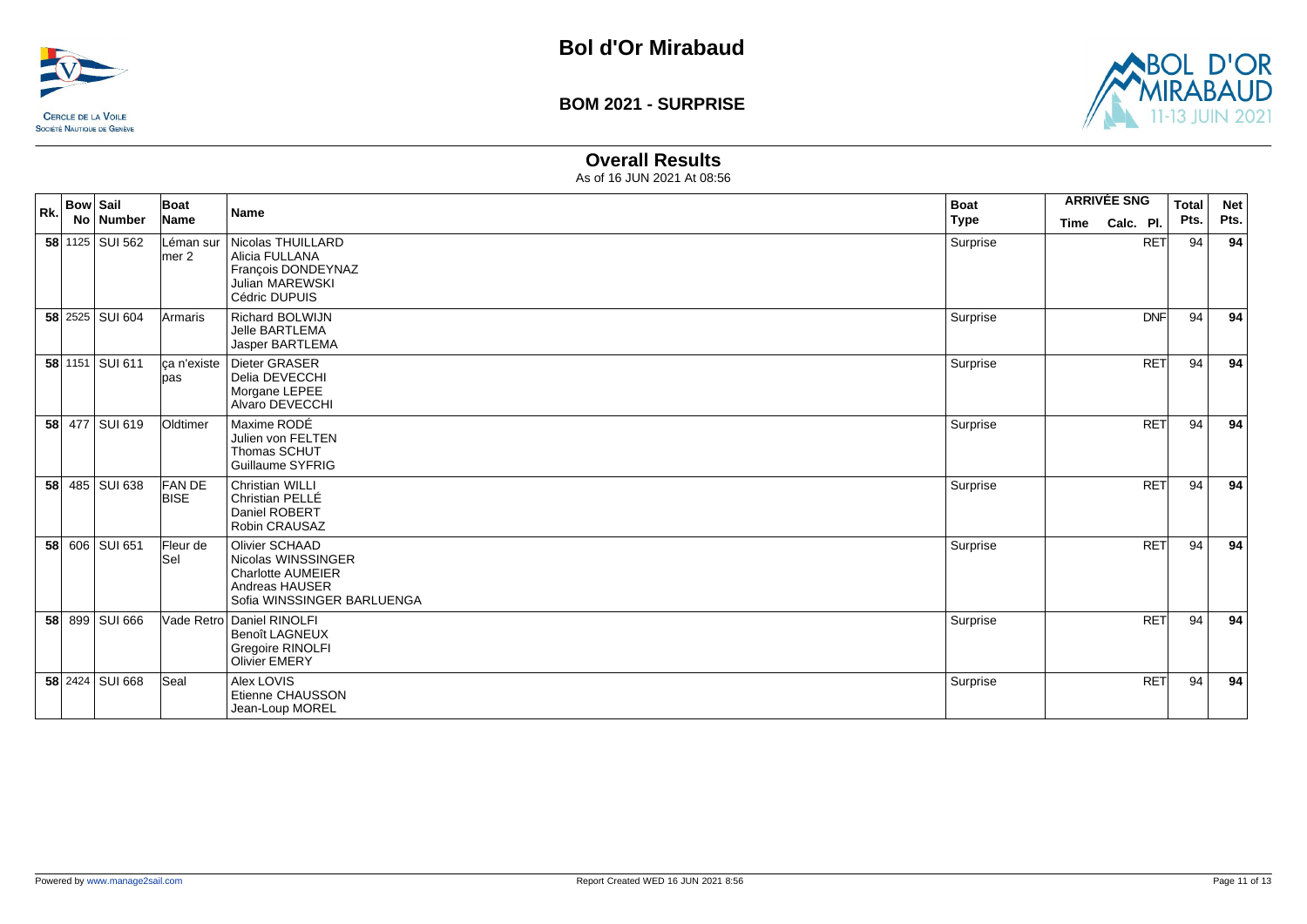



### **Overall Results**

| Rk.             | <b>Bow Sail</b><br>No   Number | Boat<br>Name       | <b>Name</b>                                                                                          | <b>Boat</b><br><b>Type</b> | Time                      | <b>ARRIVÉE SNG</b><br>Calc. Pl. | Total<br>Pts. | <b>Net</b><br>Pts. |
|-----------------|--------------------------------|--------------------|------------------------------------------------------------------------------------------------------|----------------------------|---------------------------|---------------------------------|---------------|--------------------|
|                 | 58 1853 SUI 672                | Peps               | Sandrine WEBER<br>Ana STITELMANN<br>Yvan STITELMANN<br>Ada CAO                                       | Surprise                   |                           | <b>DNF</b>                      | 94            | 94                 |
| 58 <sub>1</sub> | 982   SUI 702                  | Mamma<br>Mia       | Hermann POMMERENKE<br>Ana DORDA MARTIN<br>Julie DALL'AGNOLO<br>Giuseppe MAGRA                        | Surprise                   |                           | <b>RET</b>                      | 94            | 94                 |
|                 | 58 2450 SUI 727                | Éclipse de<br>Lune | Karin BACHMANN HUNZIKER<br>Pierre-Yves HUNZIKER<br><b>Colin SERVAIS</b><br>Jérôme PROBST             | Surprise                   |                           | <b>RET</b>                      | 94            | 94                 |
|                 | 58 2278 SUI 73                 | Vire à<br>GoGo 2   | Thierry SELZ<br>Lisa GALLINELLI<br>Jonathan SELZ                                                     | Surprise                   |                           | <b>RET</b>                      | 94            | 94                 |
|                 | 58 1597 SUI 740                |                    | Tcheûstékip Douglas HERMINJARD<br>Salvatore NOTO<br>Philippe SCHWENDI<br>Pascal HENRY                | Surprise                   |                           | <b>RET</b>                      | 94            | 94                 |
|                 | 58 2515 SUI 743                | Athena             | Italo ANDRIANI<br>Pietro CASTELLI<br>Enzo MERLUZZI<br>Marco PONTELLO                                 | Surprise                   | 1:06:43:24 1:06:43:24 RFT |                                 | 94            | 94                 |
|                 | 58 1758 SUI 753                | Vaporacer          | Yann PEUVERGNE<br><b>Riccardo TARCHINI</b><br>Marc Antoine de MOREL<br>Claire de MOREL<br>Pere CORTS | Surprise                   |                           | <b>DNF</b>                      | 94            | 94                 |
|                 | 58 1811 SUI 758                | Vagabond           | <b>Francois FASSIER</b><br>Loredana CALIFANO<br><b>Vincent MALACARI</b><br>Jean Francois BONFILS     | Surprise                   |                           | <b>DNF</b>                      | 94            | 94                 |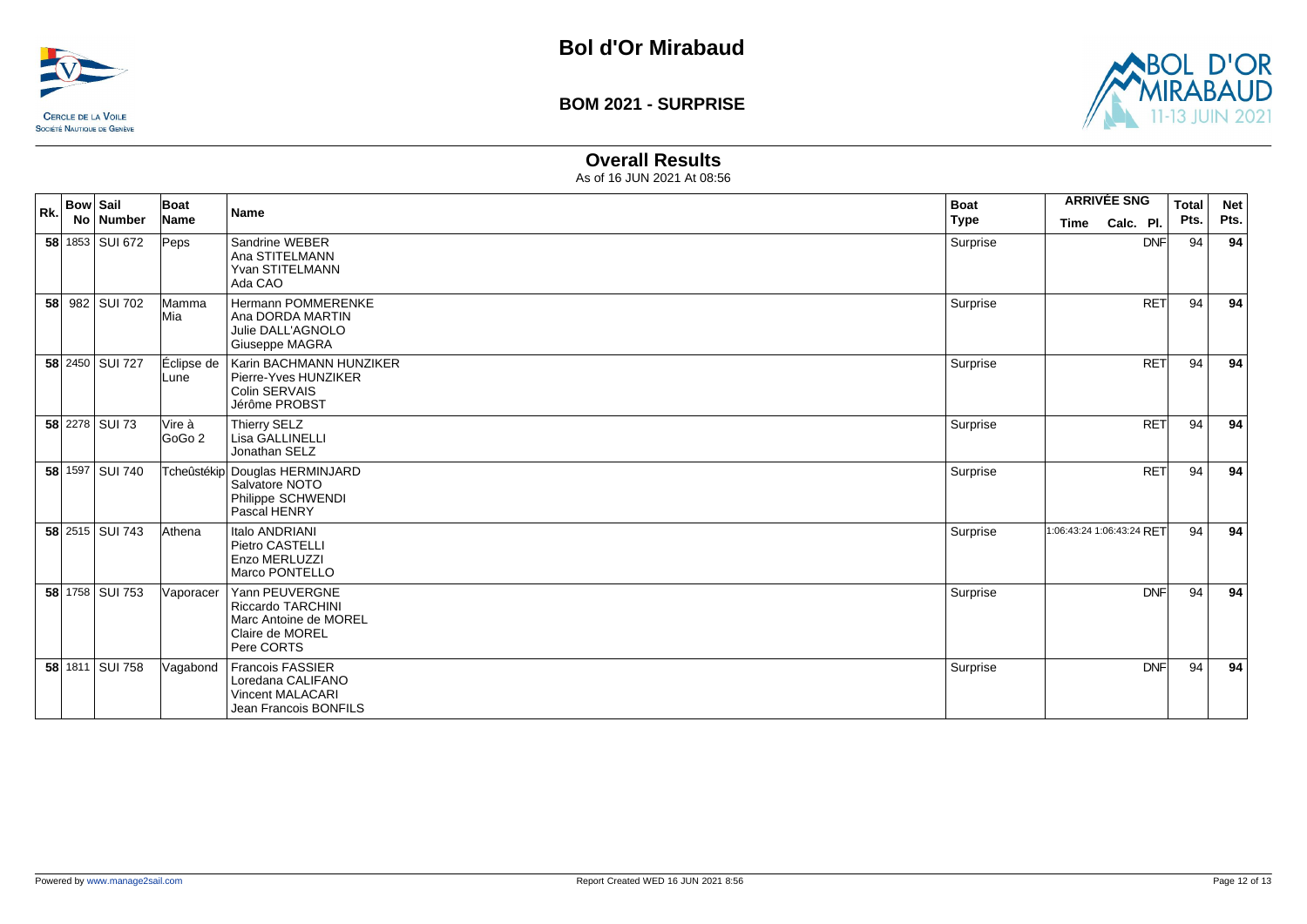



#### **Overall Results**

| $R_k$ Bow Sail |                        | Boat                       | Name                                                                                     | <b>Boat</b> | <b>ARRIVÉE SNG</b> |           |            | <b>Total</b> | <b>Net</b> |
|----------------|------------------------|----------------------------|------------------------------------------------------------------------------------------|-------------|--------------------|-----------|------------|--------------|------------|
|                | No   Number            | Name                       |                                                                                          | Type        | Time               | Calc. Pl. |            | Pts.         | Pts.       |
|                | 58 1857   SUI 764      | Take IT<br>Easy            | Patrice FAYE<br>James WEATLEY<br>Frédéric MAILLARD<br>Hervé CONTE                        | Surprise    |                    |           | <b>RET</b> | 94           | 94         |
|                | 58 2432 SUI 767        | <b>NOT</b><br><b>LEAST</b> | LAST BUT   Romain BONNOTTE<br>Carole PUTALLAZ<br>Steve LARSEN                            | Surprise    |                    |           | <b>RET</b> | 94           | 94         |
|                | <b>58</b> 1395 SUI 962 | <b>PatrisT</b>             | Franck PETITPIERRE<br>Loïc FUMEAUX<br>Guy NICOLLIER<br><b>Eric FREI</b><br>Simon MONNIER | Surprise    |                    |           | <b>RET</b> | 94           | 94         |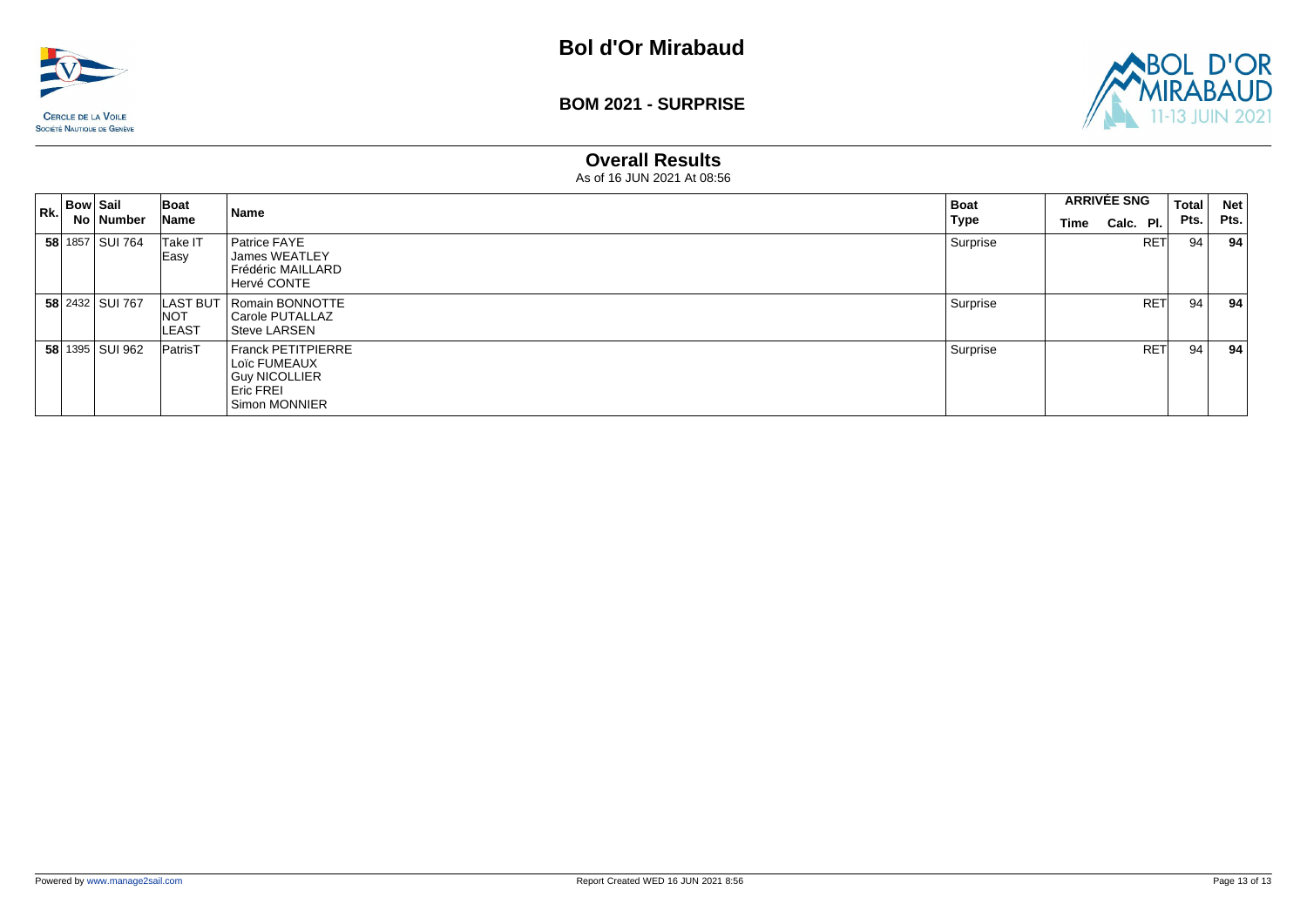



### **Overall Results**

As of 16 JUN 2021 At 08:56

**Scoring system: Low Point. Rating system: SRS+, Standard.**

| Rk.            | <b>Bow Sail</b> | Boat             | <b>Name</b>                                                                                                                           | <b>Boat</b>           |                           | <b>ARRIVÉE SNG</b> | Total                 | <b>Net</b>     |
|----------------|-----------------|------------------|---------------------------------------------------------------------------------------------------------------------------------------|-----------------------|---------------------------|--------------------|-----------------------|----------------|
|                | No Number       | Name             |                                                                                                                                       | Type                  | Time Calc. Pl.            |                    | Pts.                  | Pts.           |
|                | 298 SUI 195     | Carolive<br>ltoo | Fabrice RIGOT<br>Marie SOLER<br><b>Adrien NININ</b><br>Andreas ROGGO<br>Aude COMPAN<br>Guillaume RIGOT                                | <b>Grand Surprise</b> | 21:08:37 23:31:58         |                    |                       |                |
| $\overline{2}$ | 349 SUI 102     |                  | Little Nemo Bernard BORTER<br><b>Wyss FLORENCE</b><br><b>Challand YANIK</b><br><b>Borter MARK</b><br>Alex VANDINI<br>Nicolas WILDBOLZ | <b>Grand Surprise</b> | 23:56:47 1:02:39:08 2     |                    | 2                     | $\overline{2}$ |
| 3              | 182   SUI 184   | Blue Moon        | Charles André HAENGGELI<br>Christian IHNE<br>Arnaud IHNE<br><b>Béatrice HAENGGELI</b><br>Jan SLETTENHAAR                              | <b>Grand Surprise</b> | $1:00:05:05$ 1:02:48:23 3 |                    | 3                     | 3              |
| 4 <sup>1</sup> | 943   SUI 221   | MEA<br>HUNA      | <b>Christian HAEGI</b><br>Christophe WUNDERLI<br>Stéphane BORLOZ<br><b>Fabrice PIARD</b><br>Didier CHRISTE                            | <b>Grand Surprise</b> | 1:00:17:22 1:03:02:03 4   |                    | $\boldsymbol{\Delta}$ |                |
|                | $5$ 259 FRA 10  | Morpho           | Jean Marie MECHELANY<br>Pedro FAUSTINO<br><b>Wifried BADER</b><br>Jonathan STEYAERT<br>Raphaël MECHELANY<br>Domenico AMATO            | <b>Grand Surprise</b> | 1:00:44:28 1:03:32:13 5   |                    | 5                     | 5              |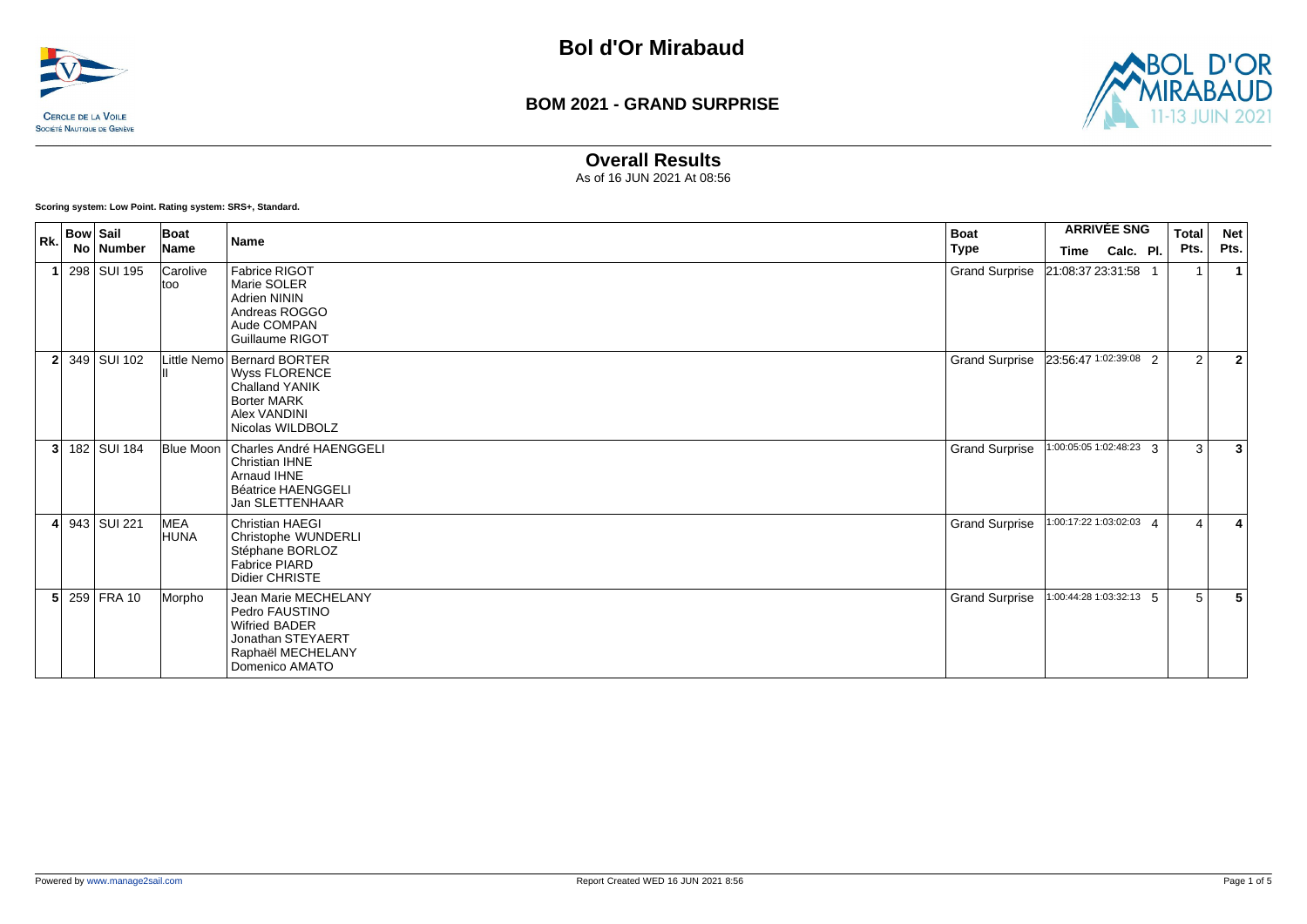



#### **Overall Results**

| Rk.            | <b>Bow Sail</b> | Boat        |                                                                                                                                   | <b>Boat</b>           | <b>ARRIVÉE SNG</b>         |           | <b>Total</b>   | <b>Net</b>     |
|----------------|-----------------|-------------|-----------------------------------------------------------------------------------------------------------------------------------|-----------------------|----------------------------|-----------|----------------|----------------|
|                | No   Number     | <b>Name</b> | <b>Name</b>                                                                                                                       | <b>Type</b>           | <b>Time</b>                | Calc. Pl. | Pts.           | Pts.           |
| 6 <sup>1</sup> | 1 SUI 200       | Flash       | Maurice GAY<br><b>Benedicte WUEST</b><br>Simon GAY<br>Cédric OWEN<br><b>Beat MOECKEL</b><br>Stéphane BOTTONE                      | <b>Grand Surprise</b> | 1:00:48:03 1:03:36:12 6    |           | 6              | 6              |
|                | 7 2399 SUI 137  | WhitUBY     | <b>Benoit ROL</b><br>Jason THOMAS<br><b>Guy PITTIER</b><br>François BOPP<br>Raymond SUDAN<br>Dorothée BODY                        | <b>Grand Surprise</b> | 1:00:48:08 1:03:36:18 7    |           | $\overline{7}$ | $\overline{7}$ |
|                | 8 692 SUI 275   | Morvarc'h   | Maxime LABESSOUILLE<br><b>Isabelle ANDRIEUX</b><br>Laurence TRELLU<br><b>Herve TRELLU</b><br>Vianney GUILBAUD<br>Thomas HADDOUCHE | <b>Grand Surprise</b> | 1:00:49:43 1:03:38:03 8    |           | 8              | 8              |
|                | $9 553 $ SUI 70 | <b>ISIS</b> | <b>Huber DANIEL</b><br>Marie GOUILLOUZIC<br>Stephanie GIRARDCLOS<br>Jenifer SCHLUP<br>Yoni BEGHOURA<br>David MERMOD               | <b>Grand Surprise</b> | 1:00:49:56 1:03:38:18 9    |           | 9              | 9              |
|                | 10 2442 SUI 107 | Roberto     | <b>Christof LAUBER</b><br>Jeanlou LAUBER<br>Max HARLEY<br>Paola DIXON<br>Catherine DIXON<br>Michael DIXON                         | <b>Grand Surprise</b> | $1:00:50:12$ 1:03:38:36 10 |           | 10             | 10             |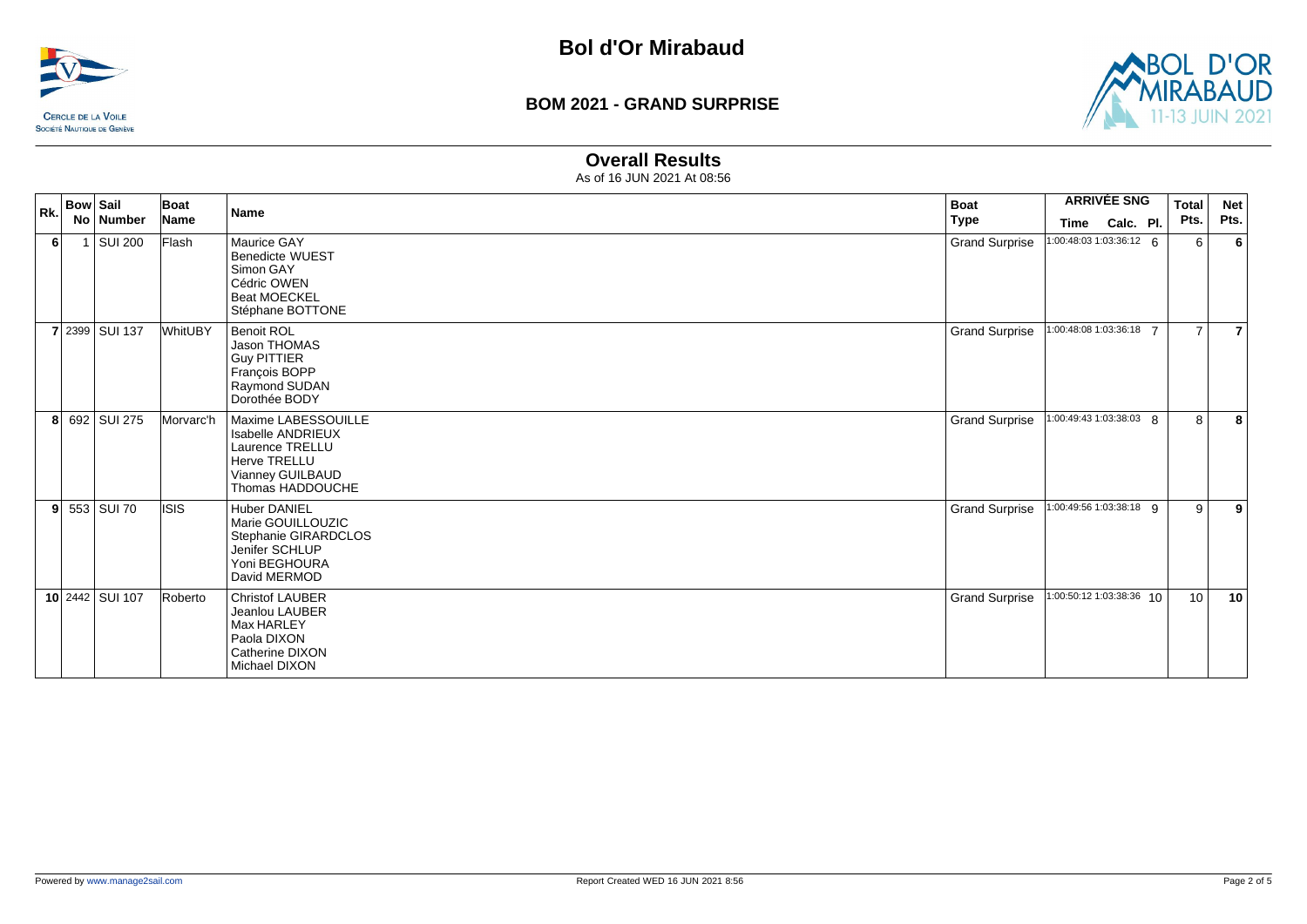



#### **Overall Results**

| Rk. | <b>Bow Sail</b><br>No Number | Boat<br>Name     | <b>Name</b>                                                                                                                  | <b>Boat</b><br><b>Type</b> | <b>ARRIVÉE SNG</b><br>Calc. Pl.<br>Time | Total<br>Pts. | <b>Net</b><br>Pts. |
|-----|------------------------------|------------------|------------------------------------------------------------------------------------------------------------------------------|----------------------------|-----------------------------------------|---------------|--------------------|
|     | 11 378 SUI 46                | Apsara           | Pascal CATTANEO<br>Elisabeth GROBET-JEANDIN<br>Ines GIRARDET<br>Yvan GIRARDET<br>Nicolas GROBET<br>Domitille ETIENNE CAMBIER | <b>Grand Surprise</b>      | 1:00:53:11 1:03:41:55 11                |               | 11<br>11           |
|     | 12 1906 SUI 147              | <b>Blue Note</b> | Morgan Salomé RATTE<br>Denis FOUCART<br>Stéphane CLERC<br><b>Julien PASQUIER</b><br>Patrick CRAMAN                           | <b>Grand Surprise</b>      | 1:00:53:44 1:03:42:32 12                |               | 12<br>12           |
|     | 13 1220 FRA 246              | Orcinus 2        | Jean Marc FOUCHER<br>Marine FOUCHER<br>Jerome LOUVET<br>Evrard de BONDY<br>Francis VALOTEAU                                  | <b>Grand Surprise</b>      | 1:00:53:52 1:03:42:40 13                |               | 13<br>13           |
| 14  | 187 SUI 124                  | Elpénor III      | Christophe ISELIN<br>Osman RATIB<br>Gilles ROLAND<br>Nicolas BORLOZ<br>Mariella ISELIN                                       | <b>Grand Surprise</b>      | 1:00:54:02 1:03:42:52 14.5              | 14.5          | 14.5               |
|     | 14 1319 SUI 131              | Filochard<br>VII | Jean-François PASCHOUD<br>Cédric VUILLE<br><b>Olivier BERGERAT</b><br>Ursula VOGEL<br>François NORDHOFF<br>Théo HOFSTETTER   | <b>Grand Surprise</b>      | 1:00:54:02 1:03:42:52 14.5              | 14.5          | 14.5               |
|     | 16 1087 FRA 244              | <b>CHAMAN</b>    | Christophe FREY<br>Patrick BLANC GONNET<br>Herve LION<br>Lionel VULLIEZ<br><b>Christelle FREY</b><br>Vincent SIMONEAU        | <b>Grand Surprise</b>      | 1:00:54:59 1:03:43:55 16                |               | 16<br>16           |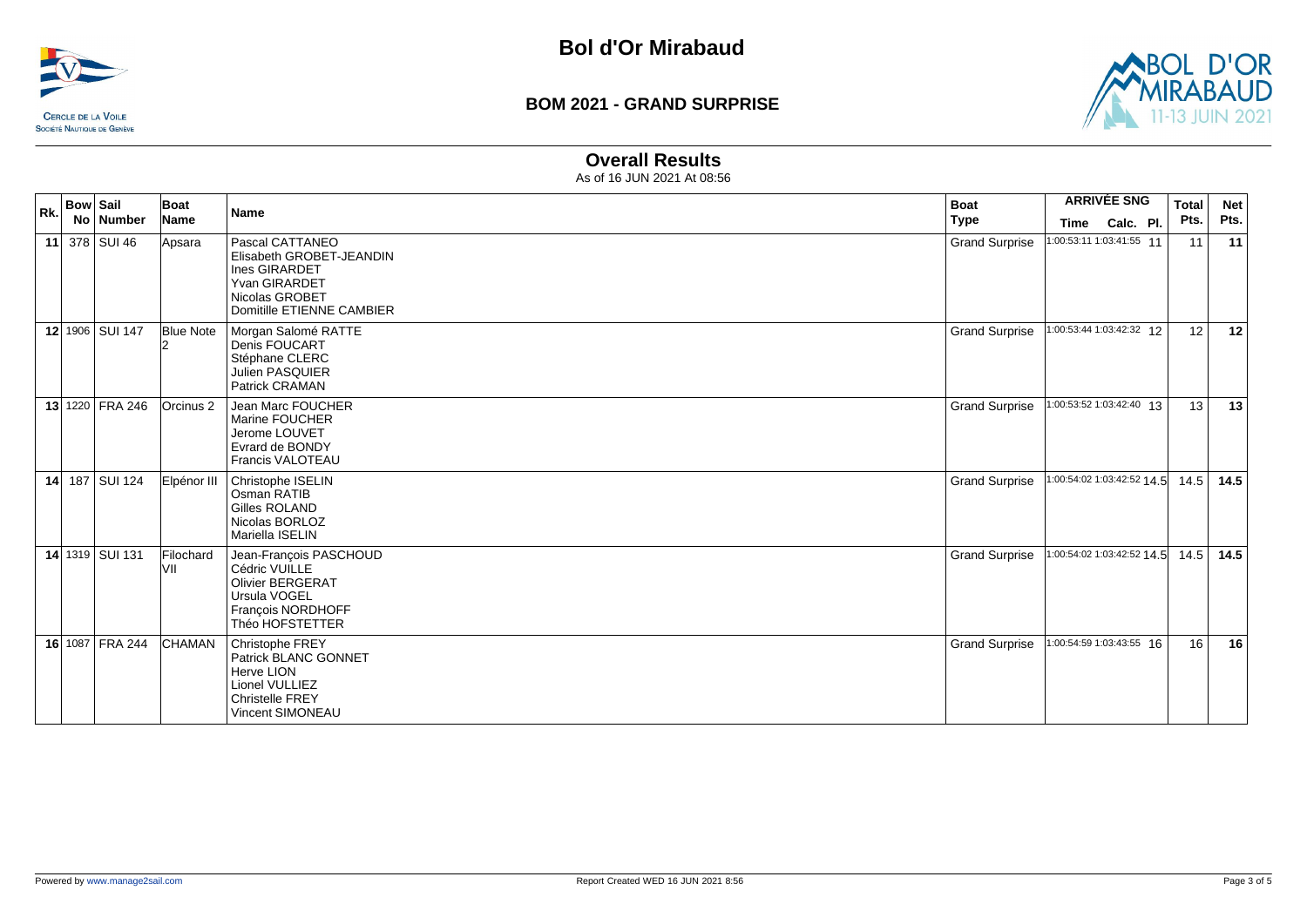



#### **Overall Results**

| Rk. | <b>Bow Sail</b><br>No Number | Boat<br>Name     | <b>Name</b>                                                                                                                   | <b>Boat</b><br><b>Type</b> | <b>ARRIVÉE SNG</b><br>Calc. Pl.<br><b>Time</b> | <b>Total</b><br>Pts. | <b>Net</b><br>Pts. |
|-----|------------------------------|------------------|-------------------------------------------------------------------------------------------------------------------------------|----------------------------|------------------------------------------------|----------------------|--------------------|
|     | 17 1925 FRA 34               | <b>SILOE</b>     | Ronan de SEROUX<br><b>Marion HIRSCHAUER</b><br>Sylvie de SEROUX<br>Jerome MOLIN<br>Arnaud HIRSCHAUER<br>Francois-Xavier HUARD | <b>Grand Surprise</b>      | 1:00:57:22 1:03:46:34 17                       | 17                   | 17                 |
|     | 18 2485 SUI 228              | La Loutre        | Pierre-André NAVILLE<br>François-Régis LAFFAY<br><b>Arnaud NAVILLE</b><br><b>Matthias HAUSER</b>                              | <b>Grand Surprise</b>      | 1:00:59:16 1:03:48:41 18                       | 18                   | 18                 |
|     | 19 502 SUI 82                | Pélagie          | David COMMENT<br>Yann OPPLIGER<br>Khémano RUCHET<br>Jean-Marie DAYER<br><b>Franck CARPENTIER</b>                              | <b>Grand Surprise</b>      | 1:01:21:08 1:04:13:01 19                       | 19                   | 19                 |
|     | 20 562 FRA 33                | Thirsty<br>Three | Olivier BONDOT<br>Alex BONDOT<br>Fabrizio QUAGLIA<br>Georges-Antoine GARRET<br>Fanny ATTARDO<br>Marcel POINTEAU               | <b>Grand Surprise</b>      | 1:02:32:28 1:05:32:25 20                       | 20                   | 20                 |
|     | 21 2246 SUI 154              | Le Vert          | Frédéric ABBET<br>Fabiola CROTTA<br><b>Héli-Robert BESSON</b><br><b>Torrents CAROLINE</b><br>Elodie SEYDOUX<br>Enrico ZANETTA | <b>Grand Surprise</b>      | 1:03:57:05 1:07:06:36 21                       | 21                   | 21                 |
|     | 22 2401 FRA 4                | LES              | Marc SOMMARO<br><b>BOUCANIER Tiffany GRENAT</b><br><b>Thierry GRENAT</b><br>Julien PENIN<br>Lucie COLLET<br>Nicolas CHATEL    | <b>Grand Surprise</b>      | 1:04:01:53 1:07:11:56 22                       | 22                   | 22                 |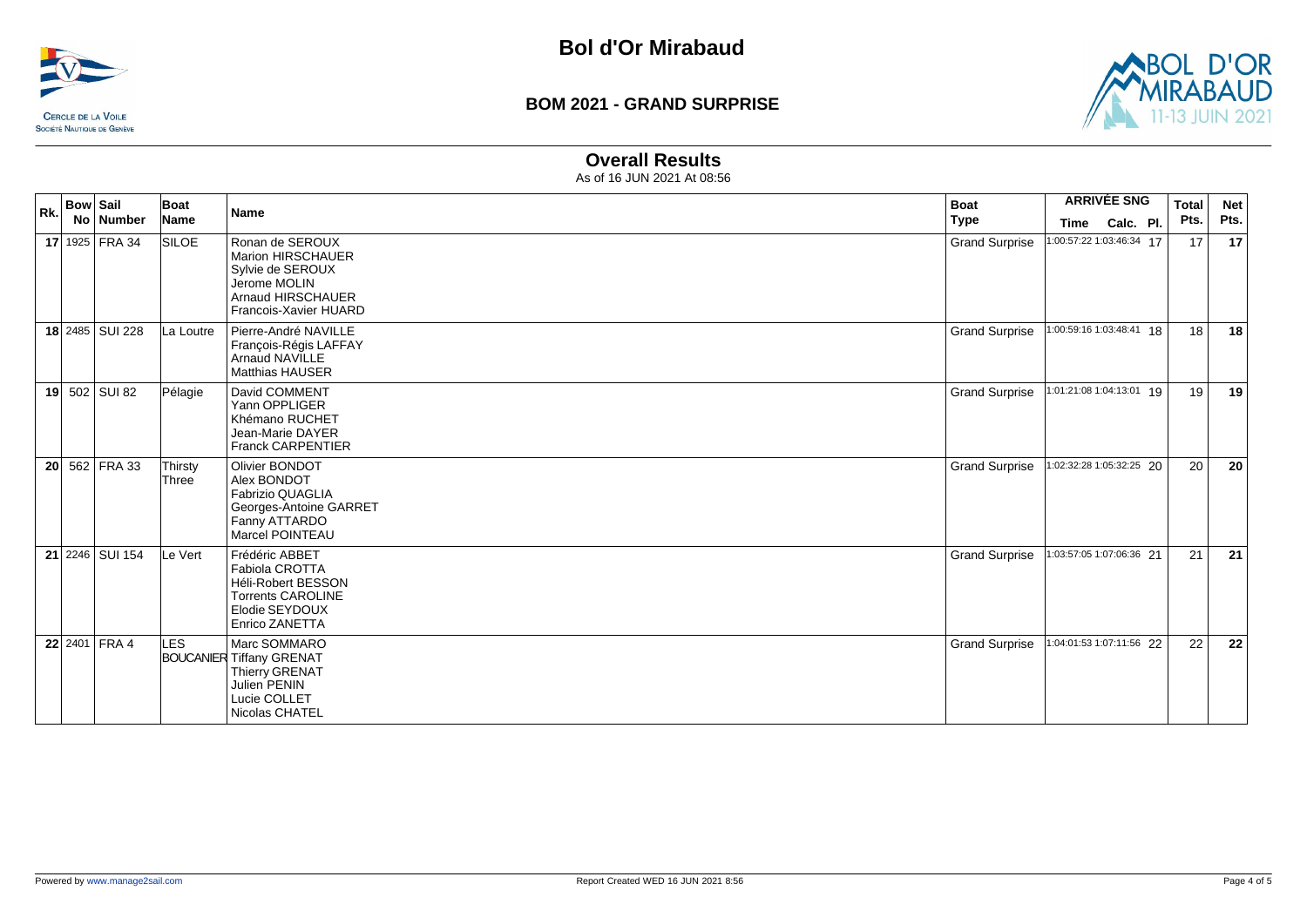



#### **Overall Results**

| Rk. | <b>Bow Sail</b> |                 | Boat             | <b>Name</b>                                                                                                                            | <b>Boat</b>           | <b>ARRIVÉE SNG</b>        | <b>Total</b> | <b>Net</b> |
|-----|-----------------|-----------------|------------------|----------------------------------------------------------------------------------------------------------------------------------------|-----------------------|---------------------------|--------------|------------|
|     |                 | No Number       | Name             |                                                                                                                                        | Type                  | Calc. Pl.<br>Time         | Pts.         | Pts.       |
|     |                 | 23 775 SUI 281  | ∣La<br>Mobilière | <b>Christian HASLER</b><br>Yann CHOUKROUN<br>Benjamin DUPAS<br>Vincent STOHLER<br>Navin GOPALDASS<br>Axelle FARBOS                     | <b>Grand Surprise</b> | <b>RET</b>                | 28           | 28         |
|     |                 | 23 8200 SUI 282 |                  | Rackham II Frederic FALISE<br><b>Christine PASQUALI</b><br><b>Christian PASQUALI</b><br><b>Boris LJAPCHEV</b><br>Jonathan FALISE       | <b>Grand Surprise</b> | <b>RET</b>                | 28           | 28         |
|     |                 | 23 555 SUI 53   | Zygomatik        | Clarence PETER<br>Nathalie PETER<br>Quentin PETER<br>Marie-Hélène SPIESS                                                               | <b>Grand Surprise</b> | <b>RET</b>                | 28           | 28         |
|     |                 | 23 33 SUI 55    |                  | Passetougra Bénédict DEVAUD<br>Xavier DENTI<br>Matt RADMORE<br>Charlotte FREI<br>John ARCHER<br>Remy TISSOT                            | <b>Grand Surprise</b> | <b>RET</b>                | 28           | 28         |
|     |                 | 23 335 SUI 76   | Muscadet         | Thierry BRICHET<br>Philippe COINTAULT<br><b>Olivier BLANCHON</b><br>Romain FEUILLET<br><b>Baptiste GULLY</b><br><b>Gauthier BARRET</b> | <b>Grand Surprise</b> | 1:01:04:38 1:03:54:39 RFT | 28           | 28         |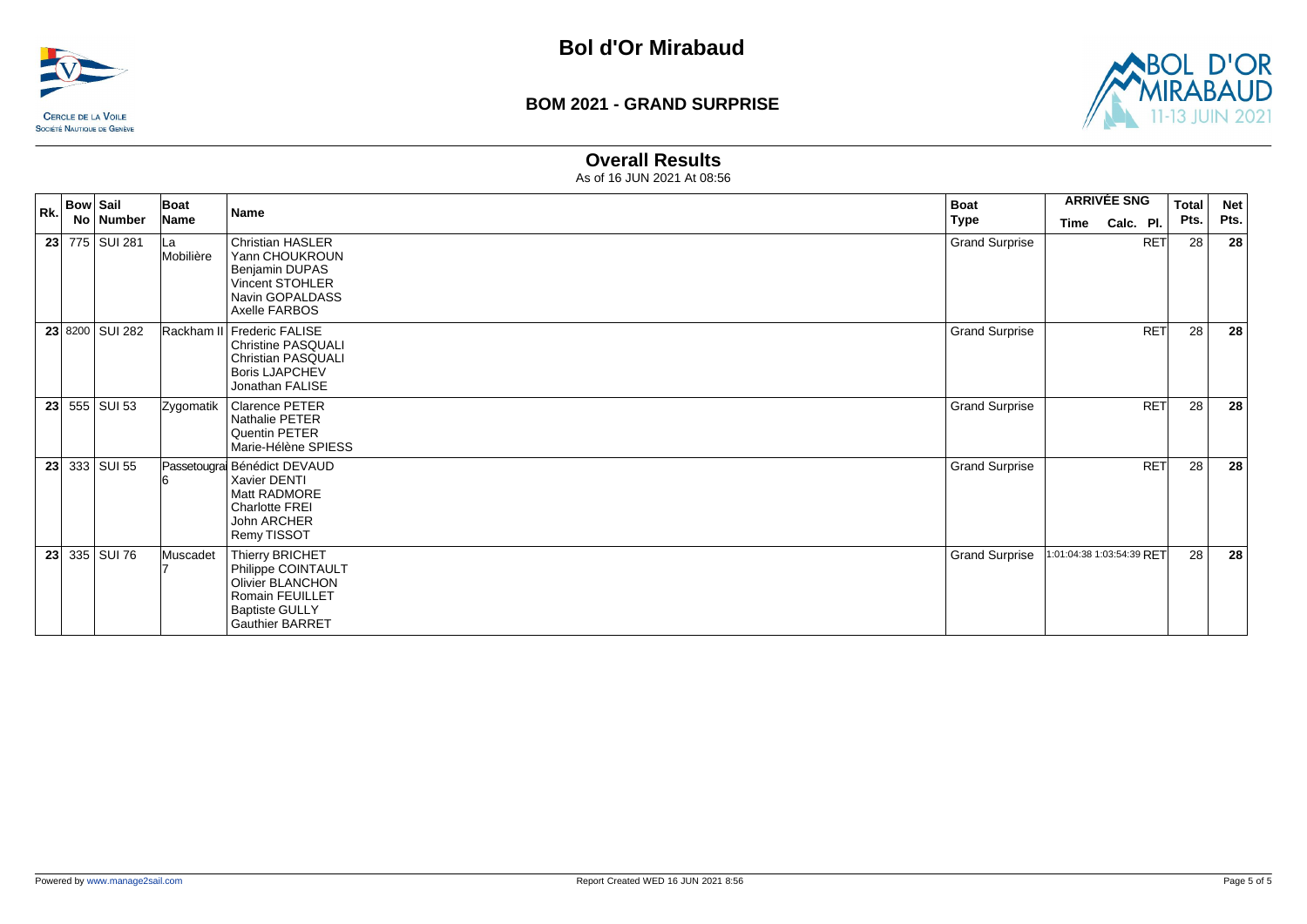



# **Overall Results**

As of 16 JUN 2021 At 08:56

**Scoring system: Low Point. Rating system: IRC.**

| Rk. | <b>Bow Sail</b><br>No Number | Boat<br>Name                | Name                                                                                                          | <b>Boat</b><br>Type | Time                | <b>ARRIVÉE SNG</b><br>Calc. Pl. | Total<br>Pts. | <b>Net</b><br>Pts.               |  |
|-----|------------------------------|-----------------------------|---------------------------------------------------------------------------------------------------------------|---------------------|---------------------|---------------------------------|---------------|----------------------------------|--|
|     | $1 3506 $ SUI 12             | Demole                      | <b>Bertrand DEMOLE</b><br>Thierry BRIEND<br>Alexis ROCHAT<br>Teva PLICHART<br>Erwan ISRAEL<br>Pierre PENNEC   | <b>TF35</b>         | 12:49:27 12:49:27 1 |                                 |               | $\mathbf 1$                      |  |
|     | $2 3504 $ SUI 4              | Zen Too                     | Fred le PEUTREC<br>Jeremy BACHELIN<br>Tanguy CARIOU<br>Arthur CEVEY<br>Nicolas BERTHOUD<br>Guy de PICCIOTTO   | <b>TF35</b>         | 12:49:46 12:49:46 2 |                                 |               | $\overline{2}$<br>$\overline{2}$ |  |
|     | 3 3507 FRA9                  | Artexplora                  | Loick PEYRON<br>Yvan RAVUSSIN<br>Matthieu RAVUSSIN<br>Frederic JOUSSET<br>Arnaud JARLEGAN<br>Valentin SIPAN   | <b>TF35</b>         | 12:49:52 12:49:52 3 |                                 |               | 3<br>$\overline{3}$              |  |
|     | 4 3503 SUI 100               | TF <sub>35</sub><br>Alinghi | Ernesto BERTARELLI<br>Bryan METTRAUX<br>Arnaud PSAROFAGHIS<br>Yves DETREY<br>Nicolas CHARBONNIER<br>Nils FREI | <b>TF35</b>         | 12:50:01 12:50:01 4 |                                 |               | $\overline{4}$<br>4              |  |
|     | $5 3505 $ SUI 7              | Realteam<br>Sailing         | Jérôme CLERC<br>Denis GIRARDET<br>Cédric SCHMIDT<br>Sebastien COL<br>Remi AESCHIMANN<br>Benjamin AMIOT        | <b>TF35</b>         | 12:51:15 12:51:15 5 |                                 |               | 5<br>5                           |  |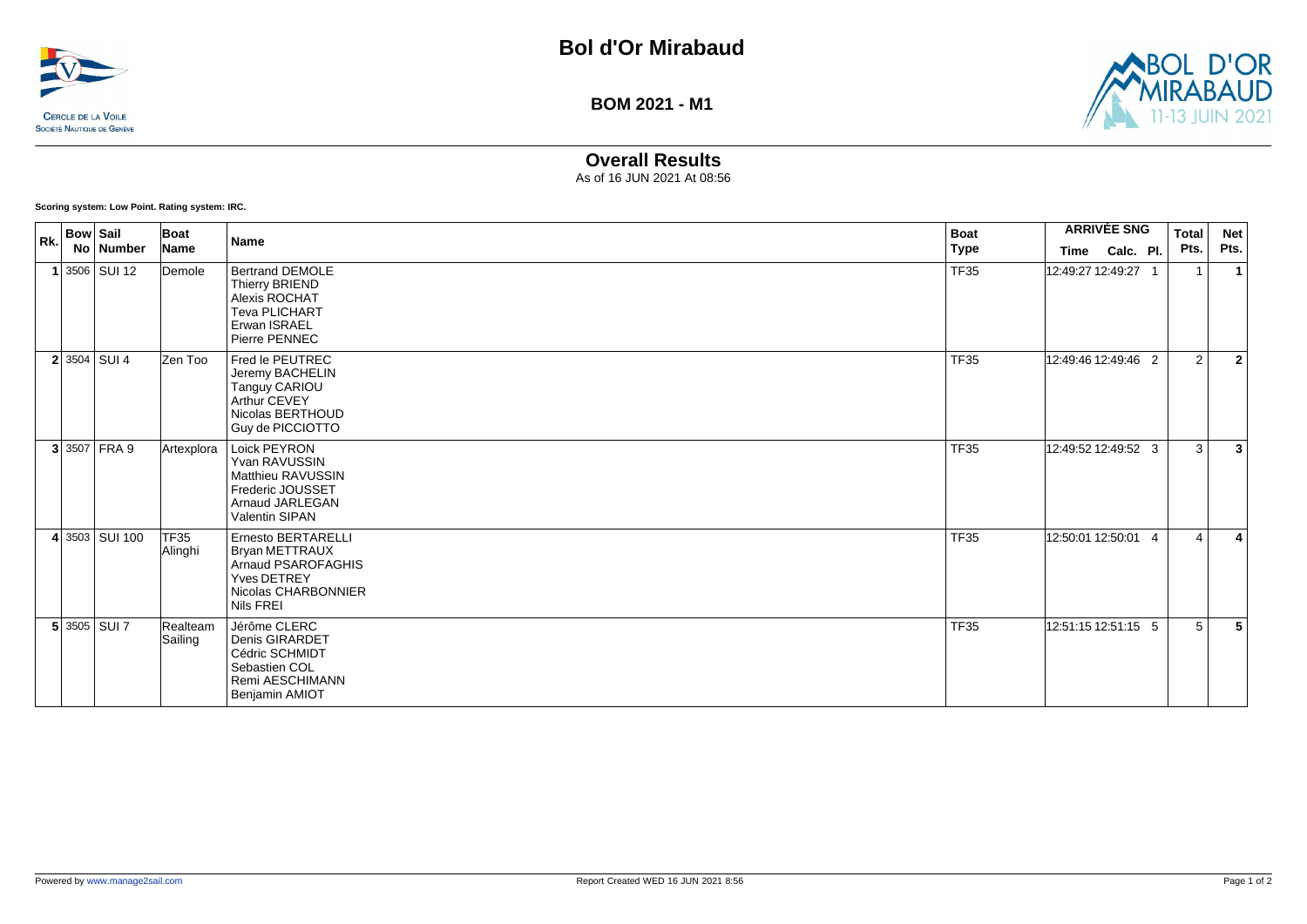



# **Overall Results**

| Rk. | <b>Bow Sail</b><br>No Number | Boat<br>Name      | Name                                                                                                                            | <b>Boat</b><br>Type |                     | <b>ARRIVÉE SNG</b> | <b>Total</b><br>Pts. | <b>Net</b><br>Pts. |
|-----|------------------------------|-------------------|---------------------------------------------------------------------------------------------------------------------------------|---------------------|---------------------|--------------------|----------------------|--------------------|
|     | 6 3502 SUI 10                | TF35<br>Spindrift | Yann GUICHARD<br>Duncan SPÄTH<br>Jules BIDEGARAY<br>François MORVAN<br>Yann JAUVIN<br>Antoine RUCARD                            | <b>TF35</b>         | 12:51:21 12:51:21 6 | Time Calc. Pl.     | 6                    | 6                  |
|     | 7 3501 FRA 007               | <b>ZOULOU</b>     | Maris ERIK<br><b>Heintz NICOLAS</b><br><b>Bellet VALENTIN</b><br>le Breton THOMAS<br>Mourniac BRUNO<br><b>Fouchier THIERRY</b>  | <b>TF35</b>         | 12:56:52 12:56:52 7 |                    | $\overline{7}$       |                    |
|     | 8 909 SUI 9                  | Emil One          | Christian WAHL<br>Romain DEFERRARD<br>Sebastien AUBORD<br>Victor CASAS<br>Nelsen METTRAUX<br>Guillaume ROL                      | Décision 35         | 13:04:07 13:04:07 8 |                    | 8                    | 8                  |
|     | $9 904 $ SUI 4               | Zen Too           | Julien MONNIER<br>Jocelyn KELLER<br>Loïc FORESTIER<br>Jessica BERTHOUD<br>Louise THILO<br>Grégoire SIEGWART<br>Alexandre DETREY | Décision 35         | 14:10:06 14:10:06 9 |                    | 9                    | 9                  |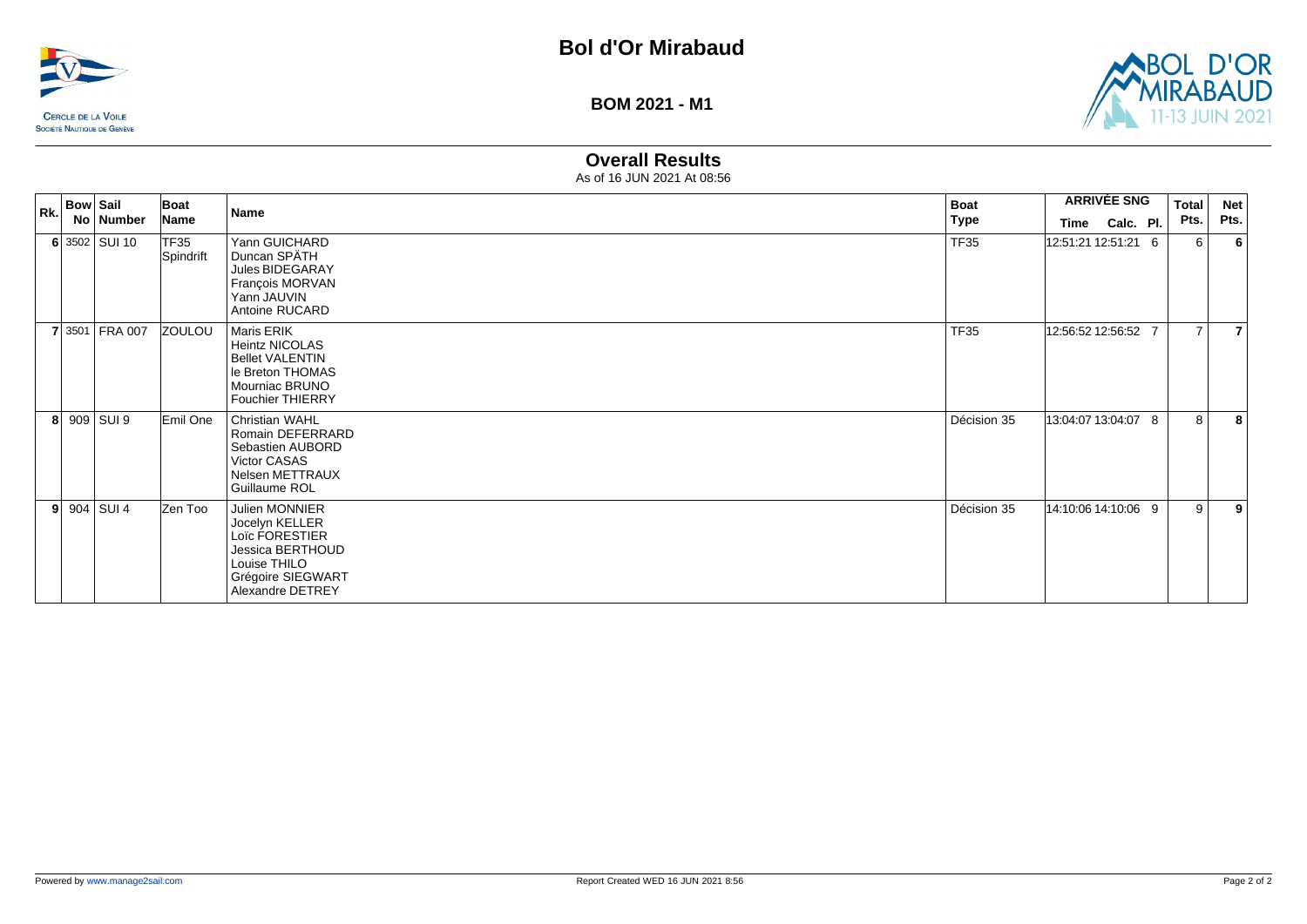



# **Overall Results**

As of 16 JUN 2021 At 08:56

**Scoring system: Low Point. Rating system: IRC.**

| Rk.          | <b>Bow Sail</b> | No Number          | Boat<br>Name                            | <b>Name</b>                                                                                                   | <b>Boat</b><br>Type |                           | <b>ARRIVÉE SNG</b> | Total<br>Pts.  | <b>Net</b><br>Pts. |
|--------------|-----------------|--------------------|-----------------------------------------|---------------------------------------------------------------------------------------------------------------|---------------------|---------------------------|--------------------|----------------|--------------------|
|              |                 | 921 SUI 10         | Degroof<br>Petercam<br>Banque<br>Privée | Frédéric MOURA<br><b>Laurent VOIRON</b><br><b>Marin LAUBER</b><br>Morgan LAUBER                               | Ventilo M2          | Time<br>13:06:34 13:06:34 | Calc. Pl.          |                |                    |
| $\mathbf{2}$ |                 | 81 SUI 33          | Swiss<br>Medical<br>Network             | <b>Didier PFISTER</b><br><b>Mathieu CADEI</b><br>Sacha BÉVANT<br>Romuald HAUSER                               | Ventilo M2          | 13:06:46 13:06:46 2       |                    | 2              | $\overline{2}$     |
|              |                 | 3 1266 SUI 24      |                                         | <b>PATRIMONIU Yannick PREITNER</b><br>Christoph SYZ<br>Felix OBERLE<br>Loïc PREITNER                          | Ventilo M2          | 13:08:53 13:08:53 3       |                    | 3              | 3                  |
|              |                 | 4 2511 SUI 21      | <b>DCM</b><br>Advisors                  | Valentin BOVEY<br>Systematic   Kilian WAGEN<br>David GUERTZENSTEIN<br>Christophe PÉCLARD                      | Ventilo M2          | 13:09:40 13:09:40 4       |                    | $\Delta$       | 4                  |
|              |                 | $5$   2516   SUI 4 | lemineo                                 | Olivier de COCATRIX<br>Johan BARBARIN<br><b>Bernard VANANTY</b><br>Aurélie GUIGNARD<br><b>Antoine ARTILES</b> | Ventilo M2          | 13:12:29 13:12:29 5       |                    | 5              | 5                  |
|              |                 | 6 1875 SUI 666     | Satanas                                 | Pascal STRUBIN<br>Lan DIVORNE<br><b>Emmanuel DUFOUR</b><br>Axel SCHLAEPPI                                     | Ventilo M2          | 13:14:39 13:14:39 6       |                    | 6              | 6                  |
|              |                 | 7 2538 SUI 11      |                                         | M2coaching Emmanuel CHOMEL<br>Aurélien CASTRO<br>Daniel SCHMAEH<br>Lisa GAILLAND<br>Luca BERTSCHY             | Ventilo M2          | 13:15:09 13:15:09 7       |                    | $\overline{7}$ | $\overline{7}$     |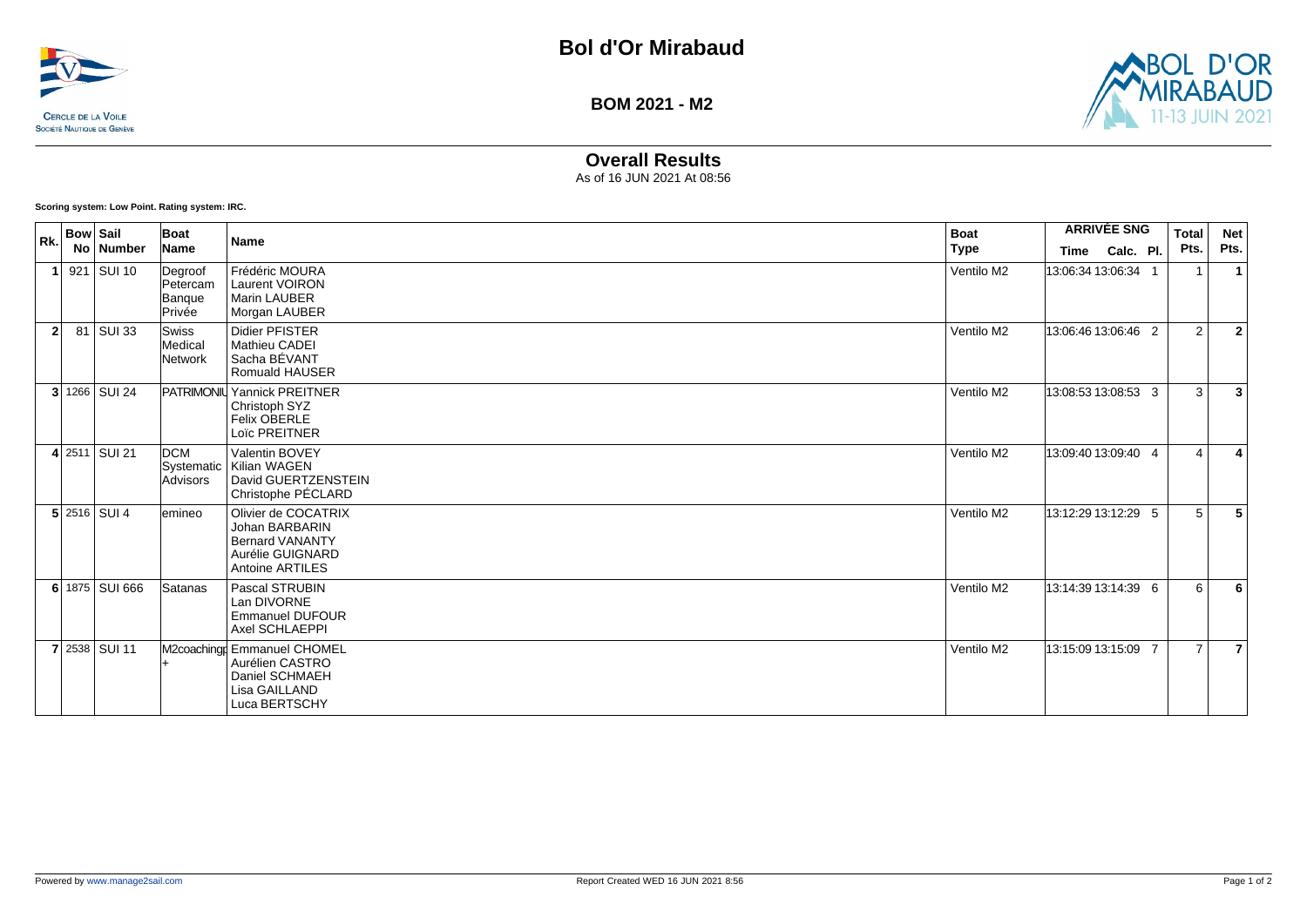



# **Overall Results**

| Rk. | <b>Bow Sail</b> | No   Number           | Boat<br>Name        | Name                                                                                          | <b>Boat</b><br>Type | <b>ARRIVÉE SNG</b><br>Calc. Pl.<br>Time |            | <b>Total</b><br>Pts. | <b>Net</b><br>Pts. |
|-----|-----------------|-----------------------|---------------------|-----------------------------------------------------------------------------------------------|---------------------|-----------------------------------------|------------|----------------------|--------------------|
|     |                 | 8 796 SUI 20          | Wize by<br>Teamwork | <b>Arnaud DIDISHEIM</b><br>Stephan MASIP<br>Marc STERN<br><b>Vincent CHARVET</b>              | Ventilo M2          | 13:22:33 13:22:33 8                     |            | 8                    | 8                  |
|     |                 | $9$ 1346 SUI 22       | Team SUI<br>22      | BlackPearl   Björn RIZZI<br>M2 Sailing   Pavel TOLONEN<br><b>Patrick ZAUGG</b><br>Urs SCHÜRCH | Ventilo M2          | 14:03:29 14:03:29 9                     |            | 9                    | 9                  |
|     |                 | 10 1536 SUI 8         | <b>SPAM</b>         | Jacques VALENTE<br>David VITEL<br>Quentin PRINCIVALLE<br>Nils THEUNINIK                       | Ventilo M2          | 14:10:46 14:10:46 10                    |            | 10                   | 10                 |
|     |                 | 11 1833 SUI 2         | l2nd<br>Chance      | Pierre QUINODOZ<br>Arnaud L'HUILLIER<br><b>Emmanuel SCHAUB</b><br><b>Arnaud VASSEUR</b>       | Ventilo M2          | 15:30:58 15:30:58 11                    |            | 11                   | 11                 |
|     |                 | 12 2405 SUI 18        | Tinguely            | Michel MAMZER<br>Nicolas MAMZER<br>François de CABARRUS<br>Quentin MAYERAT                    | Ventilo M2          | 18:26:45 18:26:45 12                    |            | 12                   | 12                 |
|     |                 | <b>13</b> 2169 SUI 73 | Call of the<br>Blue | Clément PERRETTE<br>Antoine COJAN<br>Philippe VANIN                                           | Diam 24 OD          |                                         | <b>RET</b> | 14                   | 14                 |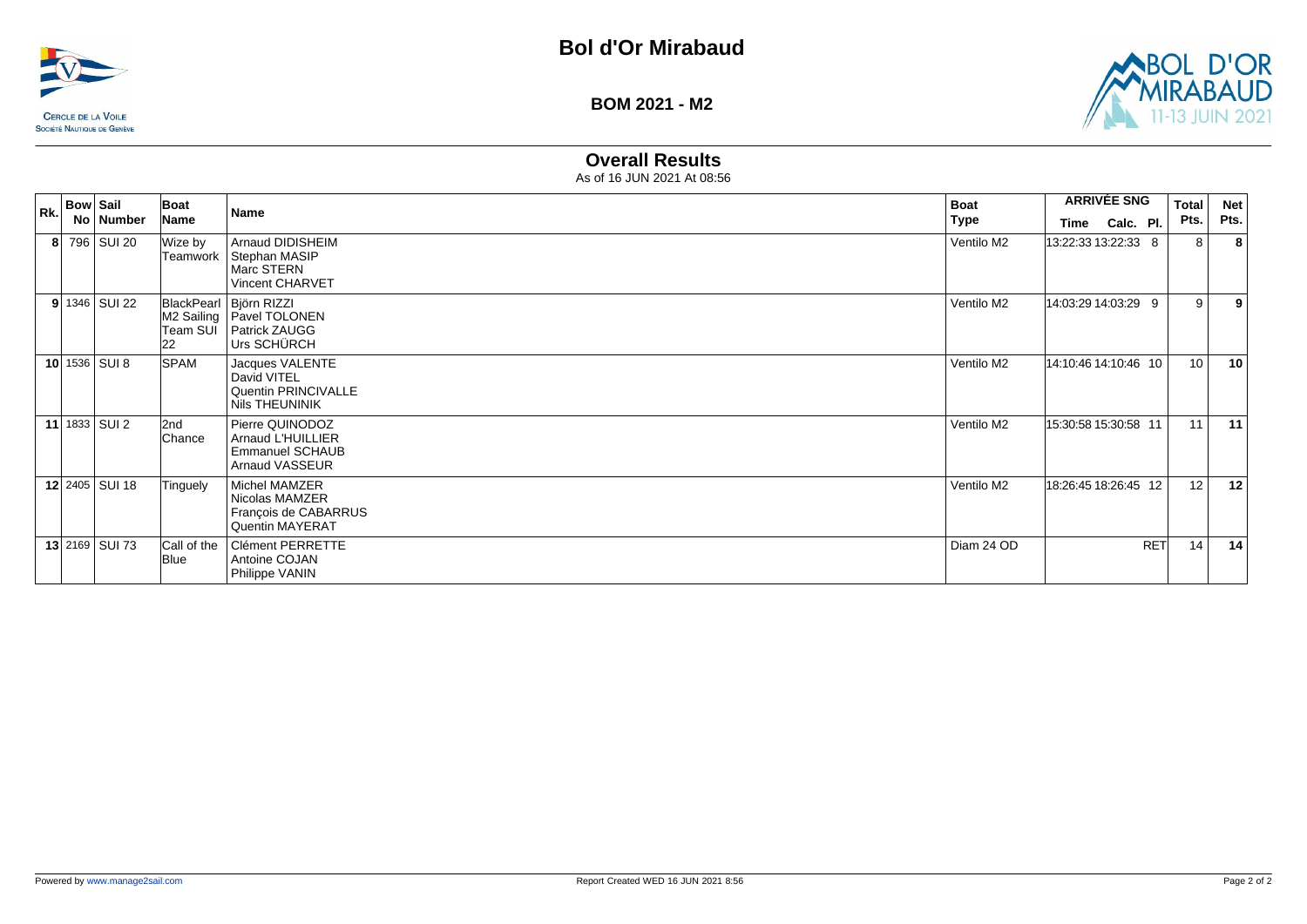



**BOM 2021 - SC1**

# **Overall Results**

As of 16 JUN 2021 At 08:56

**Scoring system: Low Point. Rating system: Custom.**

| Rk. | <b>Bow Sail</b> | No   Number      | Boat<br>Name                             | Name                                                 | <b>Boat</b><br>Type     | <b>ARRIVÉE SNG</b><br>Time | Calc. Pl.  | <b>Total</b><br>Pts. | <b>Net</b><br>Pts.      |
|-----|-----------------|------------------|------------------------------------------|------------------------------------------------------|-------------------------|----------------------------|------------|----------------------|-------------------------|
|     | $1$ -05- 189    |                  |                                          | <b>Yvan BOURGNON</b><br><b>Mathis BOURGNON</b>       | Nacra F20<br>Carbon     | 16:45:08 18:48:06 1        |            |                      | $\mathbf{1}$            |
|     |                 | $2$ -03- SUI 173 | Nacra 20<br>lCarbon.                     | <b>Robin MAEDER</b><br>Nicolas SCHAERER              | Nacra F20<br>carbon     | 17:54:20 20:05:46 2        |            | $\overline{2}$       | $\overline{2}$          |
|     |                 | $3$ -07- FRA 777 | Back To<br>Basics                        | Eric le BOUËDEC<br>Kim Anne le FORMAL                | <b>Flying Phantom</b>   | 20:00:44 22:11:11 3        |            | 3                    | $\overline{\mathbf{3}}$ |
|     |                 | 4 -04 - SUI 606  | Trinity                                  | lgal KASAVI<br>Naomi KASAVI                          | Ventilo 609             | 23:10:59 1:00:41:21 4      |            | $\overline{4}$       | $\overline{\mathbf{4}}$ |
|     |                 | 5 - 13 - SUI 797 | Salary                                   | Martin JÖHR<br>Denis GIGER                           | Formula 18              | 1:00:49:23 1:00:49:23 5    |            | 5                    | 5                       |
|     |                 | $6$ -09-SUI 113  | Aiolos<br>Sailing<br>Team                | Matthias GÄUMANN<br>Pierre-Henry JOUNEAU             | Nacra F20<br>Carbon FCS | 1:01:07:41 1:04:12:07 6    |            | 6                    | 6                       |
|     |                 | 7 -06- FRA 007   | TALAN -<br>Spirit of<br>Roland<br>Garros | Philippe LERIQUE<br>Martin GAVÉRIAUX                 | Nacra F20<br>carbon FCS | 1:00:58:00 1:04:45:48 7    |            | $\overline{7}$       | $\overline{7}$          |
|     |                 | 8 - 01 - FRA 804 | Cirrus F18                               | Arnaud D'ANTERROCHES<br><b>Edouard D'ANTERROCHES</b> | Formula 18              |                            | <b>RET</b> | 13                   | 13                      |
|     |                 | 8 -08- SUI 068   | T-Archi                                  | Jean-François FISCHER<br>Laurent WÜTHRICH            | Nacra F20<br>Carbon     |                            | <b>RET</b> | 13                   | 13                      |
|     |                 | 8 - 10 - SUI 164 | <b>NONAME</b>                            | Jean-Jeacqus BORN<br>Patrick HAUSERMANN              | Nacra F20<br>Carbon     |                            | <b>RET</b> | 13                   | 13                      |
|     |                 | $8$ -02- SUI 23  |                                          | Flying Buzz Marc CHELI<br>Mark JOHNSON               | Nacra F20<br>Carbon     |                            | <b>RET</b> | 13                   | 13                      |
|     |                 | $8$ -11- SUI 35  | The Black                                | Xavier GOSTELY<br>Lucien MAIRE                       | Nacra F20<br>Carbon     |                            | <b>RET</b> | 13                   | 13                      |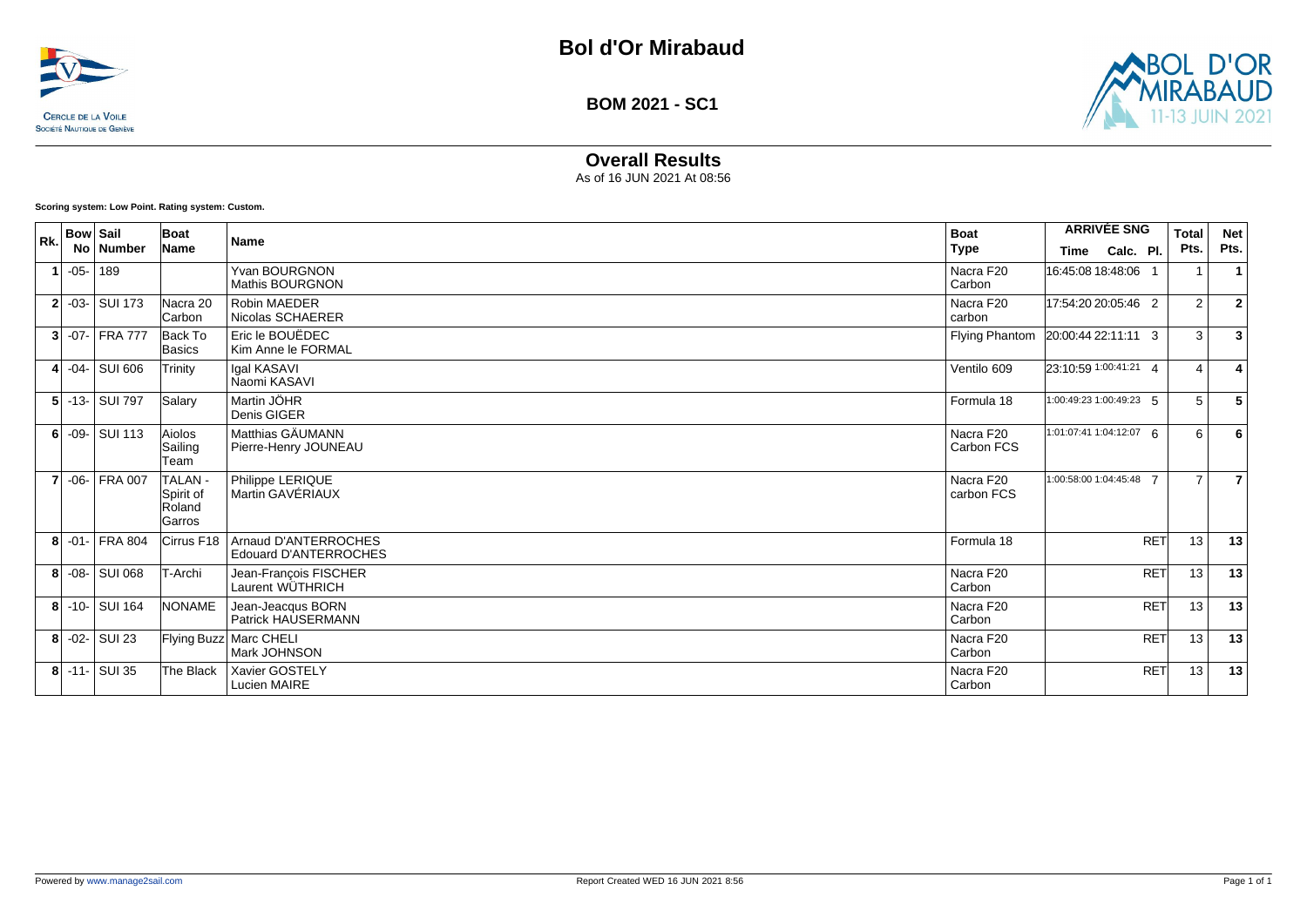



### **Overall Results**

As of 16 JUN 2021 At 08:54

**Scoring system: Low Point. Rating system: SRS+, Standard.**

| Rk.            | <b>Bow Sail</b> | No Number      | <b>Boat</b><br>Name | <b>Name</b>                                                                                                                                                           | <b>Boat</b><br>Type | Time                | <b>ARRIVÉE SNG</b><br>Calc. Pl. | Total<br>Pts.  | <b>Net</b><br>Pts. |
|----------------|-----------------|----------------|---------------------|-----------------------------------------------------------------------------------------------------------------------------------------------------------------------|---------------------|---------------------|---------------------------------|----------------|--------------------|
|                |                 | 1 1910 MON 1   | Gaston              | Benoît-Charles SOREAU<br><b>Valentin BERNER</b><br>Jonathan HEUSSE<br>Guilaume VERDA<br>René GREPT<br>Mathieu CHEVASSUT<br>Gregoire DUBOIS<br><b>Tristan GILLIAND</b> | Melges 32           | 18:01:37 21:49:50 1 |                                 | -1             |                    |
| 2 <sup>1</sup> |                 | 291 FRA 138    | <b>PRO</b>          | Philippe SEGURET<br>YACHTING Marion ROSSI<br>Thierry CHAPUY<br><b>Olivier PEILLEX</b><br>Eric BUET<br>Jacques LEROUX                                                  | LUTHI 34            | 17:54:52 22:12:50 2 |                                 | 2              | $\overline{2}$     |
|                |                 | 3 2068 JPN 203 | YASHA<br>SAMURAÏ    | Michel GLAUS<br>Patrick MEGROZ<br>Christophe GANZ<br>Patrick LONGCHAMP<br>Bart van LEEMPUT<br>Jean-Claude BURDET<br>Daniel ANDRE<br>Mathieu ASSAL                     | Melges 32           | 18:22:03 22:14:35 3 |                                 | 3              | 3                  |
|                |                 | 4 1252 SUI 02  | Autobritt<br>Volvo  | Christophe DUBUIS<br>Andrew GRAHAM<br>Olivier SELIG<br>Robert GRAHAM<br>Olivier GÉTAZ<br>Christophe EMALDI<br>Alain PORRARO                                           | Luthi F10           | 17:55:45 22:48:21 4 |                                 | $\overline{4}$ | 4                  |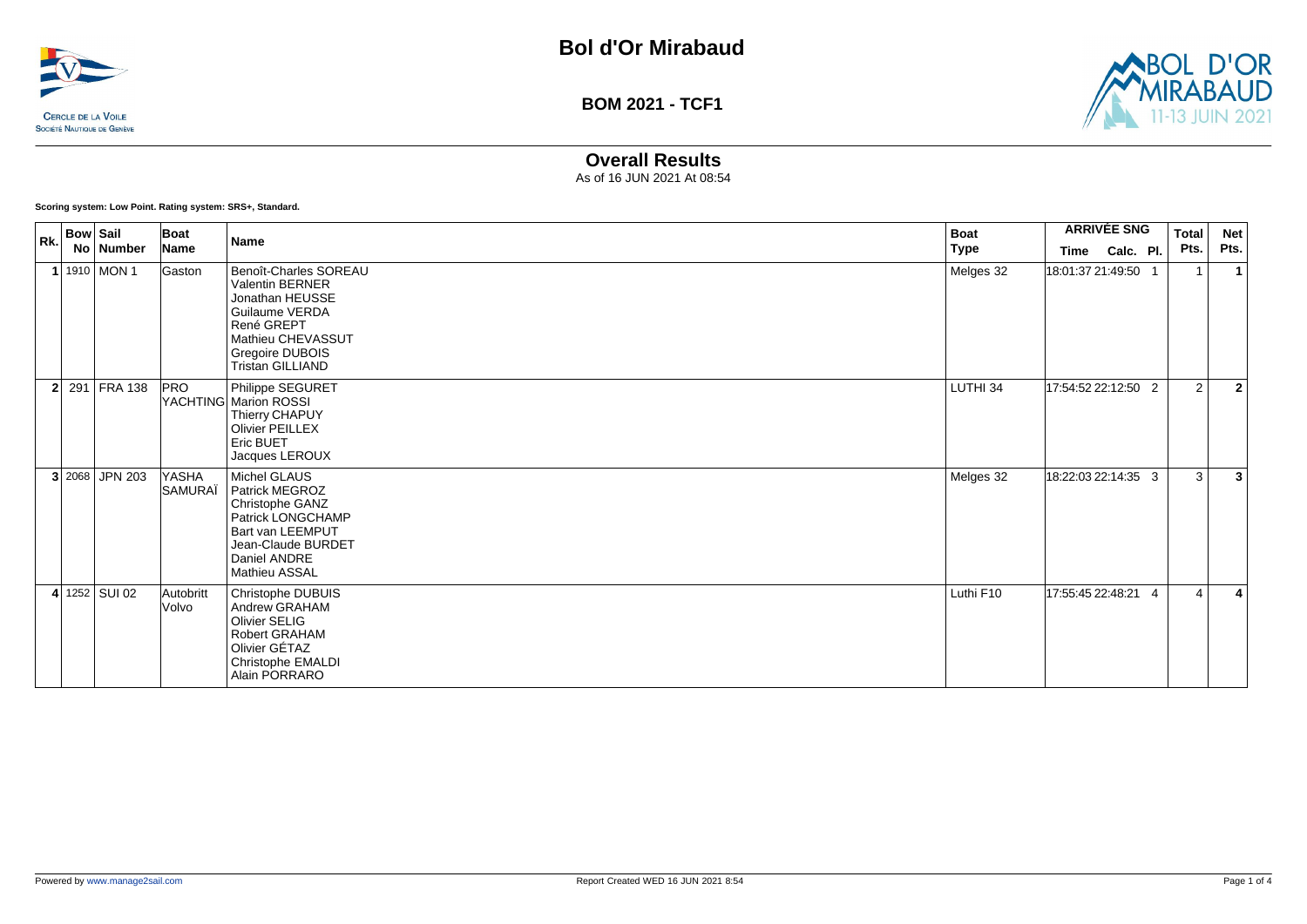



# **Overall Results**

| Rk. | <b>Bow Sail</b><br>No Number | Boat<br>Name         | <b>Name</b>                                                                                                                                                   | <b>Boat</b><br><b>Type</b>           |                                       | <b>ARRIVÉE SNG</b> | <b>Total</b><br>Pts. | <b>Net</b><br>Pts. |
|-----|------------------------------|----------------------|---------------------------------------------------------------------------------------------------------------------------------------------------------------|--------------------------------------|---------------------------------------|--------------------|----------------------|--------------------|
|     | $5$ 1670 SUI 8               | PURE.                | <b>Yves THEUNINCK</b><br><b>Adrien GENIER</b><br>François de BONDELI<br>Hélène ROUSSELON<br>Laurent VEZ<br>Loïc DONY<br>Ken RELECOM                           | Luthi F10                            | Time Calc. Pl.<br>17:23:28 22:51:07 5 |                    | 5                    | 5                  |
| -61 | 302 SUI 22                   | Body and<br>Soul     | Thierry BOTTGE<br>Marc CHEVALLAY<br>Nhat Quang DANG<br>Christophe FAVRE<br>Lionel SCHURCH<br>Jean-Marc MONNARD<br>Jaquemet TRISTAN<br><b>Vincent VACHETTE</b> | Luthi 38                             | 17:44:33 23:00:43 6                   |                    | 6                    | 6                  |
|     | 7 3601 SUI 3601              | Black<br><b>Swan</b> | Anne CHIARI-BORY<br>Nicolas GUERRY<br>Maxime DIETH<br><b>Olivier PERRON</b><br>Thomas BIRCHLER<br>Michael O'KEEFFE<br>Pol le VAILLANT<br>Alec ARDIN           | Luthi 36 Classic 18:16:48 23:37:04 7 |                                       |                    | $\overline{7}$       | $\overline{7}$     |
|     | 8 103 SUI 34                 |                      | PERCHETTE Serge PATRY<br>Thiery PLOJOUX<br>Monica PATRY<br>Markus MR BRAENDLER<br>Jean Marie MEGEVAND                                                         | Luthi 34                             | 19:36:58 23:54:43 8                   |                    | 8                    | 8                  |
|     | 9 1412 SUI 780               | vuvuzela             | Raphael NÄF<br>Jonas NÄF<br><b>Christian KLAUS</b><br>Marcel BIERI                                                                                            | T780                                 | 19:49:08 1:00:53:33 9                 |                    | 9                    | 9                  |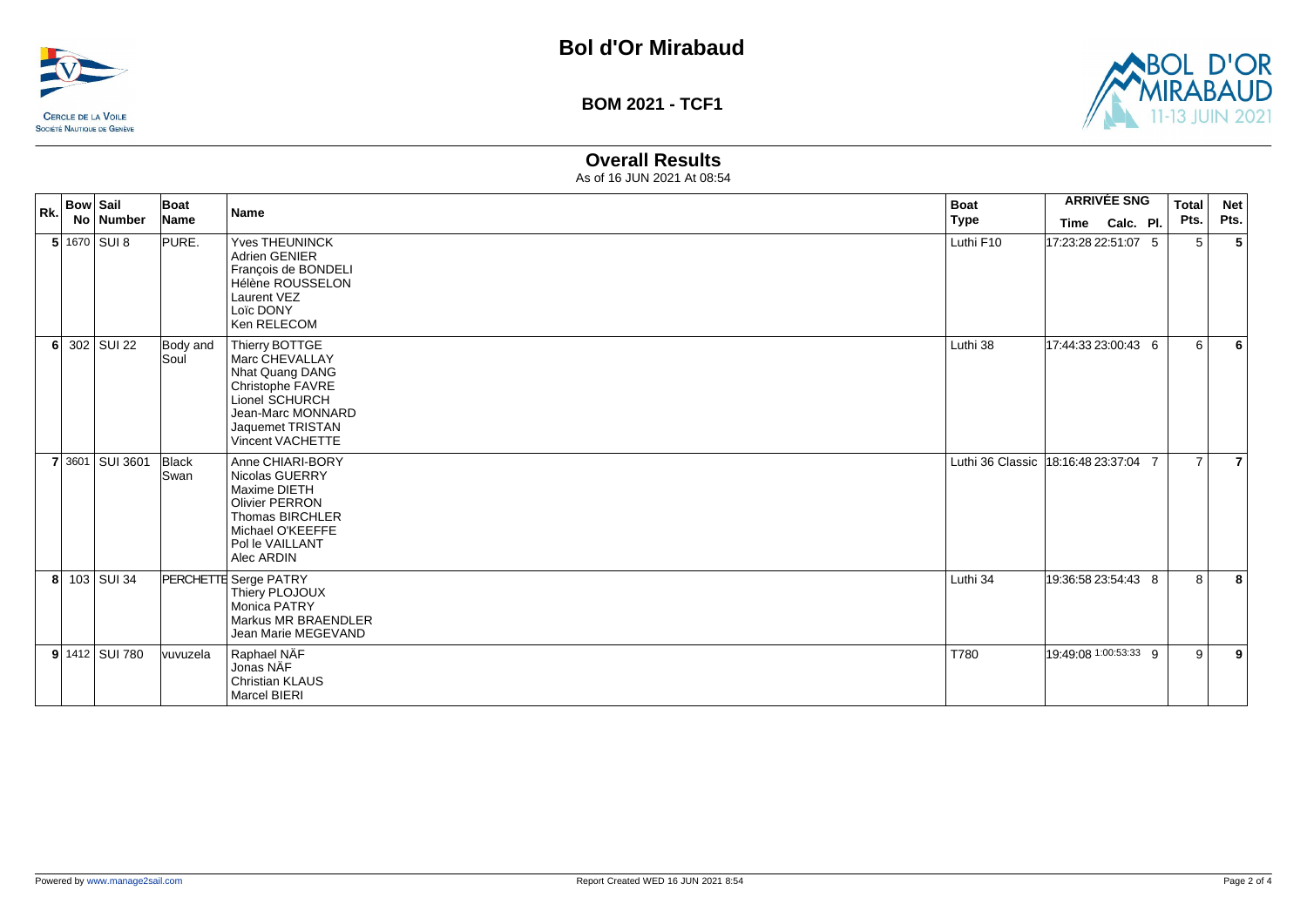



## **Overall Results**

| Rk. | Bow   Sail | No   Number          | Boat<br>Name             | <b>Name</b>                                                                                                                                               | <b>Boat</b><br><b>Type</b> | <b>ARRIVÉE SNG</b><br>Calc. Pl.<br>Time | <b>Total</b><br>Pts. | Net<br>Pts. |
|-----|------------|----------------------|--------------------------|-----------------------------------------------------------------------------------------------------------------------------------------------------------|----------------------------|-----------------------------------------|----------------------|-------------|
|     |            | $10$   1762   SUI 01 | Tabasco                  | Pierre GOTTREUX<br><b>Arnaud GAVAIRON</b><br><b>Titouan BRIAUX</b><br>Loïc ISABELLA<br>Wolf van CAUWENBERGHE<br>Daniela WALLEN                            | Luthi MF 10                | 19:48:55 1:01:25:23 10                  | 10                   | 10          |
|     |            | 11 2297 SUI 00       | Monofoil<br><b>GONET</b> | <b>Eric MONNIN</b><br>Damian WEISS<br>Marc MONNIN<br>Ute WAGNER<br>Simon BRÜGGER                                                                          | Proto Monofoil             | 18:21:49 1:01:32:38 11                  | 11                   | 11          |
| 12  |            | $55$ SUI<br>17701    |                          | METEORITE Romain PARIDANT<br>Anaëlle MANON<br>Charles de SARNEZ<br>Augustin MILLION<br><b>Blaise RIBON</b><br>Tanguy DESJARDIN<br><b>Charles CANTENOT</b> | Modulo 105                 | 20:11:20 1:01:51:09 ASP                 | 12                   | 12          |
|     |            | 13 2506 SUI 202      | SKADI                    | Carlo BABINI MERLO<br>Milko MANTERO<br><b>Edoardo NATUCCI</b><br>Benjamin FLÜCKIGER<br><b>Adrien TARDY</b><br>Pierre VANVARENBERGH                        | Melges 32                  | 23:04:45 1:03:56:56 13                  | 13                   | 13          |
|     |            | 14 2301 ITA 176      |                          | MARGHERIT Denis HANNAPPE<br>Nicolas CEBRIAN<br><b>Emmanuel ROTH</b><br>Christophe THOMAS<br>Florent JUNOD<br>Gaelle JACQUIER<br>Sylvain REDUREAU          | Melges 32                  | 23:10:45 1:04:04:12 14                  | 14                   | 14          |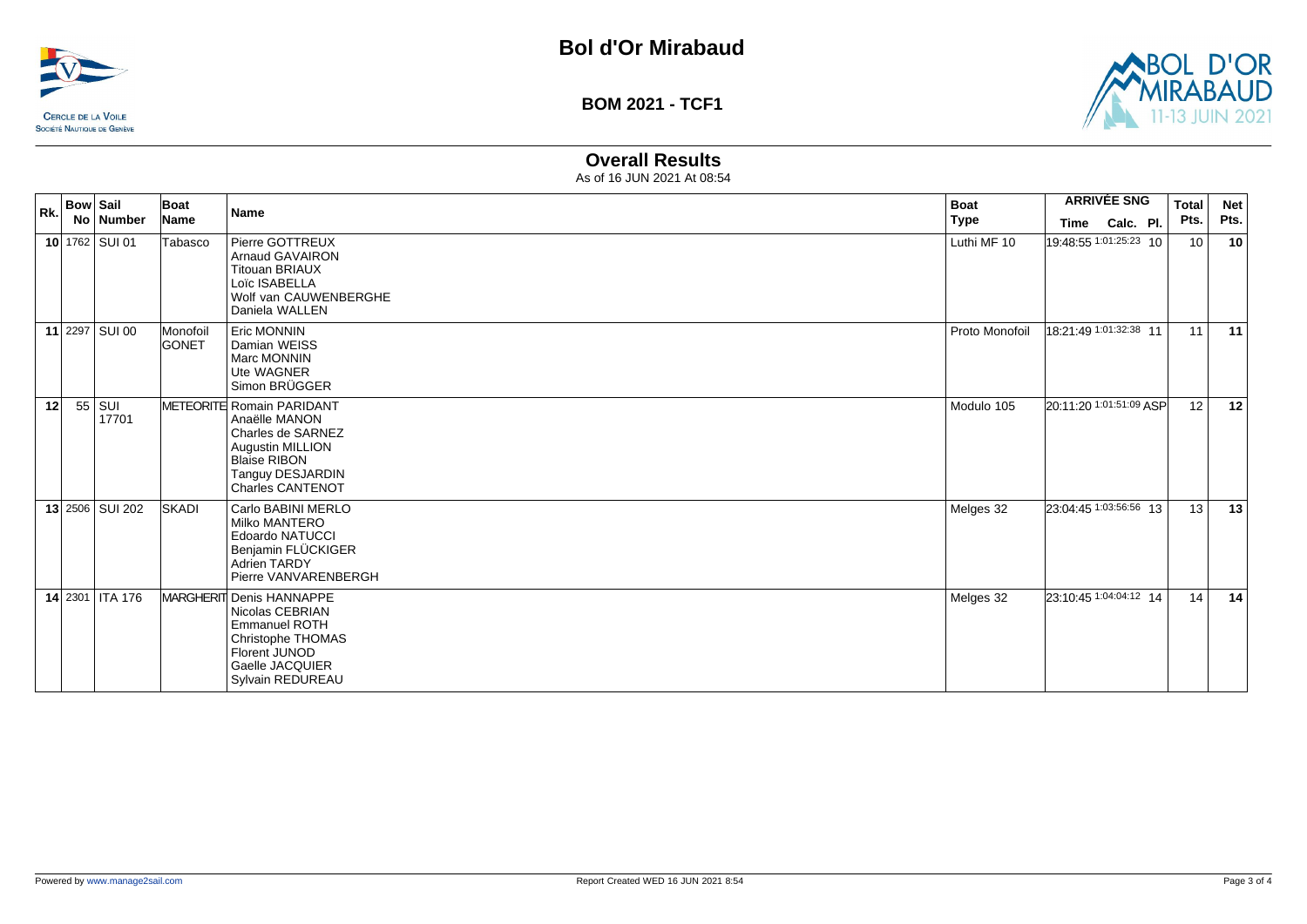



### **Overall Results**

| Rk. | <b>Bow Sail</b> |                 | Boat                        | <b>Name</b>                                                                                                                                                                          | <b>Boat</b>     | <b>ARRIVÉE SNG</b>       |           | <b>Total</b> | <b>Net</b> |      |
|-----|-----------------|-----------------|-----------------------------|--------------------------------------------------------------------------------------------------------------------------------------------------------------------------------------|-----------------|--------------------------|-----------|--------------|------------|------|
|     |                 | No Number       | Name                        |                                                                                                                                                                                      | <b>Type</b>     | Time                     | Calc. Pl. |              | Pts.       | Pts. |
|     |                 | 15 8205 GER 50  | Blackjack                   | Joachim GRAUER<br>Stephan RÜGEMER<br>Marcus ZEDLMAYER<br><b>Maximilian POSNER</b>                                                                                                    | <b>EXToucan</b> | 23:56:09 1:05:04:55 15   |           |              | 15         | 15   |
| 16  |                 | 132 SUI 23      | Kanaloa                     | Adrien ROUX<br>Grégory ROCHER<br>Clément VANMEERBECK<br>Laurent REBIER<br>Ludovic BELZ<br><b>Emeric PINON</b><br>Mériadeg K VELLA<br>Laure DIRLEWANGER                               | X 119           | 1:01:03:18 1:06:08:28 16 |           |              | 16         | 16   |
|     |                 | 17 2365 SUI 830 | Kallari                     | Damien NAEF<br>Thierry DUBOIS<br><b>Bertrand NAEF</b>                                                                                                                                | T 830           | 1:00:44:26 1:06:42:11 17 |           |              | 17         | 17   |
|     |                 | 18 2544 SUI 08  | Sailing                     | Marco FEDRIGUCCI<br>Performance Hugo FEDRIGUCCI<br>Philippe RAPHOZ                                                                                                                   | Persico 69F     |                          |           | <b>RET</b>   | 20         | 20   |
|     |                 | 18 1934 SUI 888 | dupin1820<br><b>TWISTER</b> | Jean-Marc DERYNG<br>José ASENSIO<br><b>Catherine GILBERT</b><br><b>Christopher HUGHES</b><br>David CHAMPENDAL<br>Serge GUERINEAU<br>Lucas EUDIER<br>Thierry VEDOVATI<br>Pascal LUTHI | Melges 32       |                          |           | <b>RET</b>   | 20         | 20   |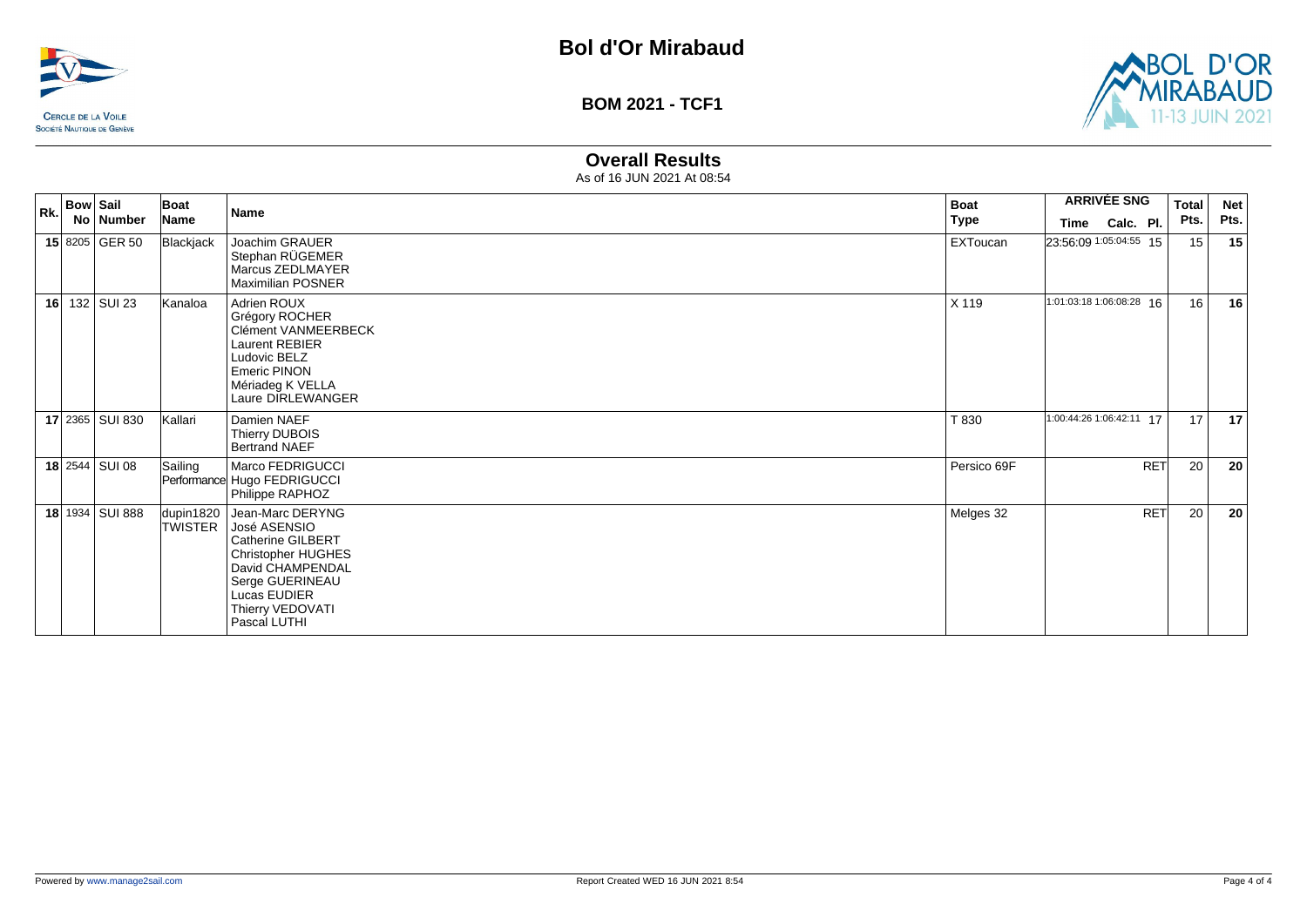



# **Overall Results**

As of 16 JUN 2021 At 08:55

**Scoring system: Low Point. Rating system: SRS+, Standard.**

| Rk.            | <b>Bow Sail</b> | No   Number           | Boat<br>Name     | <b>Name</b>                                                                                                                            | <b>Boat</b><br><b>Type</b> | <b>Time</b>         | <b>ARRIVÉE SNG</b><br>Calc. Pl. | Total<br>Pts. | <b>Net</b><br>Pts. |
|----------------|-----------------|-----------------------|------------------|----------------------------------------------------------------------------------------------------------------------------------------|----------------------------|---------------------|---------------------------------|---------------|--------------------|
|                |                 | $1$   2465   SUI 2001 | Unanimus         | Constantin POURNARAS<br><b>Giorgio BRAVETTI</b><br>Andreas KREIS<br>Jean Antoine POURNARAS<br><b>Edouard MAERTENS</b><br>Jonas SCHAGEN | Luthi 33                   | 18:20:5221:58:50    |                                 |               | -1                 |
|                |                 | $2$ 809 SUI 2         | Jambon<br>Beurre | Philippe DURR<br><b>Austin BELAIEFF</b><br>Robin FOETH<br>Michael FOETH<br><b>Yves SALAMA</b>                                          | Toucan                     | 19:03:45 22:29:38 2 |                                 | 2             | $\overline{2}$     |
| 3 <sup>1</sup> |                 | 593 SUI 1             | Zénitude         | Pierre FAYET<br>Nathalie FAYET<br>Jean-Paul PEYRAUD<br>Victor van CLEEF<br>Guillaume FAYET<br>François LAZEYRAS<br>Dominique BOLOMEY   | Aebi 950                   | 19:39:56 22:29:51 3 |                                 | 3             | 3                  |
|                |                 | 4 1846   FRA 33       | <b>L'EGGER</b>   | Christophe MAGNIN<br>Olivier BEON<br>François HASSELBORN<br>Jean Marc BECHET                                                           | Toucan                     | 19:09:36 22:36:32 4 |                                 | $\Delta$      | 4                  |
| 5 <sup>1</sup> |                 | 492 SUI 56            | Ypso             | <b>Edouard KESSI</b><br>Elie OHAYON<br>Clara KESSI<br>Julie KESSI                                                                      | Tiolu                      | 19:58:03 22:52:58 5 |                                 | 5             | 5                  |
|                |                 | 6 2139 SUI 79         | Gaston 3         | Patrick DUCLUZAUX<br>Christophe HERMANJAT<br><b>Melanie MARADAN</b><br>Roncato MARINA                                                  | Toucan                     | 19:58:36 23:34:21 6 |                                 | 6             | 6                  |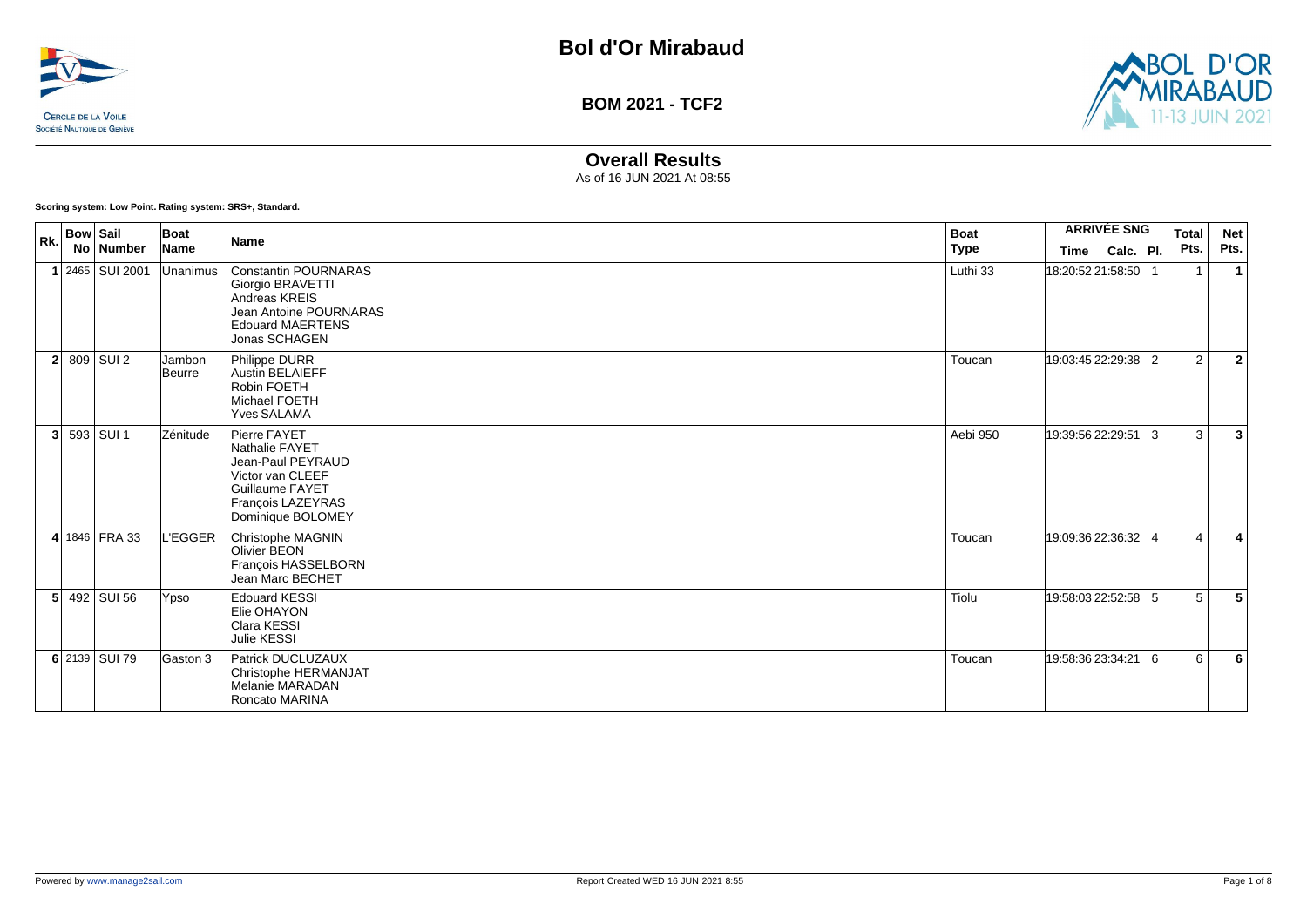



# **Overall Results**

| Rk. | <b>Bow Sail</b><br>No. | Number           | Boat<br>Name    | <b>Name</b>                                                                                                                                               | Boat<br><b>Type</b> | <b>ARRIVÉE SNG</b><br>Calc. Pl.<br>Time | <b>Total</b><br>Pts. | <b>Net</b><br>Pts. |
|-----|------------------------|------------------|-----------------|-----------------------------------------------------------------------------------------------------------------------------------------------------------|---------------------|-----------------------------------------|----------------------|--------------------|
|     |                        | $7 2243 $ SUI 30 |                 | MaxiMumm Nicolas ANKLIN<br>Aurélien STRUBY<br>Clara MESSIER<br>Benjamin ROUSSELOT<br>Edouard WOOG<br>George Fabris JUSTO                                  | Farr 30             | 23:20:01 1:02:08:01 7                   | $\overline{7}$       | $\overline{7}$     |
|     |                        | 8 8193 FRA 119   | <i>Invictus</i> | Sébastien LAZARETH<br><b>Laurent FAY</b><br>Leguy ANNE                                                                                                    | <b>Esse 850</b>     | 23:38:44 1:02:19:03 8                   | 8                    | 8                  |
|     |                        | $9$ 297 SUI 304  | Olympic         | Frédéric SAUDAN<br>Patrick JACQUET<br>François-Louis MAYOR<br>Philippe DUPONT<br>Philippe KOLLY<br><b>Charlie DUPERTUIS</b><br>Björn VANG-MATHISEN EMPSON | Farr 30             | 23:17:38 1:02:24:55 9                   | 9                    | 9                  |
|     |                        | 10 1879 SUI 91   | bootslift       | Marco VOGELSANG<br>Livia NAEF<br><b>Florian SCHUCHTER</b>                                                                                                 | <b>Esse 850</b>     | 1:00:08:43 1:02:52:25 10                | 10 <sup>°</sup>      | 10                 |
|     |                        | 11 1215 SUI 81   | Nessie          | Thomas BIRRER<br><b>Kelvin JACQUET</b><br>Ludovic SIEGWART<br>Chloé BIRRER                                                                                | <b>Esse 850</b>     | 1:00:10:03 1:02:53:54 11                | 11                   | 11                 |
|     |                        | 12 2325 SUI 01   | <b>YODA</b>     | Ludovic HERICHER<br>de Gennes BENJAMIN<br><b>Fisher VINCENT</b>                                                                                           | <b>Esse 850</b>     | 1:00:16:21 1:03:00:55 12                | 12                   | 12                 |
|     |                        | 13 191 SUI 990   |                 | IKI-Samsic   Andrei BALS<br>Nicolas BRIFFOD<br>Laurent BERTOSSA<br>Alexandre ZIMMERLI                                                                     | Luthi 990           | 23:44:23 1:03:06:39 13                  | 13                   | 13                 |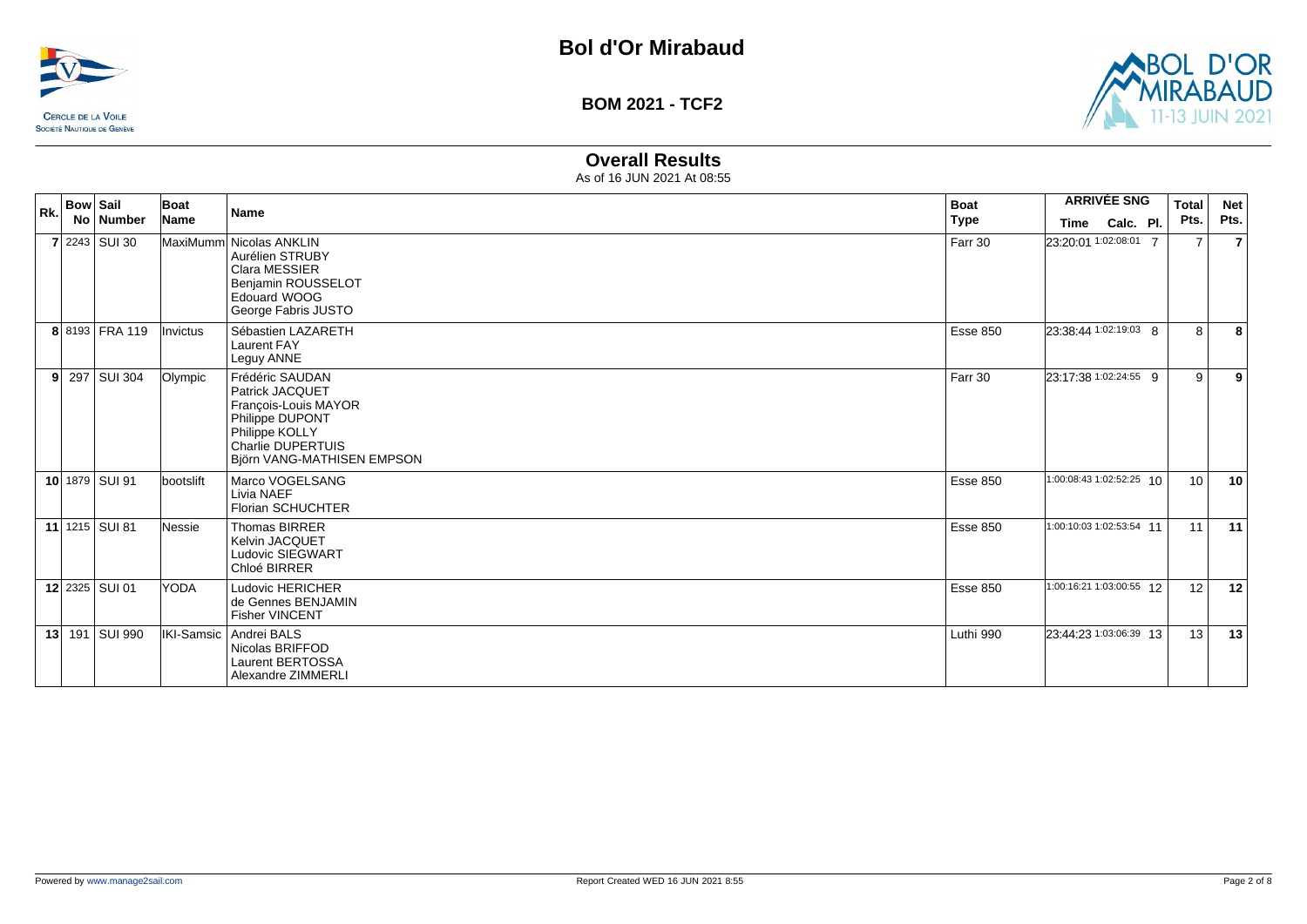



# **Overall Results**

| Rk. | <b>Bow Sail</b> | Boat              | <b>Name</b>                                                                                                              | <b>Boat</b>  | <b>ARRIVÉE SNG</b>       |           | <b>Total</b> | <b>Net</b> |      |
|-----|-----------------|-------------------|--------------------------------------------------------------------------------------------------------------------------|--------------|--------------------------|-----------|--------------|------------|------|
|     | No Number       | Name              |                                                                                                                          | Type         | Time                     | Calc. Pl. |              | Pts.       | Pts. |
|     | 14 $260$ SUI 2  | Syneco            | Alfred ZBINDEN<br><b>Boris ZBINDEN</b><br>Christian JORDAN<br>Miguel VIEIRA BATISTA<br>Silvio KELLENBERGER               | Luthi 870    | 1:00:44:25 1:03:15:50 14 |           |              | 14         | 14   |
|     | 15 467 SUI 37   | Melia             | Gaelle CEVEY<br>Romain BRODBECK<br>Sebastien ROSSÉ<br>Stefany CHATELANAT<br><b>Valantine PELTIER</b><br>Pauline DOTTRENS | Dynamic 35   | 1:00:08:32 1:03:16:51 15 |           |              | 15         | 15   |
|     | 16 $861$ SUI 3  | Wicked<br>Awesome | Irmgard IRMINGER<br>Wendy SHAW<br>Igor BODNAR<br><b>Florian IRMINGER</b><br>Tim LIN                                      | Luthi 990    | 1:00:44:30 1:03:17:24 16 |           |              | 16         | 16   |
|     | 17 1244 SUI 11  | Maki              | Guy DÉRIAZ<br>Thomas DEVIAL<br><b>Gilles SECRETAN</b><br>Sarah SECRETAN<br>Nirina DÉRIAZ                                 | Luthi 870    | 1:00:46:44 1:03:18:23 17 |           |              | 17         | 17   |
|     | 18 2535 SUI 751 | Lou<br>Régalou    | Stephane WOHNLICH<br>Manuel CHABLAIS<br>Pascal LAVARELO<br>François CHEVALLEY                                            | <b>LW750</b> | 23:49:39 1:03:19:49 18   |           |              | 18         | 18   |
|     | 19 336 SUI 16   | Sharky            | <b>Blaise GUIGNARD</b><br><b>Thomas MONTARNAL</b><br>Pierre GUIGNARD<br>Marie MAZUAY<br>Clément GUIGNARD                 | Luthi 870    | 1:00:55:33 1:03:28:06 19 |           |              | 19         | 19   |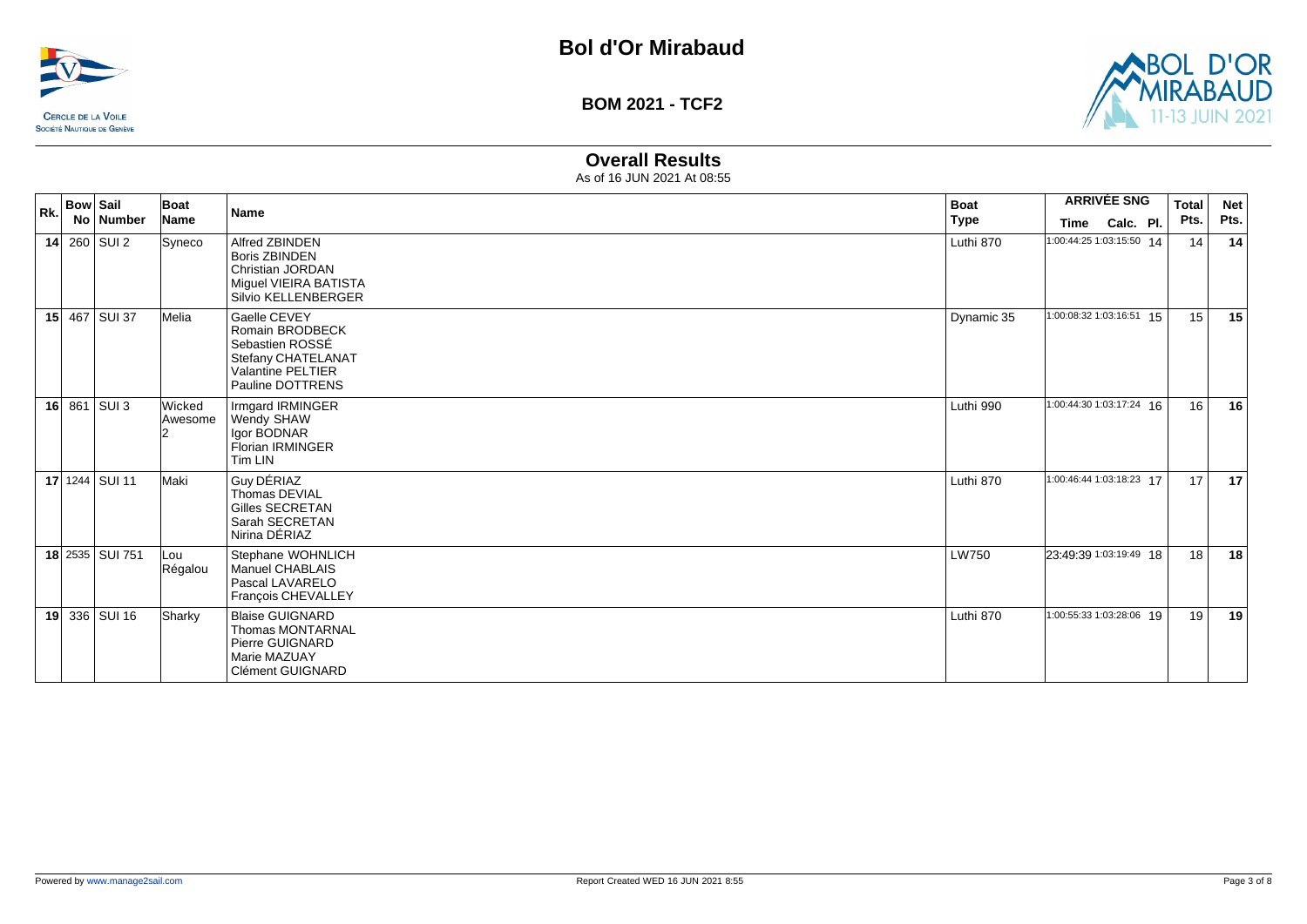



# **Overall Results**

| Rk. | <b>Bow Sail</b> | No   Number            | Boat<br>Name     | <b>Name</b>                                                                                                                                | <b>Boat</b><br>Type | Time                     | <b>ARRIVÉE SNG</b><br>Calc. Pl. | <b>Total</b><br>Pts. | <b>Net</b><br>Pts. |
|-----|-----------------|------------------------|------------------|--------------------------------------------------------------------------------------------------------------------------------------------|---------------------|--------------------------|---------------------------------|----------------------|--------------------|
|     |                 | $20$   1323   SUI 13   | <b>Ulysse</b>    | Jacques RICHARD<br><b>Christian DEDEROD</b><br>Roger EMCH<br><b>Olivier DIDIER</b><br>Veronique DELLEY                                     | Luthi 870           |                          | 1:00:58:11 1:03:31:00 20        | 20                   | 20                 |
|     |                 | 21 1816   SUI 076      | Darnetal         | David PERTUISET<br><b>Olivier LAIR</b><br><b>Gustave PERTUISET</b><br>Stéphanie CHAPUIS<br><b>Remy MALBURET</b>                            | <b>Esse 850</b>     | 1:00:47:00 1:03:35:02 21 |                                 | 21                   | 21                 |
|     |                 | 22 334 SUI 952         | Tarangau         | Nathan DUGAST<br>Tommaso CONCATA<br><b>Bruschini ENERICO</b><br><b>Adrien PIGUET</b><br><b>Tatjana ZAGURY</b><br>Jeremy MERMOUD            | Luthi 952           |                          | 1:00:16:34 1:03:36:07 22        | 22                   | 22                 |
|     |                 | 23 1849 SUI 05         | lle fou 2        | Vincent COMPAGNON<br><b>Olivier CUJEAN</b><br>Stephane WALLIMAN<br>Stephane DUPASQUIER<br>Thierry ECOFFEY                                  | Luthi 870           | 1:01:07:56 1:03:41:45 23 |                                 | 23                   | 23                 |
|     |                 | <b>24</b> 2023 SUI 140 | Storm            | Michel ROTTET<br>Mathieu STALDER<br>Gaetan HIRSCHI<br>Ismael ERDINC                                                                        | <b>Esse 850</b>     |                          | 1:00:56:20 1:03:45:25 24        | 24                   | 24                 |
|     |                 | 25 1566 SUI 36         | Vire Vent<br>lıv | Jean-Pierre de SIEBENTHAL<br>Lodovico CHIARI GAGGIA<br>Mikael ANZEN<br>Simone MULLER<br>Jaques-Henry ADDOR<br>Tristan PUIG<br>Mark HERMANS | Swan 44MkII         |                          | 1:00:49:22 1:03:49:35 25        | 25                   | 25                 |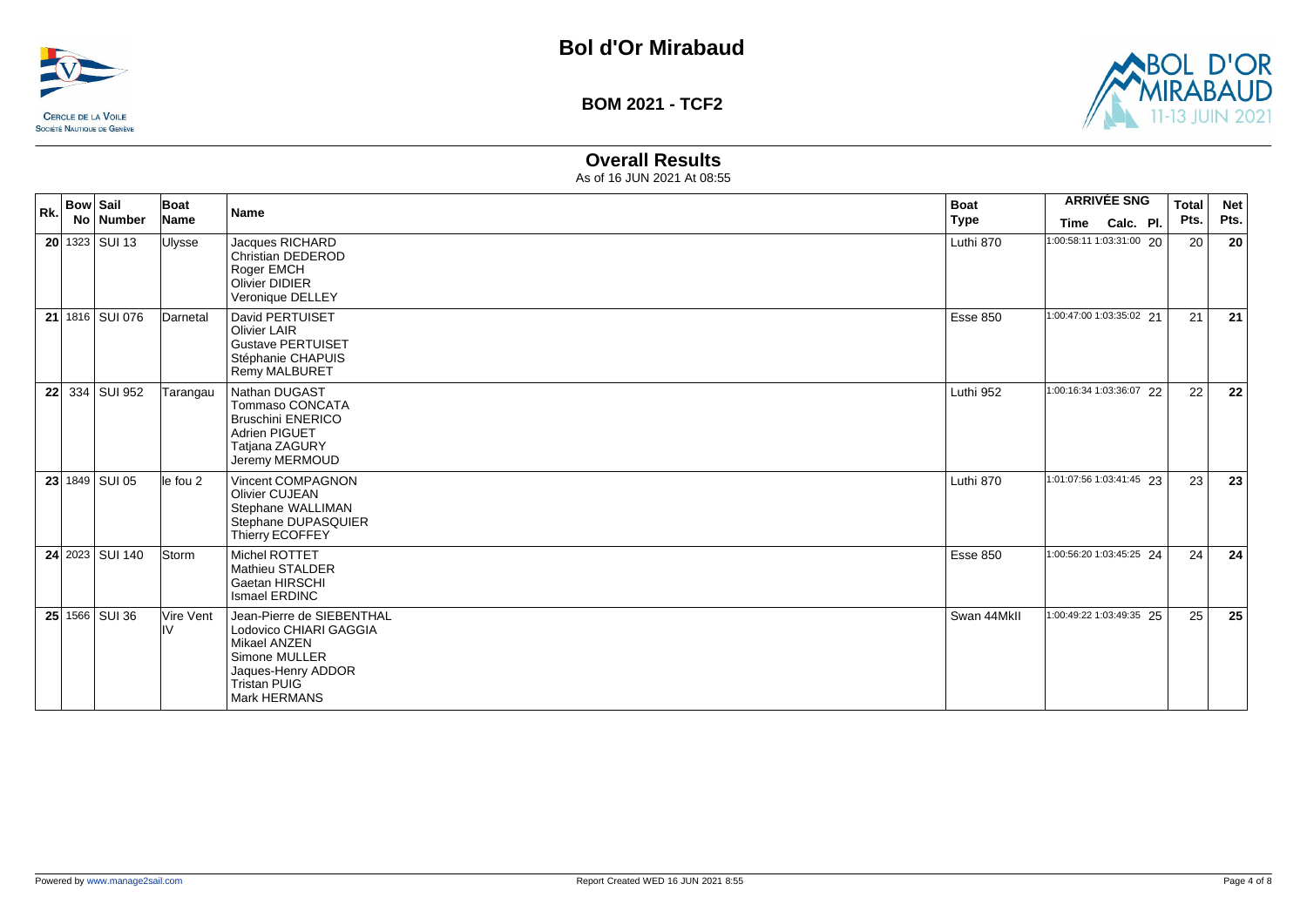



# **Overall Results**

| Rk.             | <b>Bow Sail</b><br>No   Number | Boat<br>Name         | <b>Name</b>                                                                                                                        | <b>Boat</b><br><b>Type</b> | <b>Time</b> | <b>ARRIVÉE SNG</b><br>Calc. Pl. | <b>Total</b><br>Pts. | <b>Net</b><br>Pts. |
|-----------------|--------------------------------|----------------------|------------------------------------------------------------------------------------------------------------------------------------|----------------------------|-------------|---------------------------------|----------------------|--------------------|
|                 | $26$ 1727 SUI 5                | Le Cinq              | <b>Thierry ANDEREGG</b><br>Casoni SONIA<br>Zumstein BERNARD<br><b>Yves PIGUET</b>                                                  | saphire 27                 |             | 1:00:10:47 1:03:54:12 26        | 26                   | 26                 |
|                 | 27 246 SUI 8890                | Dernière<br>Minute   | <b>Olivier LAURENT</b><br>Marco PIERMARTIRI<br>Margaux LAURENT<br><b>Thomas MADER</b><br>Antonio da SILVA<br>Christophe MONTESSUIT | Luthi 990                  |             | 1:00:02:26 1:03:56:06 27        | 27                   | 27                 |
|                 | 28 3302   SUI 3302 372 müm     |                      | Marc FASSBIND<br>Marc HONEGGER<br>Guillaume MARES                                                                                  | <b>Esse 330</b>            |             | 1:00:55:53 1:04:01:22 28        | 28                   | 28                 |
|                 | 29 2542 SUI 752                | Nitrick              | Patrick DUCOMMUN<br><b>Eric MEYER</b><br>Didier DÉFAGO<br>Grégoire JAQUET                                                          | Lavarello                  |             | 1:00:26:46 1:04:02:23 29        | 29                   | 29                 |
|                 | 30 1834 FRA 8007 Vite          |                      | Serge VITTET<br><b>Dimitri FASEL</b><br>Arthur VITTET                                                                              | Code 8                     |             | 1:01:01:39 1:04:03:21 30        | 30                   | 30                 |
|                 | 31 1371 SUI 3301               | $\textsf{Esse}\,330$ | <b>Josef SCHUCHTER</b><br>Arno INAUEN<br><b>Chris GLASER</b><br><b>Gregor SCHUCHTER</b><br>Stefan SCHUCHTER                        | <b>Esse 990</b>            |             | 1:00:55:20 1:04:05:14 31        | 31                   | 31                 |
| 32 <sub>1</sub> | 129 SUI 2720                   | <b>ARDIZIO</b>       | Éric BEAUSSE<br>Gilles BEAUSSE<br>Olivius JULEN<br>Yves SCHELLENBERG<br>Nicolas FATIO<br>Anne SCHEIDEGGER                          | Luthi 33                   |             | 1:00:02:02 1:04:05:44 32        | 32                   | 32                 |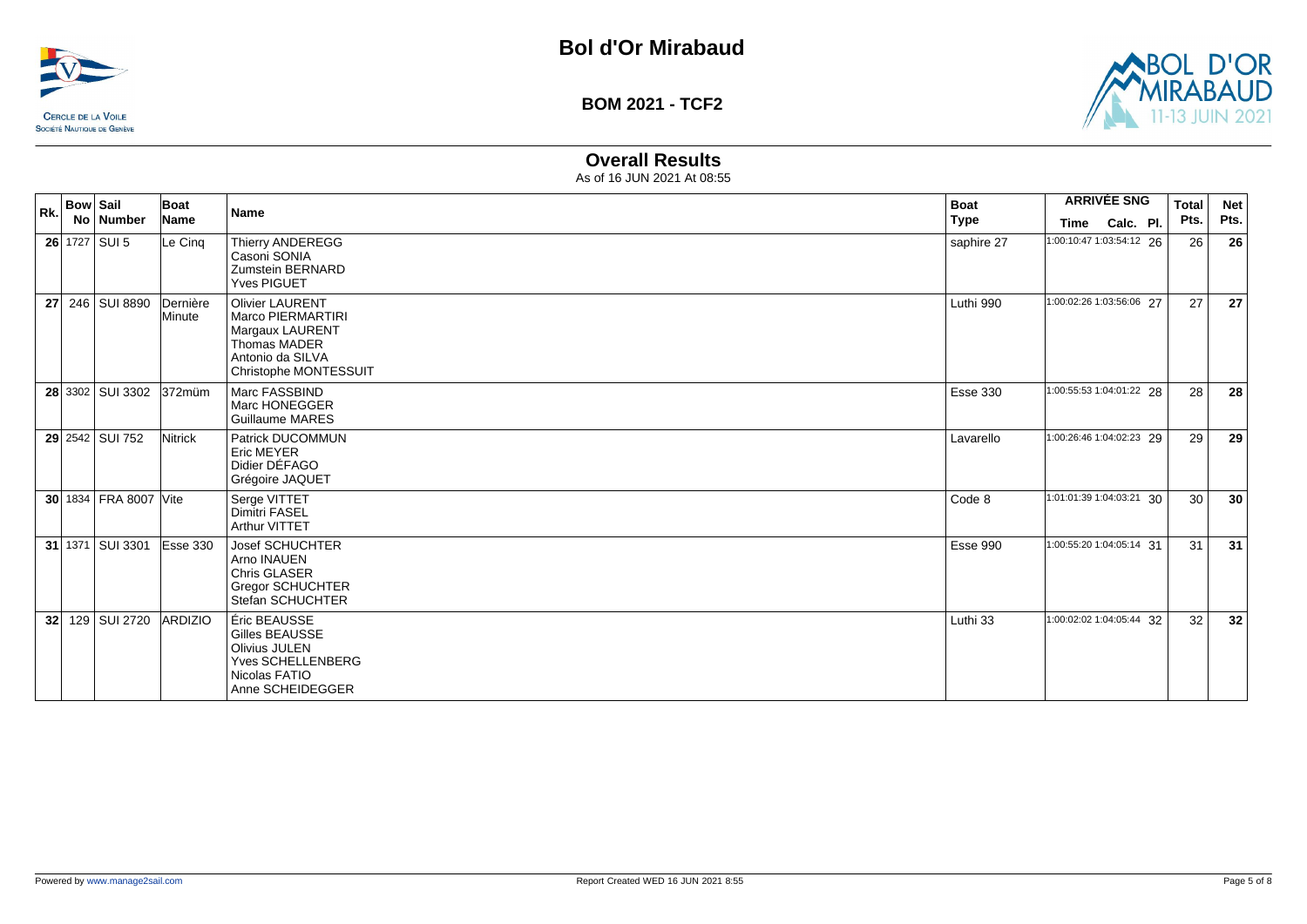



# **Overall Results**

| Rk. | <b>Bow Sail</b><br>No   Number | Boat<br>Name            | <b>Name</b>                                                                                                      | <b>Boat</b><br>Type | <b>ARRIVÉE SNG</b><br>Calc. Pl.<br>Time |  | <b>Total</b><br>Pts. | <b>Net</b><br>Pts. |
|-----|--------------------------------|-------------------------|------------------------------------------------------------------------------------------------------------------|---------------------|-----------------------------------------|--|----------------------|--------------------|
|     | $33$ 2531 SUI 2                | Largo<br><b>Express</b> | <b>Patrick FAESSLER</b><br>Stéphane RENTROP<br>Alexandre CASELLA<br><b>Olivier ANDREY</b><br><b>Olivier MACE</b> | Luthi 32            | 1:01:00:40 1:04:06:45 33                |  | 33                   | 33                 |
|     | 34 2498 SUI 843                | <b>VANITAS</b>          | <b>Martin STROBEL</b><br><b>Till HERRMANN</b><br>Jürg VOGELSANG<br>Daniel SCHON<br>Adrian HEHL                   | Aebi 850R           | 1:00:07:37 1:04:12:16 34                |  | 34                   | 34                 |
|     | 35 666 SUI 69                  |                         | Exponentiel Thomas FRÜH<br>David WEHRLI<br>Jacques TINEMBART<br>Fernando NOGUEIRA                                | Toucan              | 23:54:29 1:04:12:41 35                  |  | 35                   | 35                 |
|     | $36$ 358 SUI 5                 | lwanted                 | <b>Manuel GAUDIN</b><br>Matthieu BERDOZ<br><b>Vivian GAUDIN</b>                                                  | l luthi             | 1:00:45:46 1:04:15:16 36                |  | 36                   | 36                 |
|     | 37 2055   SUI 100              | L'Ybis                  | Jean-Yves BRESSIEUX<br><b>Charles-Antoine KUZLI</b><br><b>Emmanuel BOURREU</b><br>Christophe PIGUET              | Toucan              | 1:00:23:48 1:04:47:17 37                |  | 37                   | 37                 |
|     | 38 2464 SUI 8                  | Flix                    | Benjamin DUFOUR<br>Loic OBBIN<br>Adrien BELLANGER<br>Marco COSTA<br>Antonis AXENITIS                             | Lp820               | 1:00:43:00 1:04:47:42 38                |  | 38                   | 38                 |
|     | 39 2443 SUI 06                 | Le<br>Sauvage           | Pierre JUTZI<br>Jacarnes MILHQUET<br>Philippe COLOLARGH<br>Wes ZIEGLER                                           | LP 820              | 1:00:44:54 1:04:49:55 39                |  | 39                   | 39                 |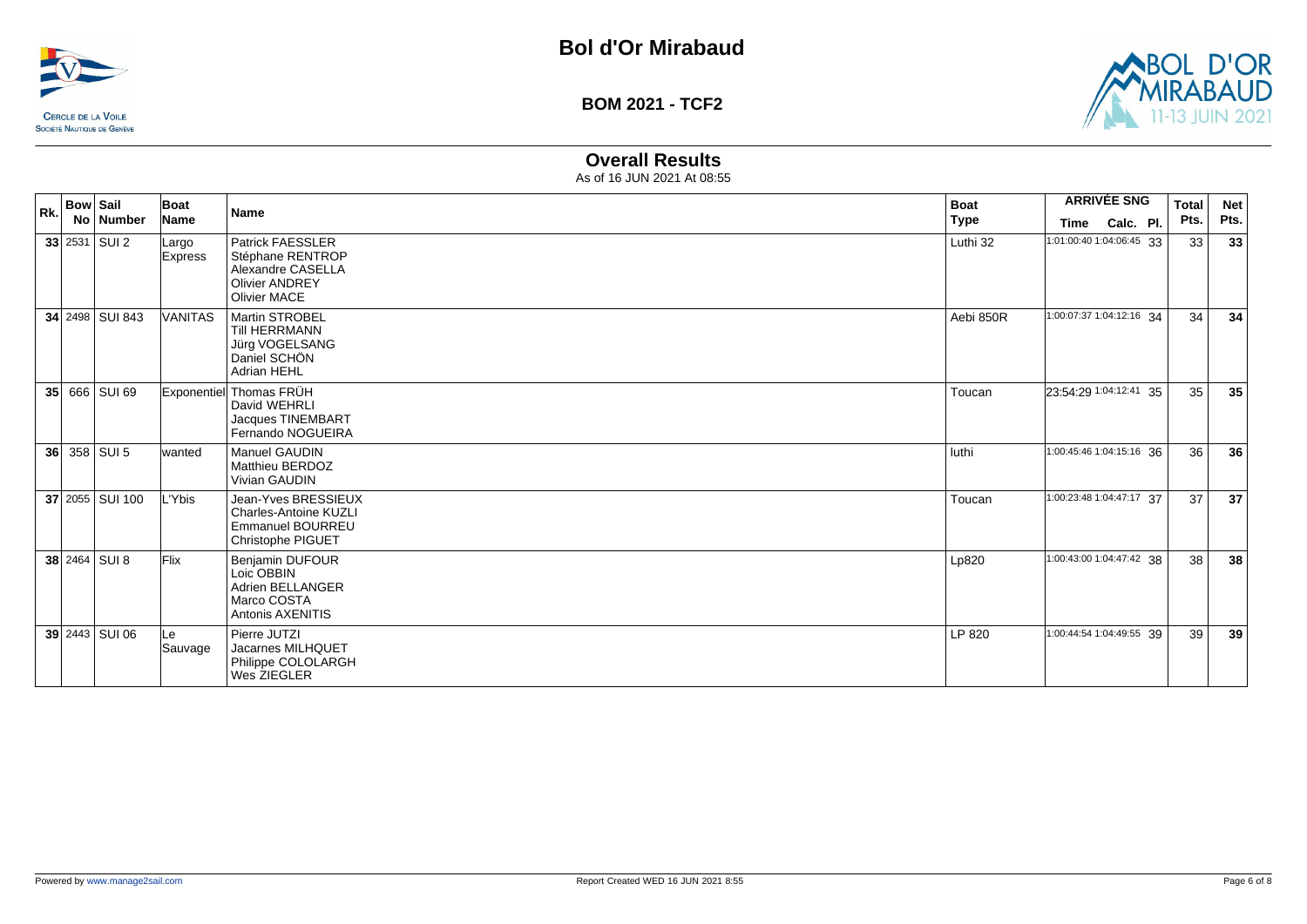



# **Overall Results**

| Rk. | <b>Bow Sail</b><br>No Number | Boat<br>Name          | Name                                                                                                                                                      | <b>Boat</b><br><b>Type</b> | <b>ARRIVÉE SNG</b><br><b>Time</b><br>Calc. Pl. | <b>Total</b><br>Pts. | <b>Net</b><br>Pts. |
|-----|------------------------------|-----------------------|-----------------------------------------------------------------------------------------------------------------------------------------------------------|----------------------------|------------------------------------------------|----------------------|--------------------|
|     | 40 176 SUI 278               | Sibuya                | Thierry de GROOTE<br>Jean-Georges NGUYEN<br>Stanilas PEEL<br>Andres VIEITEZ<br>Joanne CLAUDON                                                             | LP 820                     | 1:00:46:14 1:04:51:28 40                       | 40                   | 40                 |
|     | 41 2354 SUI 998              |                       | TAOMAKO   Martine CAFFIER<br>Sandrine CORONADO<br>Florian CIOCCA<br>Alexandre SOUBIRA<br>Anthony LIER<br><b>Claude DUPERRET</b><br><b>Isabelle PICHON</b> | <b>JPK 998</b>             | 1:00:54:21 1:05:05:24 41                       | 41                   | 41                 |
|     | 42 2524 SUI 7                | Fast<br>Forward       | Stanislas MAZURANIC<br>Alexandre MAZURANIC<br><b>Timotheus TANGERMANN</b>                                                                                 | LP 820                     | 1:00:58:31 1:05:05:46 42                       | 42                   | 42                 |
|     | 43 2540 SUI 1845             | <b>Sumumm</b>         | Diego CHIAPPE<br>Stefano CASTELLO<br>Lancelot BREGOU<br><b>Adrian CARIA</b><br>Stéphane ERNST<br>Stefano CARIA                                            | Farr 30                    | 1:04:17:18 1:08:25:06 43                       | 43                   | 43                 |
|     | 44 2495 FRA<br>53182         | Artisans of<br>Nature | Adrien GEIGER<br>Johannes HARTIG<br>Yves BLOUIN<br><b>Frederic GABAS</b>                                                                                  | Bermudien<br>Sloop         | 1:05:44:29 1:08:51:51 44                       | 44                   | 44                 |
|     | 45 1375 SUI 9                | <b>MEK</b>            | <b>Rolf SEILER</b><br><b>Jens KOOPMANN</b><br>Kalle SCHMIDT<br><b>Till EDEN</b>                                                                           | Luthi 990                  | 1:05:02:26 1:09:08:07 45                       | 45                   | 45                 |
|     | 46 168 SUI 11                | <b>DIABLO</b>         | Jacques BUGNA<br>Simon BUGNA<br>Yannick TONETTI<br>Marina ORNAGHI                                                                                         | Psaros LP 820              | 1:04:43:01 1:09:20:25 46                       | 46                   | 46                 |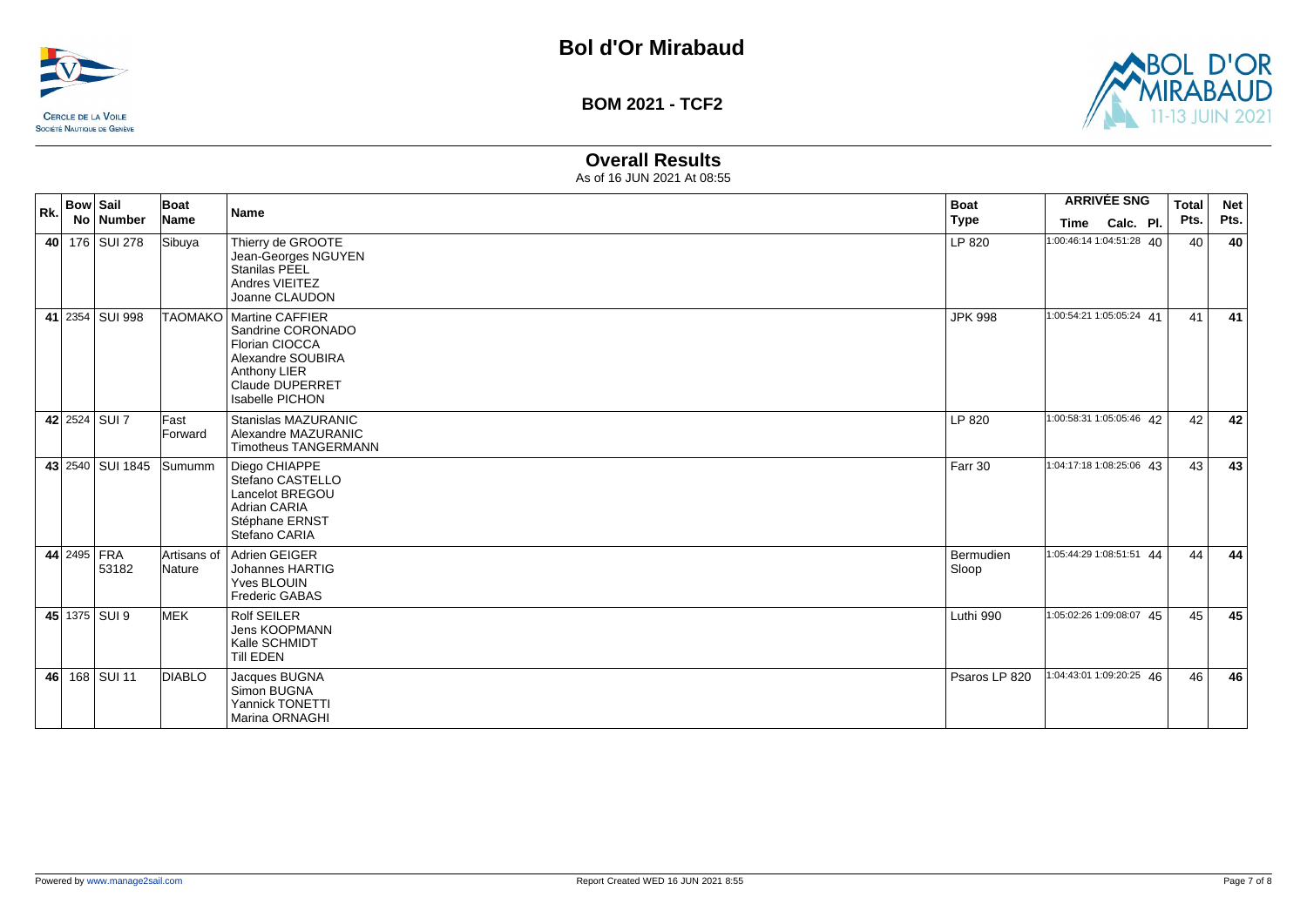



# **Overall Results**

| Rk. | <b>Bow Sail</b> |                 | Boat                     | <b>Name</b>                                                                                                                                                              | <b>Boat</b>           |      | <b>ARRIVÉE SNG</b> |            | <b>Total</b> | <b>Net</b> |
|-----|-----------------|-----------------|--------------------------|--------------------------------------------------------------------------------------------------------------------------------------------------------------------------|-----------------------|------|--------------------|------------|--------------|------------|
|     |                 | No Number       | Name                     |                                                                                                                                                                          | <b>Type</b>           | Time | Calc. Pl.          |            | Pts.         | Pts.       |
|     |                 | 47 2192 SUI 041 |                          | Rantanplan Christophe SUSSET<br>Quentin de-KERCHOVE<br>Jonathan SIMON<br>Thibault de KERCHOVE<br>Loïc WAKU<br><b>Robert SUSSET</b><br>Théo LAVANCHY<br>de Marsano MICHEL | <b>UFO 28</b>         |      |                    | <b>DNF</b> | 53           | 53         |
|     |                 | 47 2514 SUI 10  | <b>ORYX</b>              | Vincent BOARON<br>Hervé BASSIGNANA<br>Eloi DELAYE                                                                                                                        | Persico F69           |      |                    | <b>RET</b> | 53           | 53         |
|     |                 | 47 2127 SUI 218 | ABSOLUT<br><b>RETURN</b> | Jean-Marc ABERLE<br>Regis ANDEREGG<br>Philippe MAURER<br>Marc BENE                                                                                                       | <b>Grand Surprise</b> |      |                    | <b>DNF</b> | 53           | 53         |
|     |                 | 47 855 SUI 341  | Yasmine                  | Elio CIVITILLO<br>Jacques BAUMGARTNER<br><b>Yves BLONDEL</b><br>Eric PASCHE<br><b>Christian SCHLAEPPI</b><br>Michel VENANZI                                              | Luthi 990             |      |                    | <b>RET</b> | 53           | 53         |
|     |                 | 47 102 SUI 49   | Dopamine                 | Christophe VUILLEUMIER<br>Jean-Christophe DARRICAUD<br>Benoît YVER<br><b>Baptiste LEMAIRE</b>                                                                            | Toucan                |      |                    | <b>DNF</b> | 53           | 53         |
|     |                 | 47 330 SUI 9699 | Ventcoulis               | Tony LERCH<br>Xavier DUPARC<br><b>Marc MARTINEZ</b><br><b>Bruno MONNI</b><br><b>Alexis PARIAT</b><br>Daniel GUIGNARD                                                     | Luthi 33 Cruiser      |      |                    | <b>RET</b> | 53           | 53         |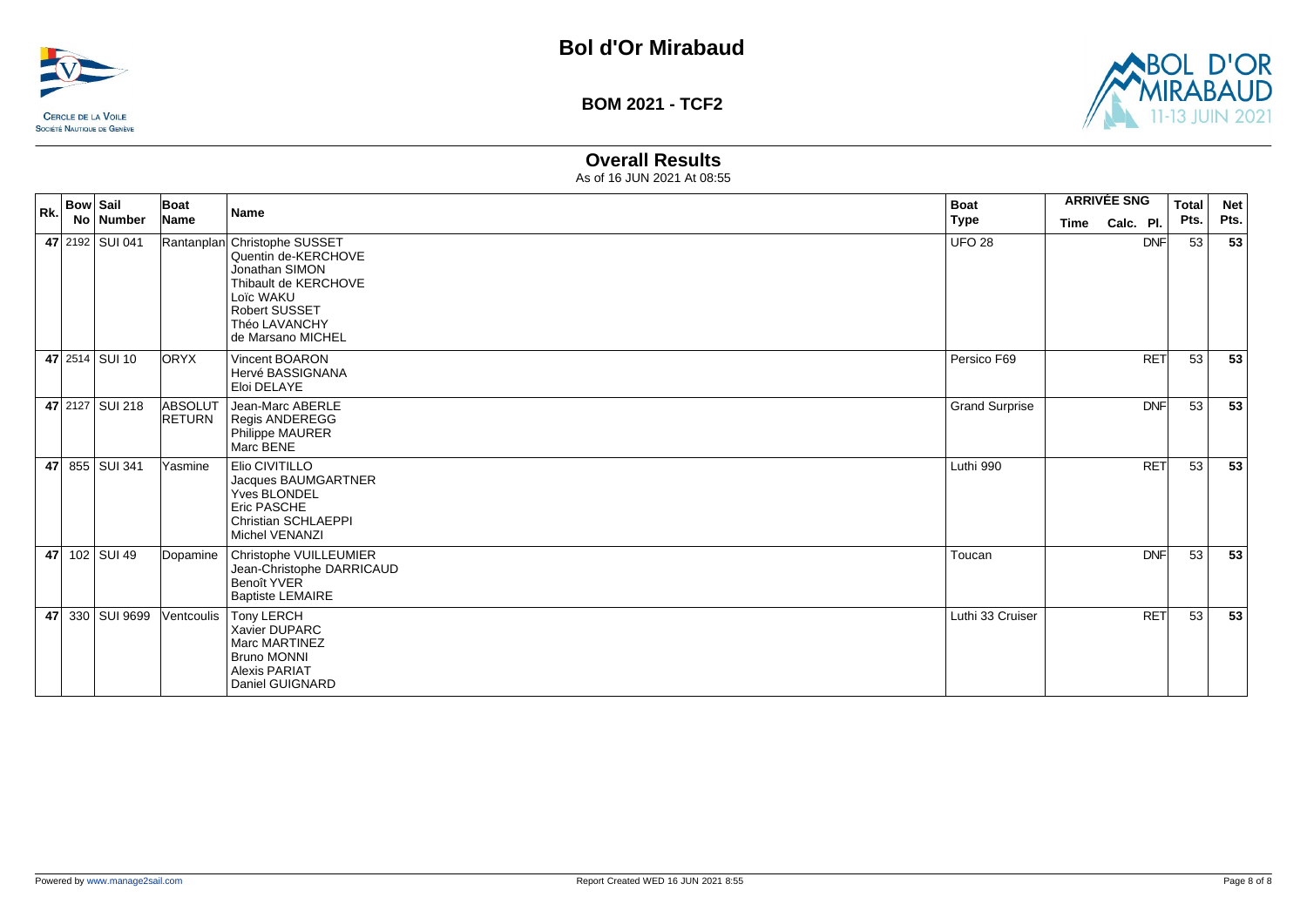



# **Overall Results**

As of 16 JUN 2021 At 08:55

**Scoring system: Low Point. Rating system: SRS+, Standard.**

|                | $\vert_{\text{Rk}}\vert$ Bow Sail<br>No Number | Boat<br><b>Name</b>        | Name                                                                                                                       | <b>Boat</b><br>Type                    | Time                      | <b>ARRIVÉE SNG</b><br>Calc. Pl. | Total<br>Pts.  | <b>Net</b><br>Pts. |
|----------------|------------------------------------------------|----------------------------|----------------------------------------------------------------------------------------------------------------------------|----------------------------------------|---------------------------|---------------------------------|----------------|--------------------|
|                | 1 2186 SUI 89                                  | lbis                       | Estermann YVES<br>Celien DEVAUX<br>Max GILLIÈRON                                                                           | 6.5 m SI                               | 1:00:56:36 1:01:17:33     |                                 |                |                    |
|                | <b>2</b> 747 FRA<br>15710                      | team                       | illico Ti Vitti Salvatore LEONE<br><b>Adrien BAUMEL</b><br><b>Gilles FONTAN</b><br><b>Frederic PEROCHE</b><br>Pascal BACHY | 747 One Design 1:00:56:18 1:01:42:41 2 |                           |                                 | $\overline{2}$ | $\overline{2}$     |
|                | $3 1721 $ SUI 10                               | Séchard<br>Express<br>l3.1 | Frédy BORBOËN<br>Olivier von KÄNEL<br>Lorenzo APOSTOLO<br><b>Reto FROESCH</b><br>Cédric MARZER                             | A 27                                   | 1:01:07:31 1:01:46:43 3   |                                 | 3              | 3                  |
|                | 4 1922 FRA 19                                  | Arcadia                    | Julien FAUCON<br>Jeremy RIOT<br>Stanislas BAUDU<br>Armelle NOURISSAT                                                       | Nitro 80                               | 1:00:19:08 1:02:04:11 4   |                                 | $\Delta$       |                    |
| 5 <sup>1</sup> | 72 SUI 4                                       | Walhalla                   | Nicolas LUTZ<br>Danielle WEGENER<br>Jacquie LUTZ<br>Jonathan LUTZ<br>Erik WEGENER                                          | Jeudi 12                               | $1:00:53:56$ 1:02:20:35 5 |                                 | 5              | 5                  |
|                | 6 2467 FRA 1                                   | FH750S                     | <b>Ireneu PLA</b><br>Vincent ROUANNE<br>Romain HERZOG<br>Adrian BREITENMOSER<br><b>Laurent ALTER</b>                       | <b>FH750S</b>                          | 1:01:01:44 1:02:21:20 6   |                                 | 6              | 6                  |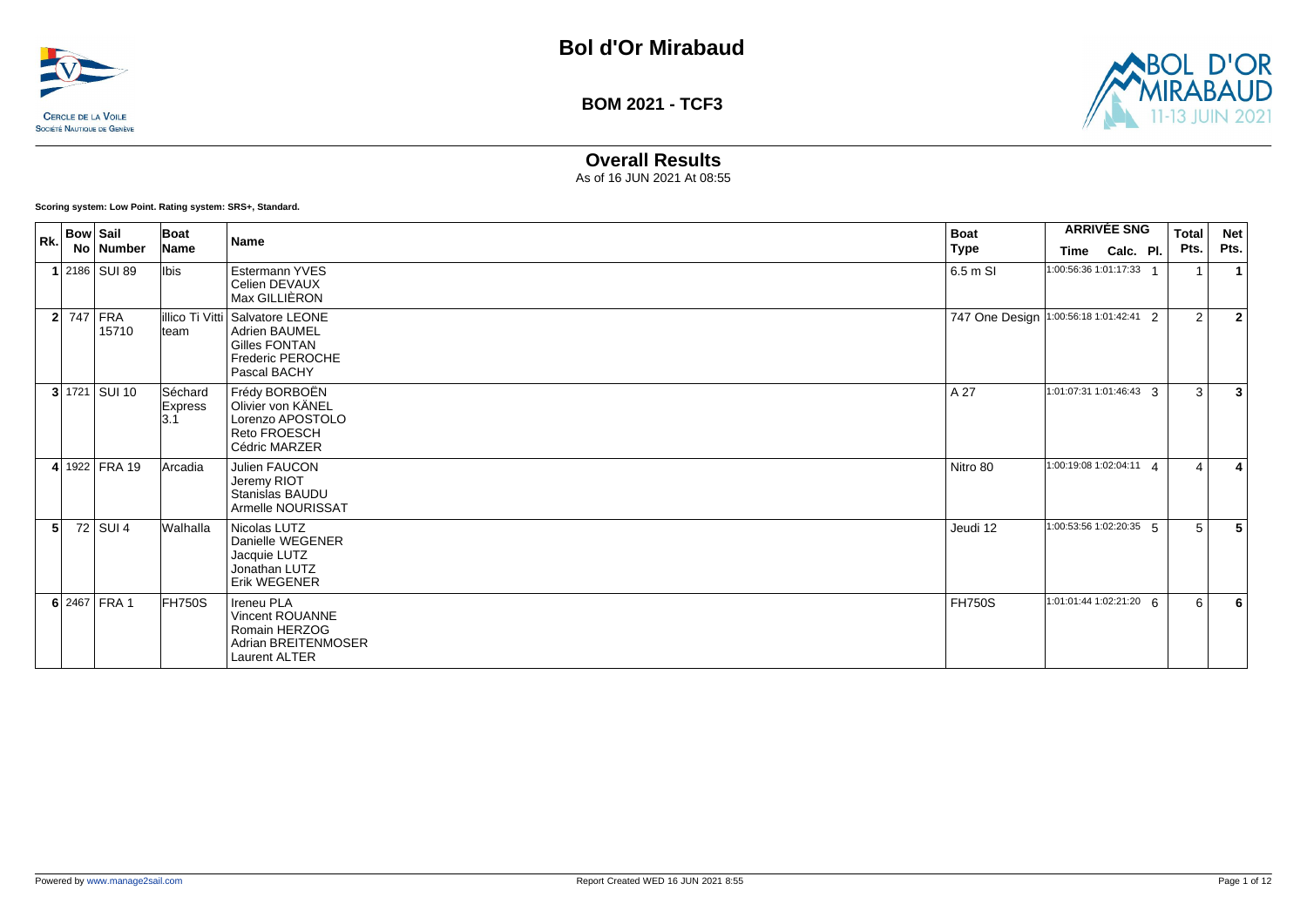



# **Overall Results**

| Rk.            | <b>Bow Sail</b> |                  | Boat                         | <b>Name</b>                                                                                           | <b>Boat</b> |      | <b>ARRIVÉE SNG</b>       | <b>Total</b>    | <b>Net</b> |
|----------------|-----------------|------------------|------------------------------|-------------------------------------------------------------------------------------------------------|-------------|------|--------------------------|-----------------|------------|
|                |                 | No   Number      | Name                         |                                                                                                       | <b>Type</b> | Time | Calc. Pl.                | Pts.            | Pts.       |
| $\overline{7}$ |                 | 320 SUI 1525     | Verbel -<br>Poopy<br>Express | <b>Richard MILLIQUET</b><br><b>Blaise GENTON</b><br>William MOODY<br>Eric WEIBEL<br>Sébastien SCHMIDT | Proto ABC   |      | 1:00:46:36 1:02:23:14 7  | $\overline{7}$  | 7          |
|                | 8 2352 FRA      | 39917            | RUBY                         | Michael PUHL<br>Antonin GRASSER<br>Lenaic van DERVORST<br>Pascal GROLIMUND                            | Nitro 80    |      | 1:01:09:23 1:02:23:21 8  | 8               | 8          |
|                |                 | $9$ 1452 SUI 132 | Melges24                     | Hans-Peter BICHELMEIER<br>Alexis BERNARD-BRULS<br><b>Nathalie BIRT</b><br>Kate ROBERTSON<br>Rafa SALA | melges 24   |      | 1:01:06:17 1:02:24:37 9  | 9               | 9          |
|                |                 | 10 2208 SUI 9260 | Arcturus                     | Pierre BORDIER<br><b>Baptiste BORDIER</b><br>Sylvie FEYFEUX<br>Luc BADAN<br><b>Bordier PIERRE</b>     | J92 S       |      | 1:00:59:07 1:02:27:34 10 | 10 <sup>1</sup> | 10         |
|                |                 | 11 638 SUI 030   | <b>ITASKA</b>                | Massimo ROMELLI<br>Joakim GALLAY<br><b>Eric ROMELLI</b><br><b>Maximilien FUCHS</b>                    | joker       |      | 1:01:08:04 1:02:43:04 11 | 11              | 11         |
|                |                 | 12 2270 FRA 807  |                              | <b>ORANGINIGI Olivier CLOPPET</b><br>Nicolas BAUDU<br>Mathieu SCHELSOHN<br>Simon VAUDAUX              | LONGTZE     |      | 1:00:45:09 1:02:48:25 12 | 12              | 12         |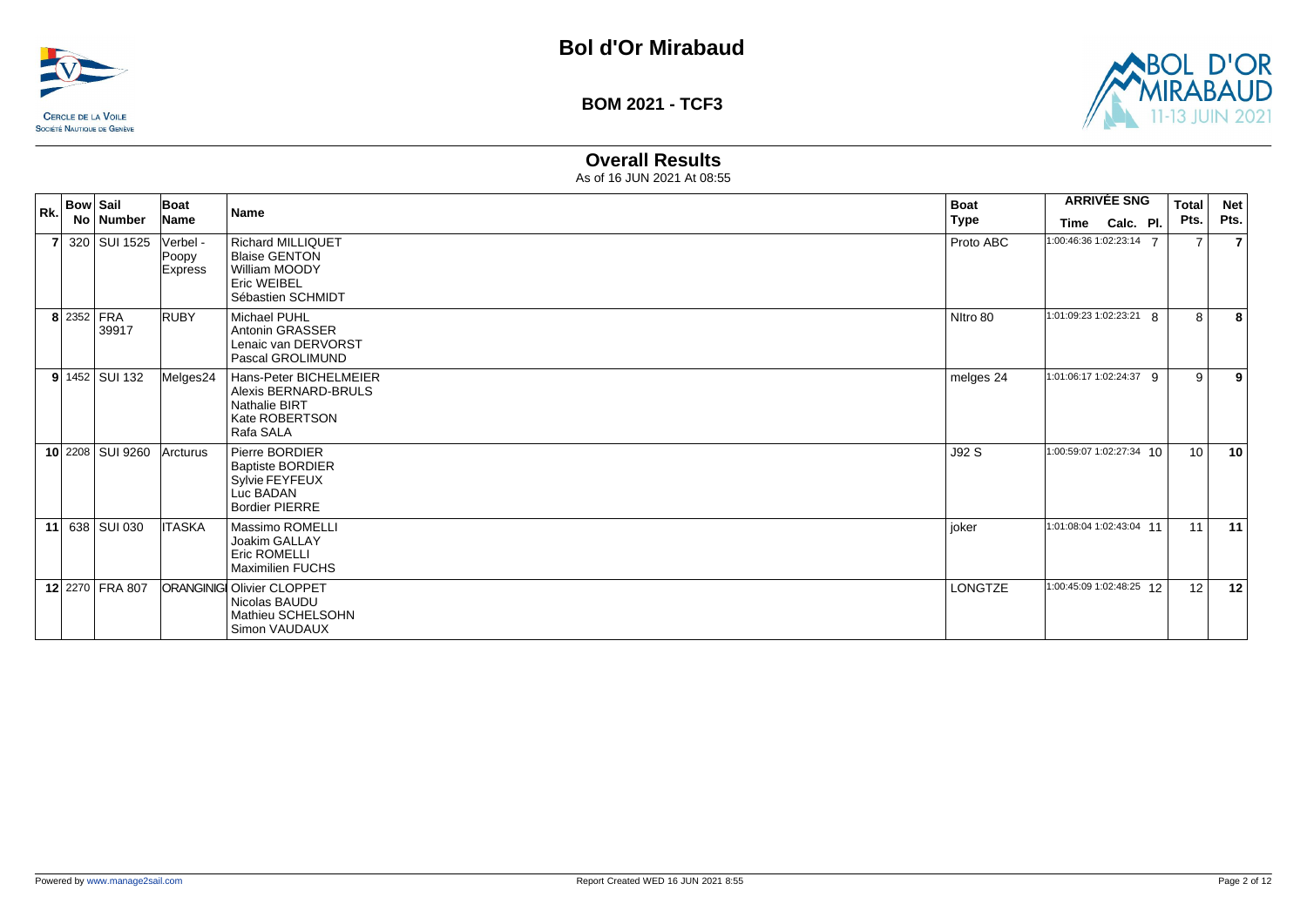



# **Overall Results**

| Rk. | <b>Bow Sail</b> |                       | Boat         | Name                                                                                                                                                                                       | <b>Boat</b>            |                          | <b>ARRIVÉE SNG</b> | <b>Total</b>    | <b>Net</b> |
|-----|-----------------|-----------------------|--------------|--------------------------------------------------------------------------------------------------------------------------------------------------------------------------------------------|------------------------|--------------------------|--------------------|-----------------|------------|
|     |                 | No   Number           | Name         |                                                                                                                                                                                            | <b>Type</b>            | Time                     | Calc. Pl.          | Pts.            | Pts.       |
|     |                 | 13 859 FRA 8          | Flophil IV   | Pierre QUIBLIER<br>Marie COLUNI<br><b>Beatrice ALLANIC</b><br><b>Bernard FICHARD</b><br>Marco RICHARDT<br>Romain BOUVET-BIONDA<br>Jacques ANTHOINE                                         | A 35                   | 1:00:49:52 1:02:49:03 13 |                    | 13              | 13         |
|     |                 | 14 392 SUI 2279       | <b>Virus</b> | Régis MENÉTREY<br>Nicolas BURNAND<br>Micha FRECHELOUP<br><b>Charles ROMBALDI</b><br>Jean Luc DESGRAZ<br>Maxence MENÉTREY<br><b>Maximilien THILLO</b><br>Patric GILLIARD<br>Alexandre MOSCA | X 372                  | 1:00:47:21 1:02:58:14 14 |                    | 14              | 14         |
|     |                 | 15 2481 SUI 7         | rhapsody     | Philippe GURTLER<br>Eric GRIPPO<br>Yvan JACQUEMYNS<br><b>Olivier GURTLER</b><br><b>Frank VERNAY</b><br><b>Antoine GURTLER</b>                                                              | Italia yacht 9.98      | 1:01:04:47 1:03:02:09 15 |                    | 15              | 15         |
|     |                 | 16 2513 SUIZ-<br>2083 | Meltem       | Geraldo de COULON<br>Pablo AMUCHASTEGUI<br>Frank OLSEN<br>Pedro ANTONINI                                                                                                                   | Archambault<br>Suspens | 1:00:56:27 1:03:05:09 16 |                    | 16              | 16         |
|     |                 | 17 1146 SUI 77        | <b>JAMEZ</b> | Alex LANZREIN<br>Johan LANZREIN<br><b>Antoine MARTINET</b><br><b>Laurent VERMEILLE</b><br>Markus FRÖHLIN                                                                                   | J/92S                  | 1:01:07:40 1:03:09:47 17 |                    | 17 <sup>1</sup> | 17         |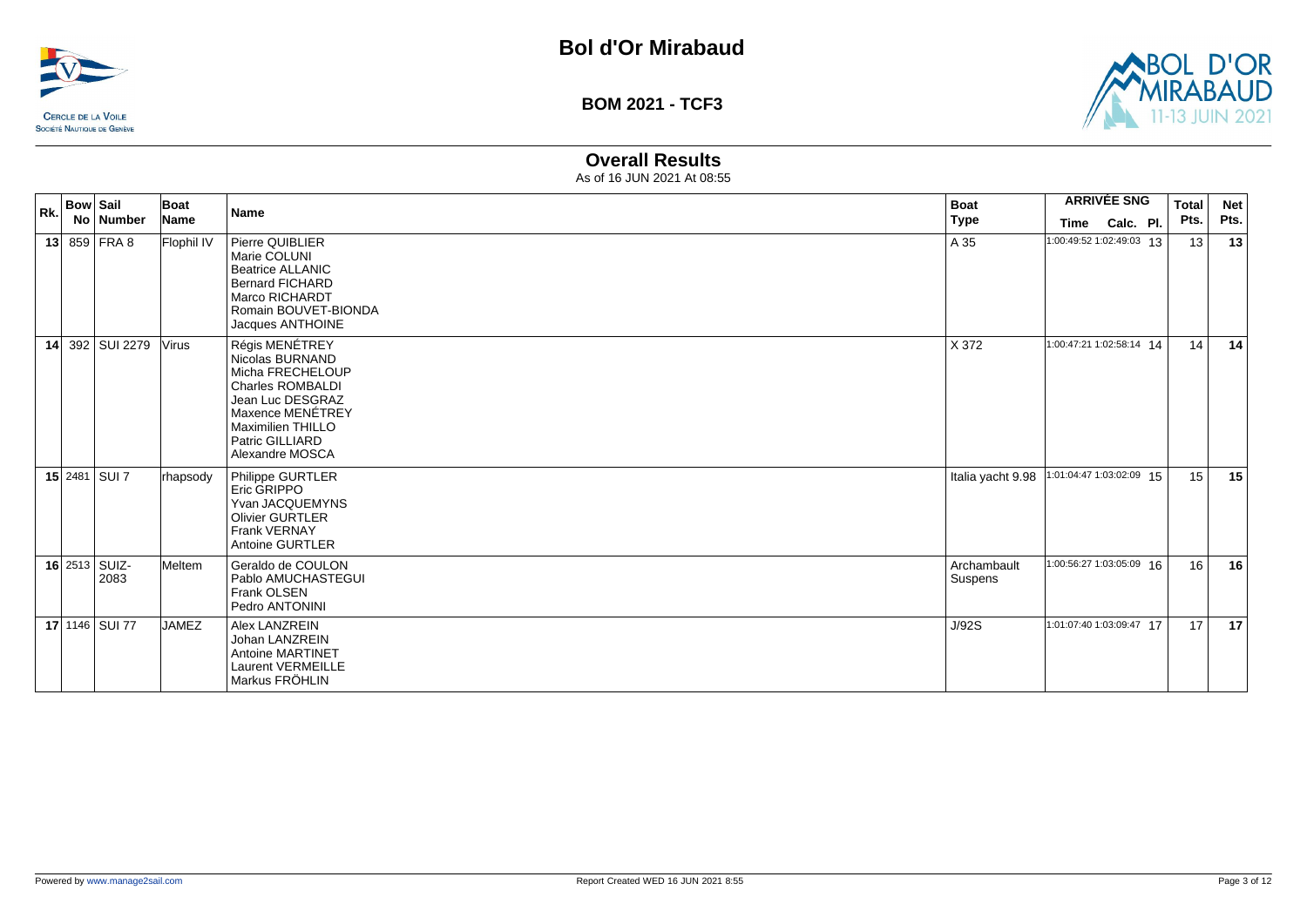



# **Overall Results**

| Rk. | <b>Bow Sail</b> | No Number       | Boat<br>Name   | <b>Name</b>                                                                                                                                                                                              | <b>Boat</b><br><b>Type</b> | <b>ARRIVÉE SNG</b><br>Calc. Pl.<br>Time | <b>Total</b><br>Pts. | <b>Net</b><br>Pts. |
|-----|-----------------|-----------------|----------------|----------------------------------------------------------------------------------------------------------------------------------------------------------------------------------------------------------|----------------------------|-----------------------------------------|----------------------|--------------------|
|     |                 | 18 1598 SUI 100 | Nortia         | Alban LOVIS<br>Lars GELBJERG-HANSEN<br>Joël ROSIERE<br>Zachary de HALLEUX<br>Benoît DESGRAZ                                                                                                              | Amethyst 950               | 1:00:51:18 1:03:18:56 18                | 18                   | 18                 |
| 19  |                 | 34 FRA 581      | <b>CROSS</b>   | Janine ARNULF<br>David BELLATON<br><b>Emilien DELOR</b><br><b>Eric ARNULF</b><br>Marie ARNULF<br>Bellaton Stéphanie BELLATON                                                                             | <b>First 40.7</b>          | 1:00:55:07 1:03:23:08 19                | 19                   | 19                 |
|     |                 | 20 1314 SUI 39  | Exodus         | <b>Gaston KRUGER</b><br>Daniel RUFER<br>Samuel VURPILLOT<br><b>Eric FLURY</b><br>Michel CHERBULIEZ<br>Jan HUISMANS<br><b>Francois PUGIN</b><br><b>Bertrand LEVRAT</b><br>Stefan SCHMIDT<br>Laurent PUGIN | Xyacht 362                 | 1:00:58:34 1:03:25:26 20                | 20                   | 20                 |
| 21  |                 | 105 SUI 1       |                | Turbulence   Cédric MATRINGE<br>Michalis GIANNAKOPOULOS<br>Giorgio GIOVANNINI<br>Christian ZAPF<br>Pascal GILLIÉRON                                                                                      | Dufour 405 GL              | 1:01:19:23 1:03:28:32 21                | 21                   | 21                 |
|     |                 | 22 2394 SUI 74  | Colibri        | Suzanne MADER<br>Chris FREY<br>Christian BACCHETTA<br>Sylvia JUNGE                                                                                                                                       | Dehler 29                  | 1:04:25:16 1:04:30:23 22                | 22                   | 22                 |
|     |                 | 23 2344 SUI 14  | <b>Glenino</b> | SunFun by   Christophe ROSSI<br><b>Joel GASSER</b><br>Matthew le FLOCQ                                                                                                                                   | A 27                       | 1:04:31:46 1:04:38:37 23                | 23                   | 23                 |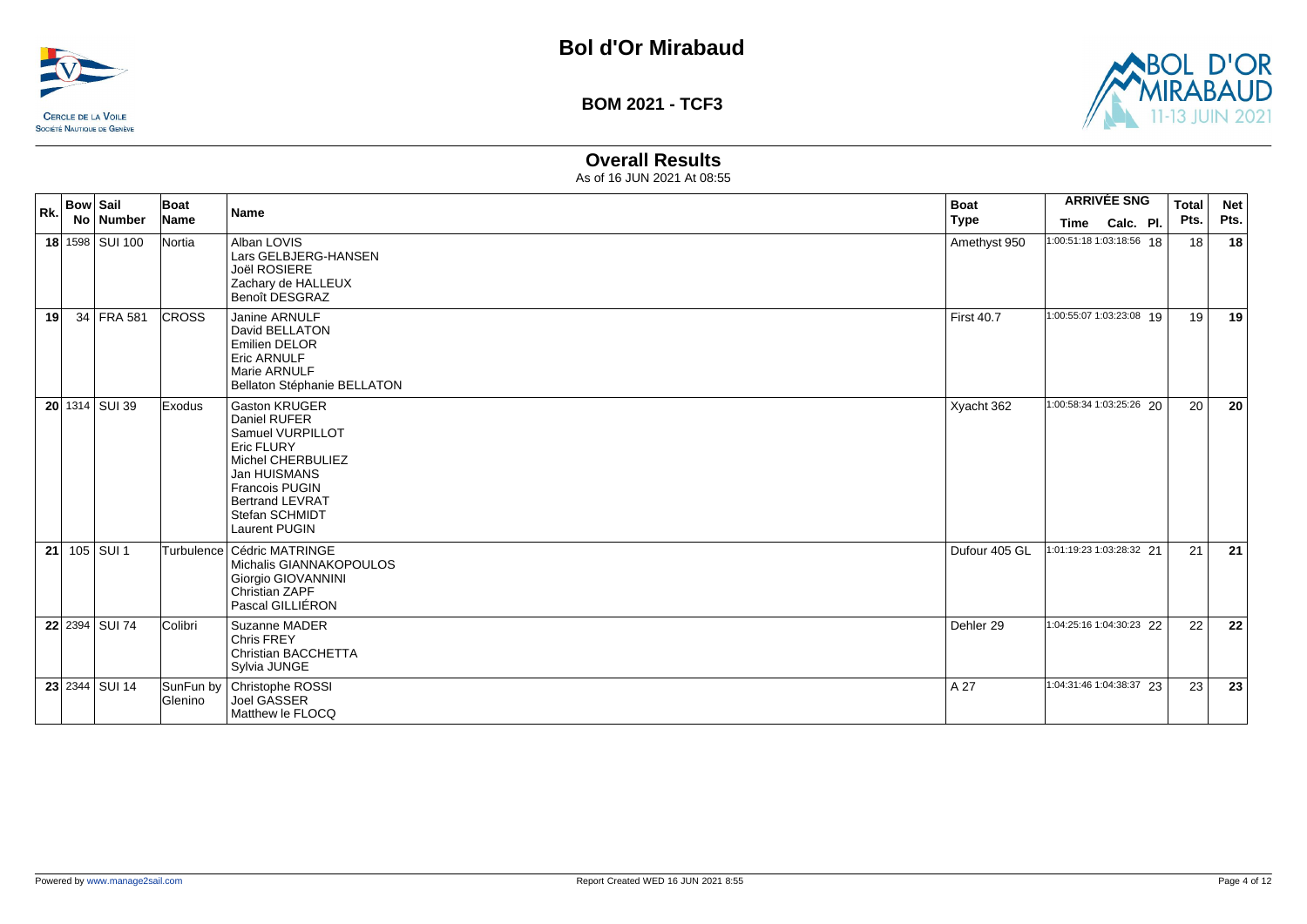



# **Overall Results**

| Rk. | <b>Bow Sail</b><br>No   Number | Boat<br>Name                 | <b>Name</b>                                                                                                                | <b>Boat</b><br><b>Type</b> | <b>ARRIVÉE SNG</b><br>Calc. Pl.<br>Time | <b>Total</b><br>Pts. | <b>Net</b><br>Pts. |
|-----|--------------------------------|------------------------------|----------------------------------------------------------------------------------------------------------------------------|----------------------------|-----------------------------------------|----------------------|--------------------|
|     | 24 1973 SUI 098                | Xenia<br>Capital /<br>Slider | <b>Laurent WITSCHI</b><br><b>Edouard DUBUIS</b><br>Frédéric GUEX<br>Guillaume WITSCHI<br>Olga OREL                         | 747 One Design             | 1:04:29:47 1:05:21:05 24                | 24                   | 24                 |
|     | 25 1080 SUI 7625               | Chasse<br>Spleen             | Manuel SANCOSME<br><b>Sylvain MAURON</b><br>Corinne SANCOSME<br><b>Vincent VANAT</b><br>Stephanie GOMEZ de la TORRE        | Projection 762             | 1:04:20:29 1:05:37:00 25                | 25                   | 25                 |
|     | 26 1255 SUI 850                |                              | Bepox 850   Nicolas FUCHS<br>Jean-Luc ROSSIER<br>Yves EVÉQUOZ<br><b>Boniello REMO</b><br>Céline FOLGADO                    | Bepox 850                  | 1:04:16:58 1:05:45:13 26                | 26                   | 26                 |
|     | 27 149 FRA 77                  | <b>PETER</b><br><b>PAN</b>   | <b>Benoît DEKERLE</b><br><b>Francois COIRAULT</b><br>Romain PERROTEAU<br>Jerome BONNARDEL                                  | Sprint 95                  | 1:04:18:48 1:05:57:20 27                | 27                   | 27                 |
|     | 28 263 SUI 2084                | Jaisalmer                    | Stefan HUBER<br>Gesa DEMISSY-CAZEILLES<br>Véronique HAMBACH<br>Caroline BÜHLER<br>Philippe PRINCIVALLE<br>Jean-Edgar MERLE | Banner 33                  | 1:04:18:03 1:05:58:14 28                | 28                   | 28                 |
|     | 29 1189 SUI 606                |                              | ALLEGRIA   Luigi de CARLO<br>Franco REGINATO<br>Rémy TROYON<br>Sébastien de CARLO<br>Denis SPAHNI<br>Dan TROYON            | DUFOUR 34                  | 1:05:21:22 1:06:15:58 29                | 29                   | 29                 |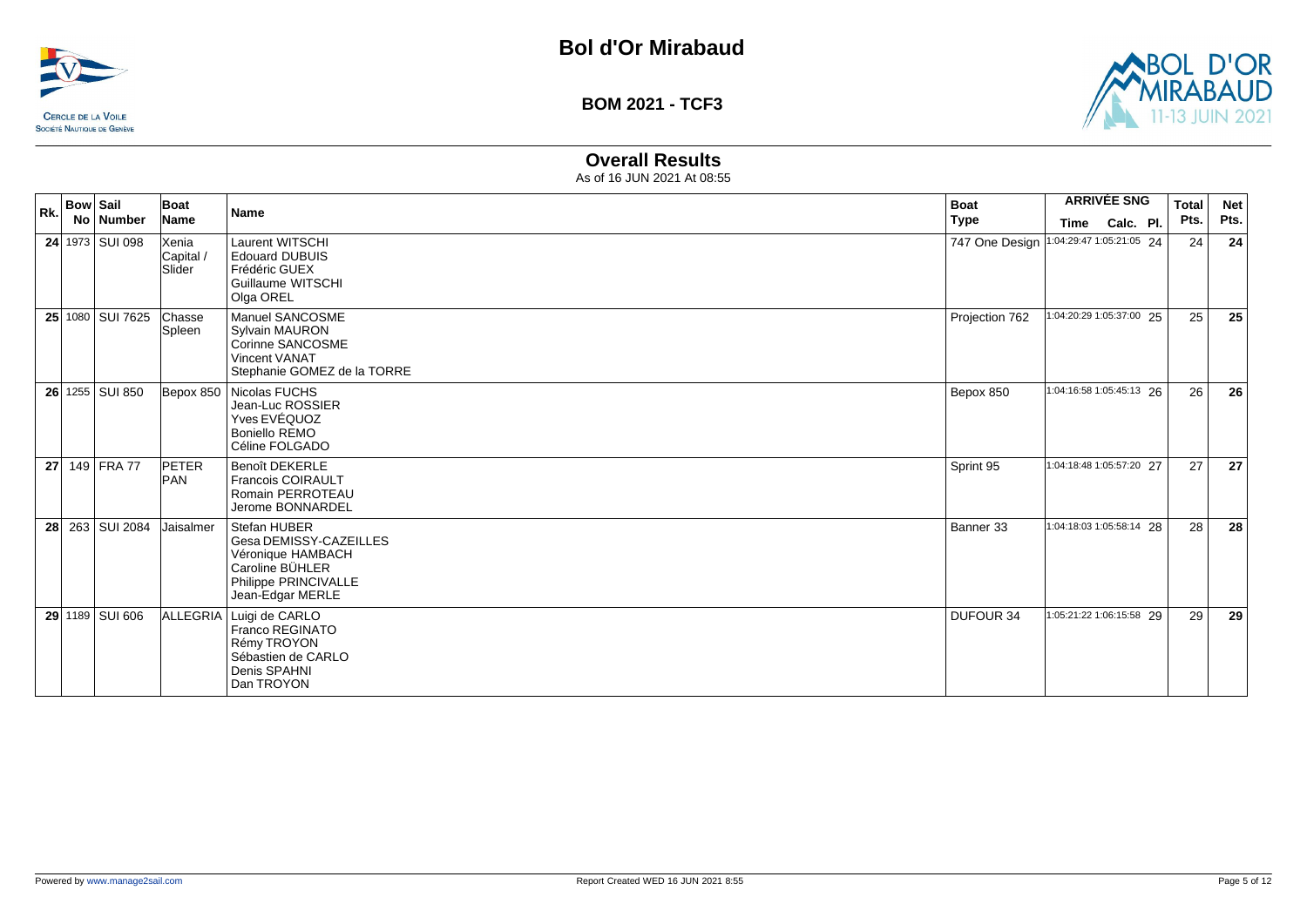



# **Overall Results**

| Rk. | Bow   Sail | No   Number            | Boat<br>Name     | <b>Name</b>                                                                                                         | <b>Boat</b><br>Type | Time                     | <b>ARRIVÉE SNG</b><br>Calc. Pl. | <b>Total</b><br>Pts. | <b>Net</b><br>Pts. |
|-----|------------|------------------------|------------------|---------------------------------------------------------------------------------------------------------------------|---------------------|--------------------------|---------------------------------|----------------------|--------------------|
|     |            | $30$ 265 SUI 10        | Anytime          | George GASSER<br>Irwin GAFNER<br>Julien SÉMELIN<br>Marco LUPI<br>Ola BJORNÖR                                        | Arcona 340          | 1:04:41:15 1:06:17:38 30 |                                 | 30                   | 30                 |
|     |            | 31 $1659$ FRA<br>21864 | lavel            | Gilles RAYMOND<br>Kevin RAYMOND<br>Ophelie RAYMOND<br>Stepane DEMESTE                                               | helium              | 1:05:37:32 1:06:20:12 31 |                                 | 31                   | 31                 |
|     |            | 32 677 SUI 1497        | <b>Blue Note</b> | Frédéric PFEIFFER<br>Vincent DOIN<br>Coline KLINKE<br><b>Dromelet MATHIEU</b><br><b>Tara FLEURY</b><br>Katty PERRET | Suspens             | 1:05:26:16 1:06:29:51 32 |                                 | 32                   | 32                 |
|     |            | 33 1788 SUI 1523       | Jedi             | Philip UPSON<br>Giulia SIMONI<br>Maya KASTERINE<br>Alexandre QUINTINO<br>Freja UPSON SANDLUND<br>Alex KASTERINE     | J/80                | 1:06:28:16 1:06:33:45 33 |                                 | 33                   | 33                 |
|     |            | 34 220 SUI 21          | Fou              | Benoît JENNY<br>d'Amour 31 Philippe BIJLENGA<br>Léonard BIJLENGA<br><b>Laurent FAVRE</b><br>Cédric GABELLE          | A 31                | 1:04:37:02 1:06:37:14 34 |                                 | 34                   | 34                 |
|     |            | 35 299 SUI 367         | Outsider 2       | Daniel CORNU<br><b>Graig McDONNELL</b><br>Marco BOCCI                                                               | Melges 24<br>Open   | 1:04:30:47 1:06:37:23 35 |                                 | 35                   | 35                 |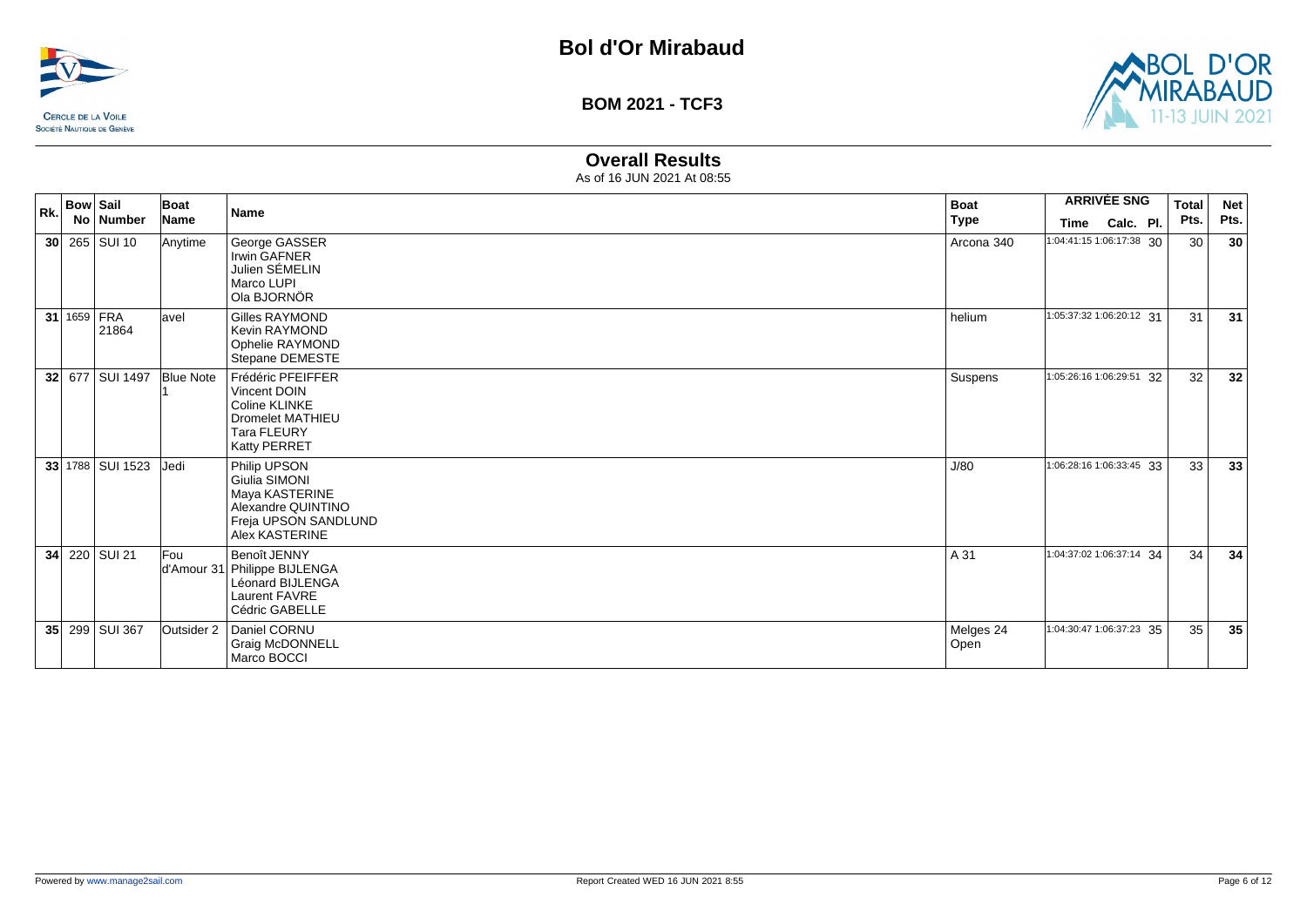



# **Overall Results**

| Rk. | <b>Bow Sail</b> |                      | Boat           | <b>Name</b>                                                                                                                   | <b>Boat</b>  |                          | <b>ARRIVÉE SNG</b> | <b>Total</b> | <b>Net</b> |
|-----|-----------------|----------------------|----------------|-------------------------------------------------------------------------------------------------------------------------------|--------------|--------------------------|--------------------|--------------|------------|
|     |                 | No   Number          | Name           |                                                                                                                               | Type         | Time                     | Calc. Pl.          | Pts.         | Pts.       |
|     |                 | 36 656 SUI 3         | Tremolo        | Dériaz CYRIL<br>Oriane LACOUR<br>Starkenmann OLIVIER<br>Olivier ADLER<br>Meike STENDER<br>Alexandre JENNI                     | Faurby 330   | 1:05:39:23 1:06:41:40 36 |                    | 36           | 36         |
|     |                 | 37 2507 SUI 73       | Wizztiti       | Charles-Albert GIACOBINO<br>José FIGUEIRA<br>Lucien FREYMOND<br>Celia GIACOBINO<br>Simon MACDONALD                            | Dufour 34E   | 1:05:26:27 1:06:47:42 37 |                    | 37           | 37         |
|     |                 | 38 2189 SUI 048      | Strong         | Still Going   Shady GAWAD<br>Philippe STUCKY<br>Theodore BOURQUARD<br><b>Gabor FAICS</b>                                      | Joker        | 1:04:18:08 1:07:06:15 38 |                    | 38           | 38         |
|     |                 | 39 2308 SUI 2308     | Cerro<br>Torre | Marko FELL<br>Antonio POZO<br>Kevin BOISSARD                                                                                  | Sunbeam 28.1 | 1:06:17:13 1:07:22:38 39 |                    | 39           | 39         |
|     |                 | 40 2133 SUI 14       | Goelan         | Jean-Marc JUNOD<br>Thebeau STÉPHANE<br>Junod AURÉLIE<br>Tony THEBEAU<br>Philippe SARNIN<br>Jacquelin RITTER<br>Amanda THEBEAU | Elan S4      | 1:05:08:33 1:07:24:56 40 |                    | 40           | 40         |
|     |                 | 41 2361 FRA<br>39905 | MOZART         | Claude-Emile BÉTANT<br>Jean-Bernard LABOURET<br>Jean-François SAVAIN<br>Michael LOUIS                                         | Nitro 80     | 1:06:30:28 1:07:47:21 41 |                    | 41           | 41         |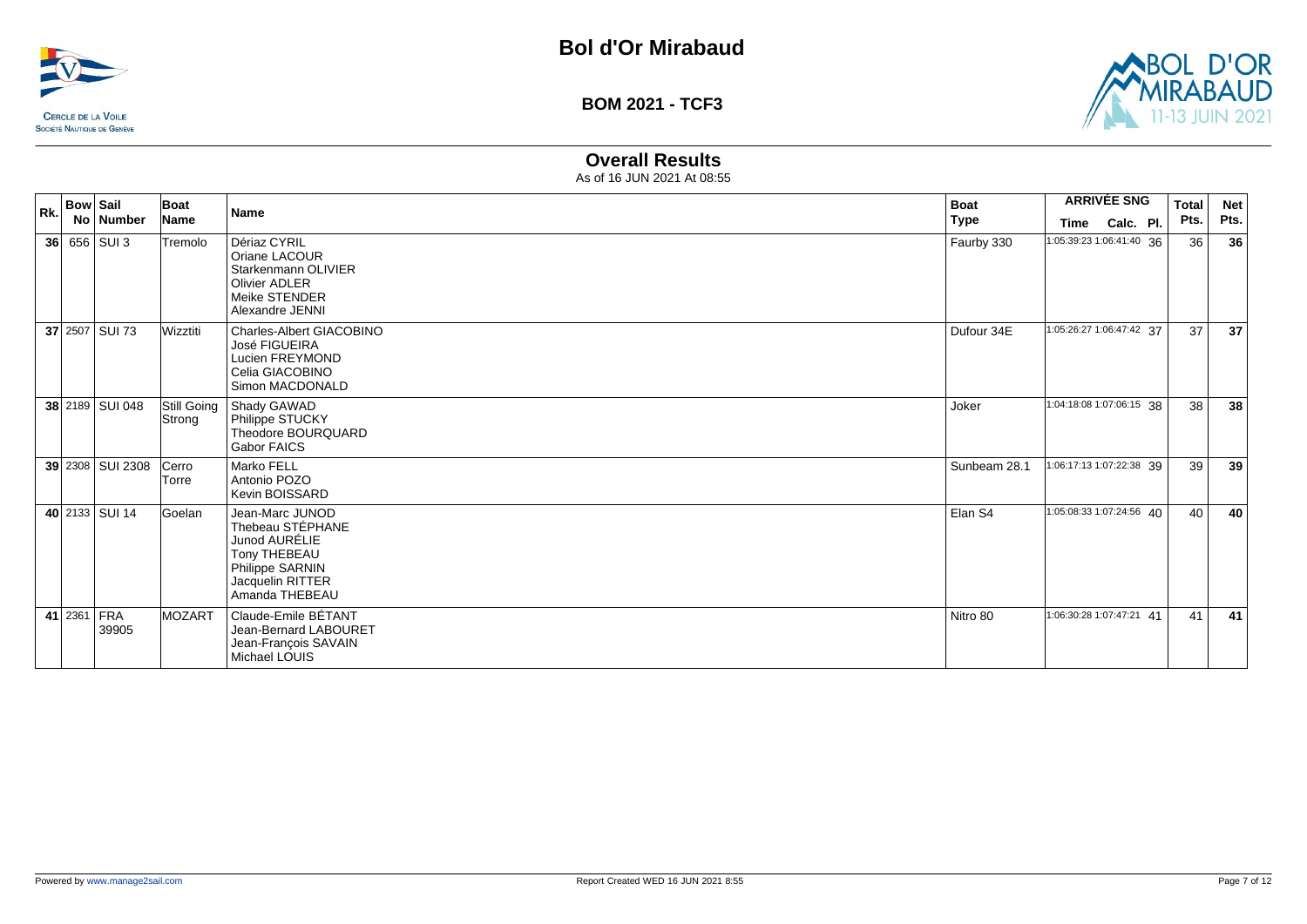



# **Overall Results**

| Rk. | <b>Bow Sail</b><br>No   Number  | Boat<br>Name           | <b>Name</b>                                                                                                                                                                               | <b>Boat</b><br><b>Type</b> | <b>ARRIVÉE SNG</b><br>Calc. Pl.<br><b>Time</b> | <b>Total</b><br>Pts. | <b>Net</b><br>Pts. |
|-----|---------------------------------|------------------------|-------------------------------------------------------------------------------------------------------------------------------------------------------------------------------------------|----------------------------|------------------------------------------------|----------------------|--------------------|
|     | 42 1298   SUI 7111   L'Echapper | Belle                  | Marc-Antoine MONNARD<br>Mathieu MACGILLYCUDDY<br><b>Cyril BRUNNER</b><br><b>Schneider MICHEL</b><br><b>Gallay ERIC</b><br><b>Pittet DENIS</b><br>Schneider SÉBASTIEN<br>Dupuis CHRISTOPHE | First 38                   | 1:05:09:20 1:07:50:16 42                       | 42                   | 42                 |
|     | 43 2380 SUI 33                  | Sunbeam<br> 28.1       | Eric JEANCLAUDE<br><b>Olivier GOLL</b><br>Frédéric HASEL<br>Laurent LEUENBERGER                                                                                                           | Sunbeam 28.1               | 1:07:32:50 1:07:59:20 43                       | 43                   | 43                 |
|     | 44 612 SUI 66                   | Seajoy                 | <b>Martin OERTLY</b><br>Philippe HAENNI<br>Nadia EL MADASSI<br><b>Catherine MARTIN</b><br>Rapha GESSE                                                                                     | Dehler 34                  | 1:07:23:46 1:08:12:45 44                       | 44                   | 44                 |
|     | 45 1202 SUI 60                  |                        | <b>ENNOLGIA Marc CORVAISIER</b><br>Eric CAUDRELIER BENAC<br><b>Laurent SABOUREAU</b><br>Robin PACHE                                                                                       | Sheevra                    | 1:05:34:57 1:08:14:42 45                       | 45                   | 45                 |
|     | 46 2472 BEL 011                 | July                   | Philippe COUCKE<br><b>Laurent MOIES</b><br>Pierre COUCKE<br>Tanguy DELVOYE                                                                                                                | Seascape 24                | <b>DNF</b>                                     | 73                   | 73                 |
|     | 46 2222 FRA 2                   | Sprint<br><b>Break</b> | Lionel DURAND<br>Jean-Christophe MAKUCH<br>Léopoldine KURY<br>Noémie BRISTOL COURGEON<br>Pierre-Antoine MARTINO<br>Félix CAZALIS de FONDOUCE                                              | Archambault<br>Sprint 95   | <b>DNF</b>                                     | 73                   | 73                 |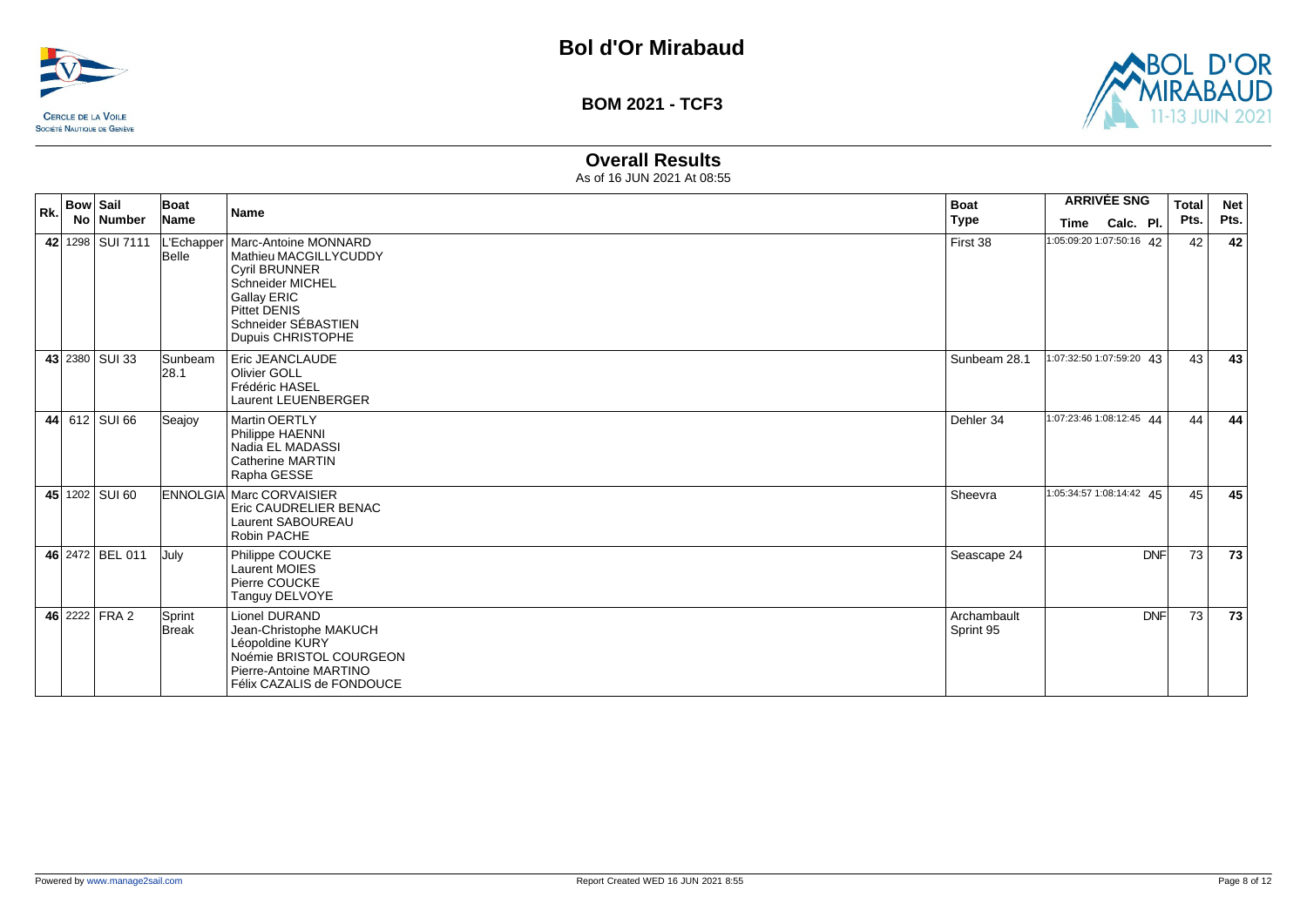



# **Overall Results**

| Rk. | <b>Bow Sail</b> | No Number            | Boat<br>Name      | <b>Name</b>                                                                                                                                | <b>Boat</b><br><b>Type</b>         |             | <b>ARRIVÉE SNG</b>      | <b>Total</b><br>Pts. | <b>Net</b><br>Pts. |
|-----|-----------------|----------------------|-------------------|--------------------------------------------------------------------------------------------------------------------------------------------|------------------------------------|-------------|-------------------------|----------------------|--------------------|
|     |                 | 46 2534 FRA<br>53303 | PikiBall          | <b>Olivier BERTOLAMI</b><br>Nicolas TAILLANDIER<br>Denis ORTUONDO LOPEZ                                                                    | Aviateur 570                       | <b>Time</b> | Calc. Pl.<br><b>RET</b> | 73                   | 73                 |
|     |                 | 46 2527 PHI 1        | Layag2            | Dionisio MAPANAO<br>Claude ARMAND<br>Amir BONVIN<br>Edgardo GUTIERREZ<br>Hermilo MALABONGA<br>Bruno Jorge Santos ANDRADE<br>Raphael ROSPIN | Dufour Arpege                      |             | <b>RET</b>              | 73                   | 73                 |
|     |                 | 46 734 SUI 1090      | Eloize            | <b>Renaud DUPUIS</b><br>Alexander GLÖCKNER<br>Aurélie DUPUIS<br>Romain DUPUIS<br>Camilla NATALI                                            | Luux 10.9                          |             | <b>RET</b>              | 73                   | 73                 |
|     |                 | 46 2004 SUI 111      | Nook              | <b>Michael FRENCH</b><br>Damian FOLEY<br><b>Tom FRENCH</b>                                                                                 | First Class 8                      |             | <b>RET</b>              | 73                   | 73                 |
|     |                 | 46 2164 SUI 117      | Khenga            | Jérôme MONTESSUIT<br>Laurent VUILLEUMIER<br>Frank FLIEGE<br>Sean RIZZOTO                                                                   | Litomarin<br>Seniorita<br>Helmsman |             | <b>DNF</b>              | 73                   | 73                 |
|     |                 | 46 1754 SUI 119      | <b>Blue Pearl</b> | Marc KAPLUN<br>Philippe CATHELAZ<br>Omid ALIZADEH<br><b>Olivier GALLAY</b><br>Yan JOUSSON<br>Frisck OSCAR                                  | Suspens<br>Archambault             |             | DNF                     | 73                   | 73                 |
|     |                 | 46 2120 SUI 16       | Ancora blu        | Geoffrey GENEST<br>Rodrigo MUNOZ<br>Antoine MENTHONNEX<br><b>Peter TIMMERS</b>                                                             | Blu26                              |             | <b>RET</b>              | 73                   | 73                 |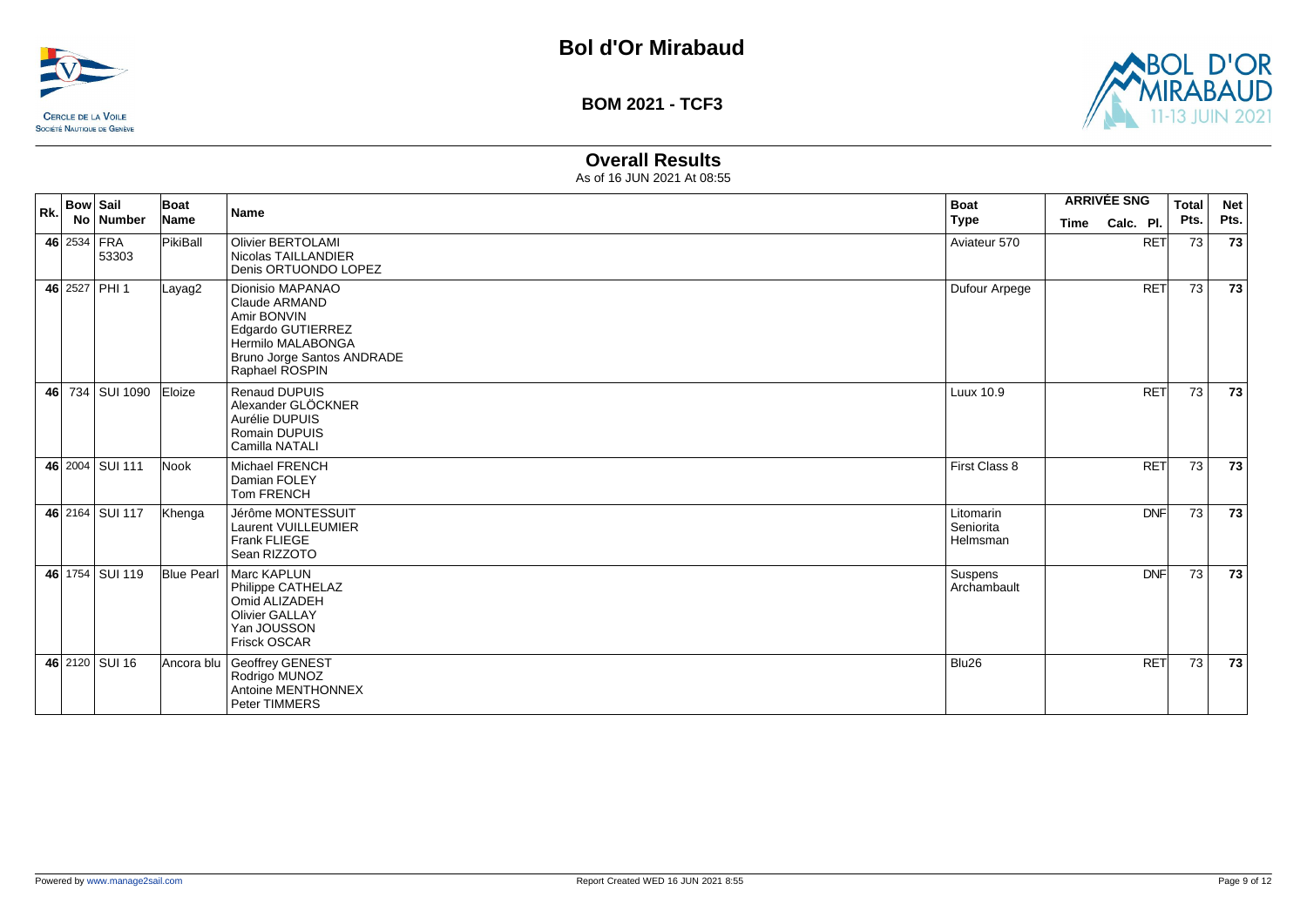



## **Overall Results**

| Rk. | <b>Bow Sail</b><br>No Number | Boat<br>Name       | Name                                                                                                                              | <b>Boat</b><br><b>Type</b>   | <b>ARRIVÉE SNG</b><br><b>Time</b> | Calc. Pl.  | <b>Total</b><br>Pts. | <b>Net</b><br>Pts. |
|-----|------------------------------|--------------------|-----------------------------------------------------------------------------------------------------------------------------------|------------------------------|-----------------------------------|------------|----------------------|--------------------|
|     | 46 2124 SUI 18               | electron<br>llibre | Jean-Marc CARRILLO<br>Alexandre KURSNER<br>Raphael ESCALERA<br><b>Manuel CHARLET</b>                                              | Daydream 300                 |                                   | <b>RET</b> | 73                   | 73                 |
|     | 46 817 SUI 1994              | <b>Blue Sea</b>    | <b>Olivier DELARUE</b><br>Antoine DELARUE<br>Marc AMIGUET<br>Luke HALESTRAP<br>Mathieu DELARUE<br>Joerg BIEBERNICK<br>Andy WILLYE | Jeanneau Sun<br>Odyssey 36.2 |                                   | <b>DNF</b> | 73                   | 73                 |
|     | 46 2300 SUI 2                | Saphire            | Marc WIDMER<br>Alexandre RYCHNER<br>Jeremy STAUB<br>Elodie TONETTO                                                                | Saphire 27                   |                                   | <b>RET</b> | 73                   | 73                 |
|     | 46 1940 SUI 2                | Margo              | <b>Martin JENNI</b><br><b>Blaise HOFMANN</b><br>Alessio NEBIOLO                                                                   | Daydream 300                 |                                   | <b>RET</b> | 73                   | 73                 |
|     | 46 2384 SUI 22               | Jatoba             | Jean-Pierre LÊ<br>Sébastien LÊ-AGOPYAN<br>Alexandre LÊ-AGOPYAN<br>Arman AGOPYAN                                                   | Tofinou 8m                   |                                   | <b>RET</b> | 73                   | 73                 |
|     | 46 660 SUI 2338              | Daphnis            | Peter BLEICKEN<br>Peter KIENHOLZ<br>Marianne ZIMMERMANN<br>Marcel HIRSIG                                                          | Dehler 36 CWS                |                                   | <b>RET</b> | 73                   | 73                 |
|     | 46 2369 SUI 2369             | <b>zinnia</b>      | François CHANSON<br>Corinne CHANSON<br>Stefano MOBILIA<br>Aurélie CHANSON                                                         | winner 9                     |                                   | <b>RET</b> | 73                   | 73                 |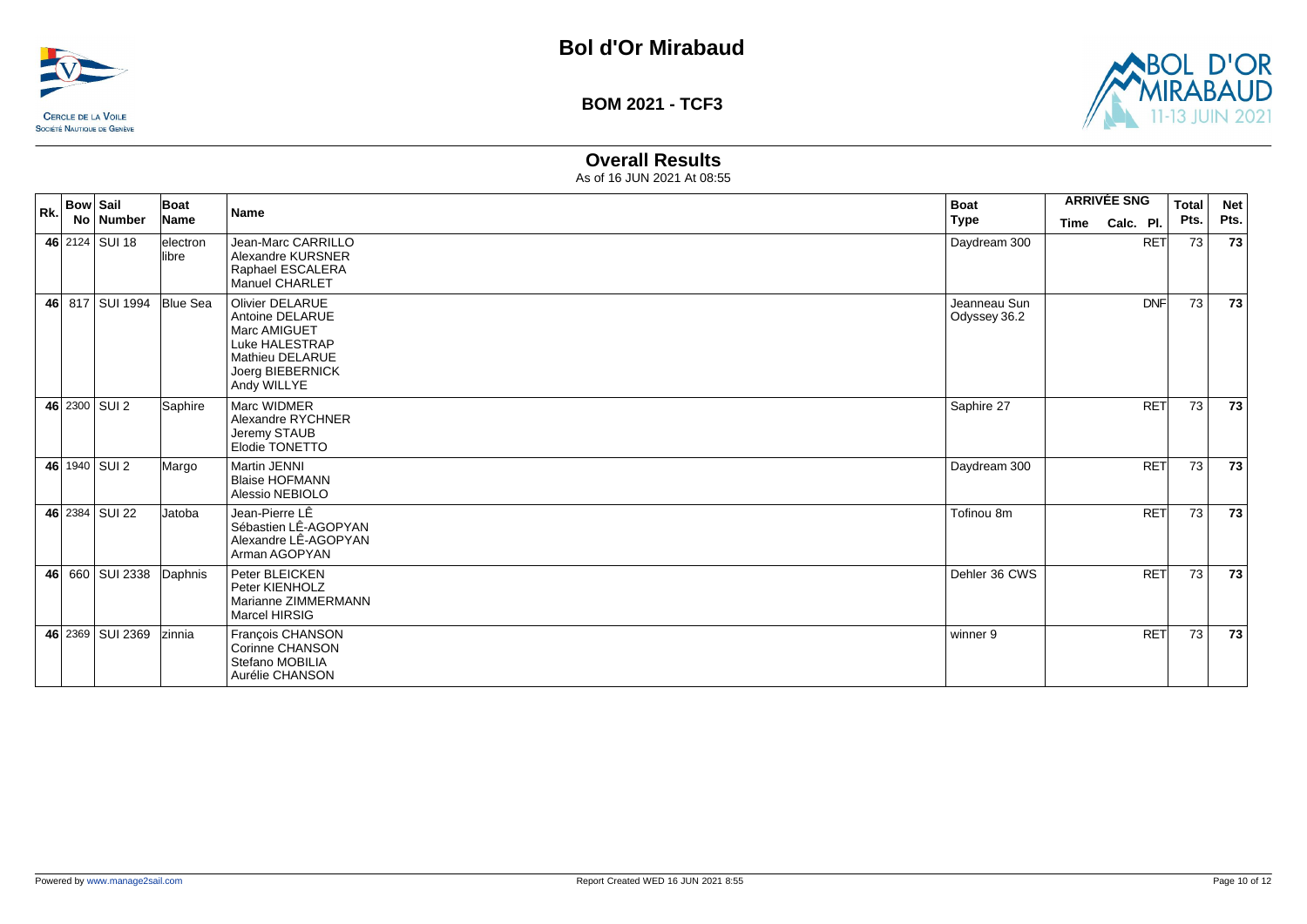



### **Overall Results**

| Rk. | <b>Bow Sail</b> | No Number       | Boat<br>Name      | <b>Name</b>                                                                                                           | <b>Boat</b><br><b>Type</b> | <b>ARRIVÉE SNG</b><br>Calc. Pl.<br>Time | <b>Total</b><br>Pts. | <b>Net</b><br>Pts. |
|-----|-----------------|-----------------|-------------------|-----------------------------------------------------------------------------------------------------------------------|----------------------------|-----------------------------------------|----------------------|--------------------|
|     |                 | 46 2288 SUI 349 | SO349             | <b>Valentin ROSSEL</b><br>Benoît CHAMAYOU<br>Cédric LARRIBAU<br>Thierry RENAULT<br>Jérémie MERCIER<br>David TACHOIRES | Sun Odyssey<br>349         | <b>DNF</b>                              | 73                   | 73                 |
|     |                 | 46 2298 SUI 395 | J-SUI             | Marc WINTELER<br><b>Olivier BAECHLER</b><br>Yann FRIEDRICH<br>Thomas de PERROT                                        | J/80                       | <b>RET</b>                              | 73                   | 73                 |
|     |                 | 46 2490 SUI 44  | Sailbox<br>#44    | Simon MARTI<br>Antoine HNEIN<br>Jean-Carl BERGEN                                                                      | mOcean                     | <b>RET</b>                              | 73                   | 73                 |
|     |                 | 46 2412 SUI 49  | X & Co            | <b>Adrian RAIBLE</b><br>Céline RENEVEY<br>Sébastien WILDI<br>Alain MICHAEL<br>Antoine ROBERT<br>David AEBISCHER       | X99                        | <b>RET</b>                              | 73                   | 73                 |
|     |                 | 46 818 SUI 5    | Timeless          | Manuel HURT<br>Ludovic JUNCA<br>Mihai BANICA                                                                          | Jeanneau Sun<br>Odyssey 30 | <b>RET</b>                              | 73                   | 73                 |
|     |                 | 46 1108 SUI 65  | Rose des<br>Vents | Jean-Raymond WEHRLI<br>Stéphane DEVELEY<br>Sébastien DORDOR                                                           | Lacustre                   | <b>RET</b>                              | 73                   | 73                 |
|     |                 | 46 2323 SUI 777 | <b>OLGA</b>       | Rudolf HIRSCH<br>Marina HIRSCH<br><b>Edward HIRSCH</b><br>Andrei LEVITIN<br>Evgenii KLIMOV                            | Seascape 24                | <b>RET</b>                              | 73                   | 73                 |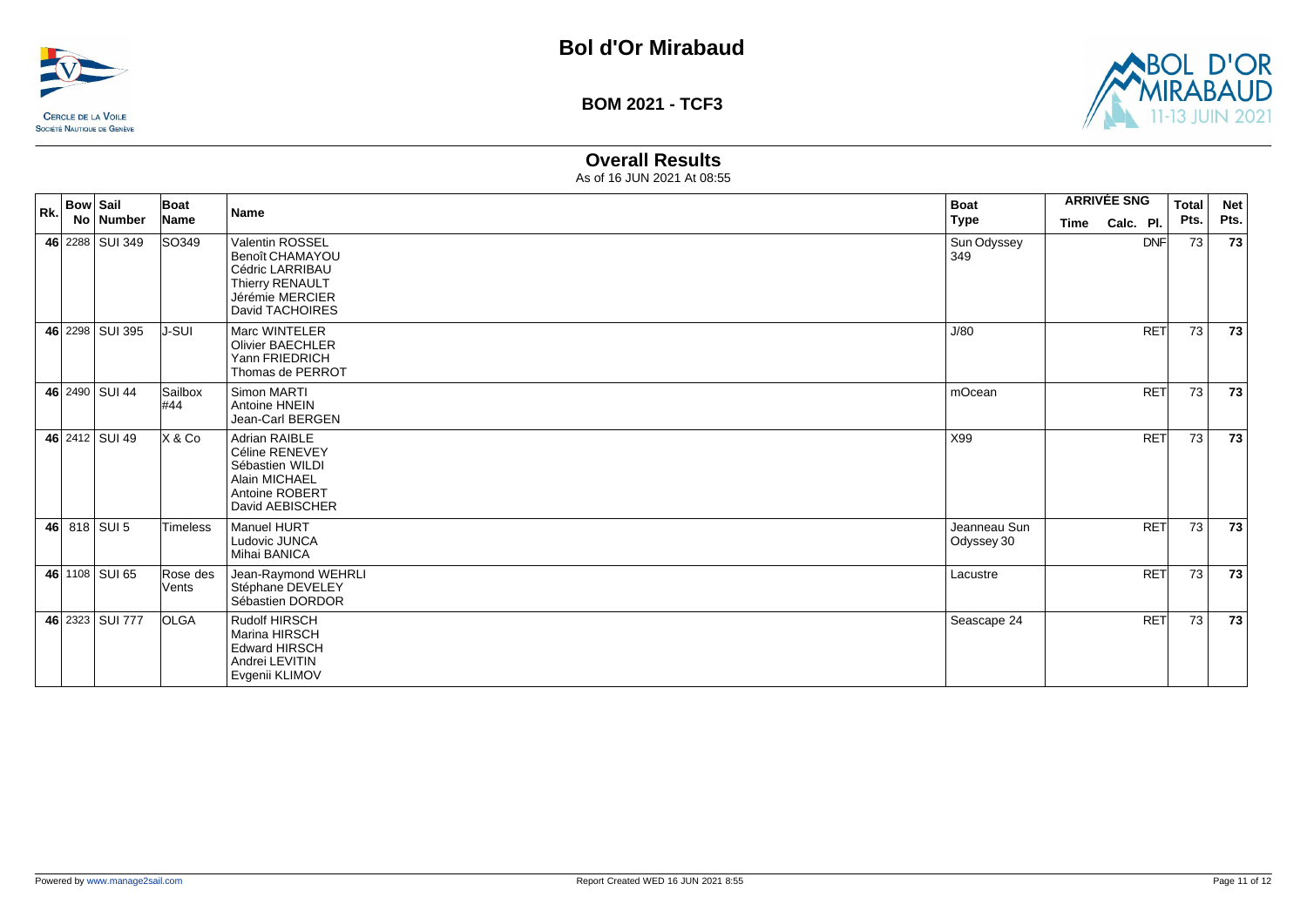



# **Overall Results**

| Rk. | <b>Bow Sail</b> | No   Number    | Boat<br>Name   | Name                                                                                                                                                            | <b>Boat</b><br>Type | <b>ARRIVÉE SNG</b><br>Time | Calc. Pl.  | <b>Total</b><br>Pts. | <b>Net</b><br>Pts. |
|-----|-----------------|----------------|----------------|-----------------------------------------------------------------------------------------------------------------------------------------------------------------|---------------------|----------------------------|------------|----------------------|--------------------|
| 46  |                 | 161 SUI 848    | Osteo7/7       | Alain GERBER<br>Julien DESCOMBES<br>Pierre-François SAUTHIER<br>Christophe DUNAND                                                                               | Longtze Proto       |                            | <b>RET</b> | 73                   | 73                 |
|     |                 | 46 8197 SUI 86 | Ismé           | <b>Julien SAGUES</b><br>Jacques VIGNE<br>Dominique THOUVENIN<br><b>Frederic CAMUZET</b><br>Pierre SAGUES<br><b>Christophe HERMANT</b><br><b>Frederico CROVA</b> | X-yachts X99        |                            | <b>RET</b> | 73                   | 73                 |
|     |                 | 46 1694 Z1198  | As de<br>coeur | Frédéric HILTBRAND<br>Jean-Christophe ABEL<br>Yvan THORIMBERT<br>Benoit von der WEID<br>Thomas DURAND                                                           | Macareux            |                            | <b>RET</b> | 73                   | 73                 |
|     | 46 2385 Z13     |                |                | Monoceros   Diego LLORENS ECHEGARAY<br>Paulo LOPES PEREIRA<br>Juan FRANCO BAYO                                                                                  | Lacustre            |                            | <b>DNF</b> | 73                   | 73                 |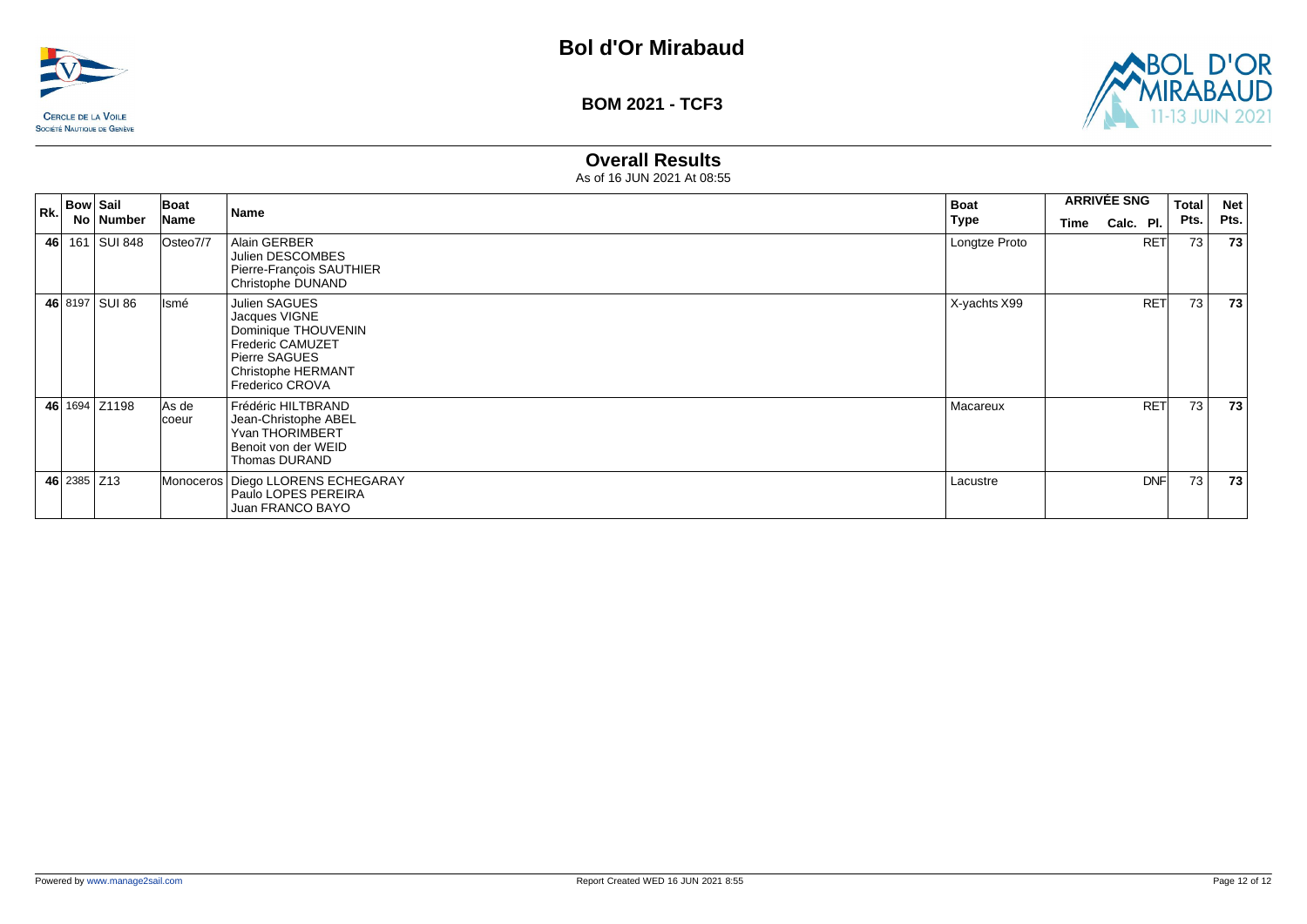



# **Overall Results**

As of 16 JUN 2021 At 08:55

**Scoring system: Low Point. Rating system: SRS+, Standard.**

| Rk.            | <b>Bow Sail</b> |                 | Boat                         | <b>Name</b>                                                                                 | <b>Boat</b> |                          | <b>ARRIVÉE SNG</b> | Total          | <b>Net</b>              |
|----------------|-----------------|-----------------|------------------------------|---------------------------------------------------------------------------------------------|-------------|--------------------------|--------------------|----------------|-------------------------|
|                |                 | No Number       | Name                         |                                                                                             | <b>Type</b> | <b>Time</b>              | Calc. Pl.          | Pts.           | Pts.                    |
|                |                 | 1 1979 FRA 130  | ZOOLOO                       | Claude LAVAL<br>Guillaume DUPONBA<br>Philippe REY                                           | 6.5m SI     | 1:00:59:42 1:00:19:12 1  |                    |                |                         |
|                |                 | 2 1514 SUI 1481 |                              | Mirabaud 3 Marcelo SAGUIER<br>Viktoria JEDLINSKA<br><b>Boris HIRSCH</b><br>Léonie BAUDET    | J/70        | 1:00:59:02 1:00:39:33 2  |                    | 2              | $\overline{2}$          |
|                |                 | 3 267 SUI 3037  | $5$ ème<br>Elément           | Alexandre BODMER<br>Stephane FALLOT<br><b>Gilles LAUPER</b><br>Martine FALLOT               | J/24        | $1:05:16:551:03:33:16$ 3 |                    | 3              | $\overline{\mathbf{3}}$ |
|                |                 | 4 2314 SUI 1375 | Padawan                      | Slawosz UZNANSKI<br>Andreas EBERHARDT<br>Elia BORREGO ARNAU<br>Anne-Laure LAMURE            | J/70        | 1:04:41:29 1:04:19:06 4  |                    | $\overline{a}$ | 4                       |
|                |                 | 5 2471 FRA 145  | <b>CLUB</b><br><b>TAKARA</b> | Thomas le FORESTIER<br>Antoine DELASSUS<br><b>Nicolas PRENAT</b><br><b>Gabriel DOUILLET</b> | J/70        | $1:06:02:311:05:39:05$ 5 |                    | 5              | 5                       |
|                |                 | 6 1494 SUI 742  | Jolly<br>Jumper              | Stefano D'AMBROSIO<br>Arthur CAYE<br>Jean-Cyril ROSSIER<br>Gabriele FRANCESCO               | J/24        | 1:07:38:27 1:05:42:39 6  |                    | 6              | 6                       |
| $\overline{7}$ |                 | 342 SUI 1052    | <b>Zuzana</b>                | Paul HONEGGER<br>Yann BONJOUR<br>Aymeric le COTONNEC<br>Loïc QUIQUEREZ<br>Louis HONEGGER    | Manzanita   | 1:06:28:54 1:05:46:50 7  |                    | $\overline{7}$ | $\overline{7}$          |
|                |                 | 8 974 SUI 2     | Cléo IV                      | <b>Richard ROMAN</b><br>François HELBLING<br><b>Michael PEREIRA</b>                         | Schwalbe II | 1:07:32:09 1:06:07:00 8  |                    | 8              | 8                       |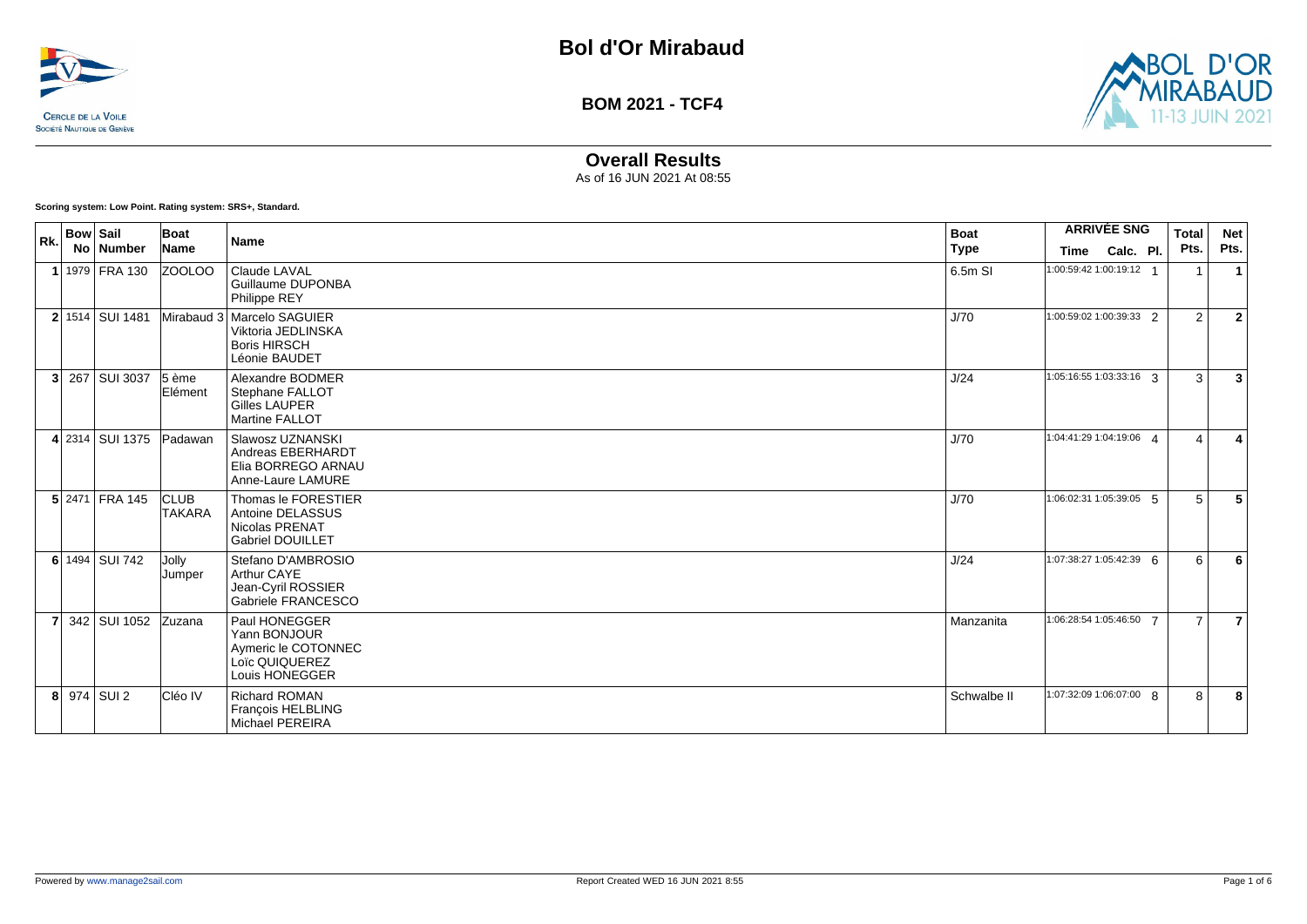



# **Overall Results**

| Rk. | <b>Bow Sail</b><br>No   Number | Boat<br>Name         | <b>Name</b>                                                                                              | <b>Boat</b><br><b>Type</b> | <b>ARRIVÉE SNG</b><br>Calc. Pl.<br>Time | <b>Total</b><br>Pts. | <b>Net</b><br>Pts. |
|-----|--------------------------------|----------------------|----------------------------------------------------------------------------------------------------------|----------------------------|-----------------------------------------|----------------------|--------------------|
| 91  | 199 SUI 39                     | Australis            | Ralph FERTIG<br>Loïc DAUBRESSE<br><b>Timothy BIGLER</b><br>Christian MÜLLER                              | Sunlight 30                | 1:06:33:48 1:06:13:38 9                 | 9                    | 9                  |
|     | 10 2496 SUI 177                | La Bamba             | Luis VIVEROS<br>Alejandro VIVEROS<br>Gabriela VIVEROS                                                    | Surprise<br>dériveur       | 1:06:27:42 1:06:20:23 10                | 10 <sup>°</sup>      | 10                 |
|     | 11 $1624$ Z321                 | Cariacou             | Pierre-Alain MEYLAN<br>Alexandre MEYLAN<br>Stéphane BOCHERENS<br>Christophe GUTBERLET<br>Georges MOILLET | Dehler 34                  | 1:07:08:26 1:07:06:34 11                | 11                   | 11                 |
|     | 12 1513 SUI 1498               |                      | Mirabaud 2 Claude JACOT-DESCOMBES<br><b>Mark GINGRICH</b><br>Sabine VAUCHER<br>Xavier BUSQUETS           | J/70                       | 1:07:39:23 1:07:14:41 12                | 12                   | 12                 |
|     | $13$ 2548 FRA<br>16640         |                      | Focus 750   Louis VINCENT<br>Lea CHERY<br>Guillaume VALLET<br><b>Mikael VINCENT</b><br>Antoine COINON    | Focus 750<br>Performance   | <b>RET</b>                              | 41                   | 41                 |
|     | 13 8195 FRA 204                | <b>BAD BOY</b>       | <b>Guy PRONIER</b><br><b>Christian VERNET</b><br><b>Tristan PERRIN</b>                                   | M750                       | <b>RET</b>                              | 41                   | 41                 |
|     | 13 8201 FRA 208                |                      | <b>FANTASME Gilles FOREST</b><br>Eric POUILLAUDE<br>Pierre-Henri STOVEN                                  | M 7.50                     | <b>RET</b>                              | 41                   | 41                 |
|     | <b>13 2327 FRA</b><br>37479    | <b>PIU</b><br>VELOCE | Pierre DURET<br>Rémi DURET<br><b>Evelyne DURET</b>                                                       | <b>SPEED FEET</b><br>18    | <b>RET</b>                              | 41                   | 41                 |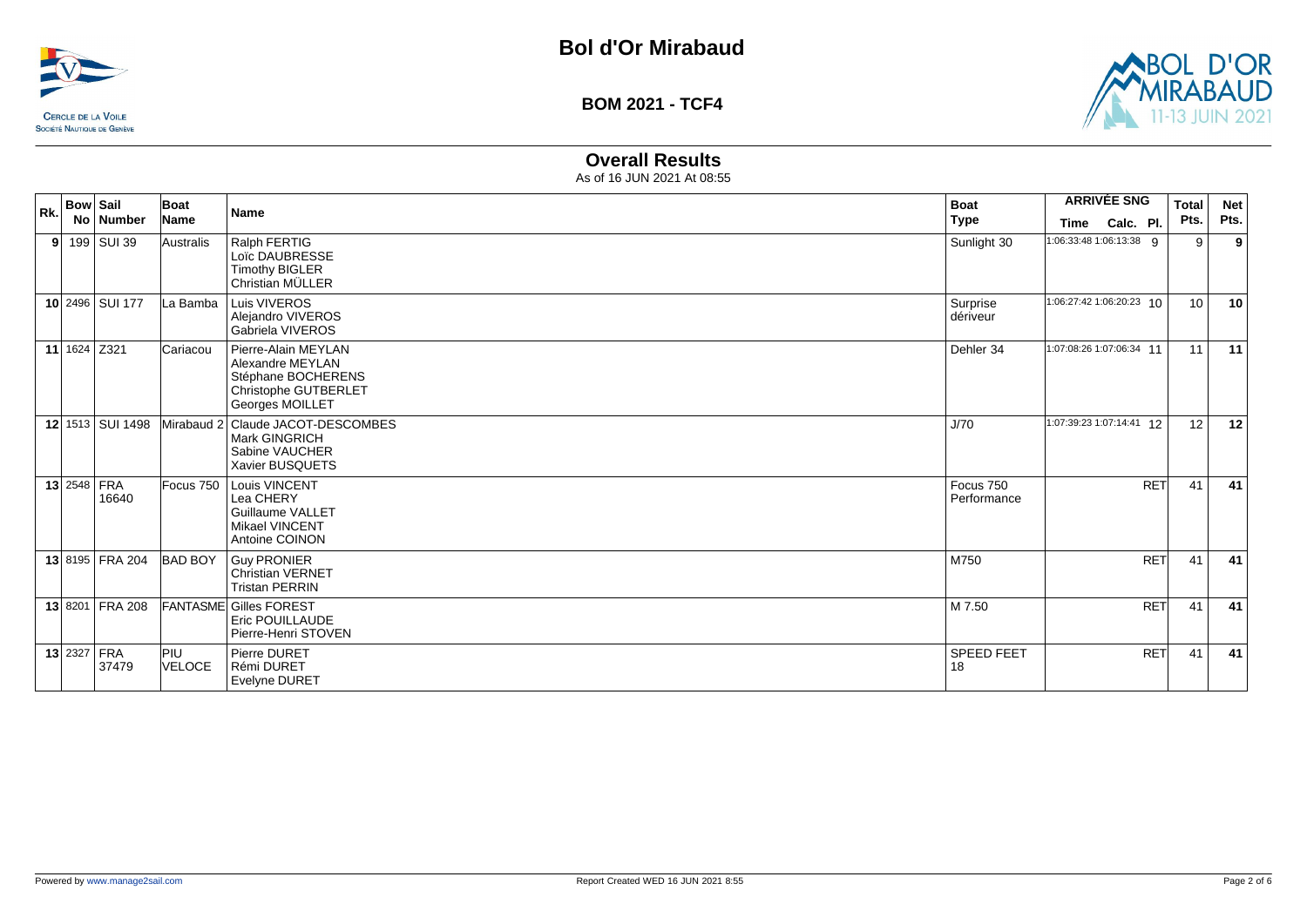



### **Overall Results**

| Rk. | <b>Bow Sail</b> | No Number       | Boat<br>Name | <b>Name</b>                                                                                                               | <b>Boat</b><br><b>Type</b> | Time | <b>ARRIVÉE SNG</b><br>Calc. Pl. | <b>Total</b><br>Pts. | <b>Net</b><br>Pts. |
|-----|-----------------|-----------------|--------------|---------------------------------------------------------------------------------------------------------------------------|----------------------------|------|---------------------------------|----------------------|--------------------|
|     | 13 8196 FRA     | 44295           |              | TETIAROA Christophe PITANCE<br>Denis PITANCE<br>Jérome PITANCE                                                            | <b>ELAN 210</b>            |      | <b>RET</b>                      | 41                   | 41                 |
|     | $13$ 2551 FRA   | 44497           |              | <b>FULLSPEED Christophe LAMBERT</b><br>Cedric DUVALS<br>Didier BONNEFOY                                                   | SPEED FEET<br>18           |      | DNF                             | 41                   | 41                 |
|     |                 | 13 2476 FRA 95  | Asterix      | Lionel LETUR<br><b>Eric BARTOUX</b><br><b>Laurent LETUR</b><br>Michel BLAYAC<br>Jeremy BARTHOUX<br>Amory CLARENC          | X 95                       |      | DNF                             | 41                   | 41                 |
|     | $13$ 2537 SUI-  |                 | Howler II    | Daniel KERPELMAN<br>Michelle FLÜCK<br>Francesco LOPES<br>Michael HEMPSTEAD                                                | Dufour GL 360              |      | <b>RET</b>                      | 41                   | 41                 |
|     |                 | 13 2198 SUI 007 |              | Principessa Francois ROUD<br><b>Roland JEANNERET</b><br><b>Werner MEIER</b><br>Alicia DUVERNAY<br><b>Roland JEANNERET</b> | Dufour 31                  |      | <b>RET</b>                      | 41                   | 41                 |
|     |                 | 13 1081 SUI 10  | Solaire      | <b>Christian DICK</b><br>Pascal JAMMES<br>Alain HUGLI<br>Sari LAUKKANEN                                                   | H-26                       |      | <b>RET</b>                      | 41                   | 41                 |
|     |                 | 13 277 SUI 1008 | Maurablia    | <b>Gilbert POUJOULAT</b><br>Sylvain GAY<br>Nicolas GAUD<br>Gaud VOUR<br>Anne VALAUD<br><b>Ernest SHULLER</b>              | Luthi 28                   |      | <b>RET</b>                      | 41                   | 41                 |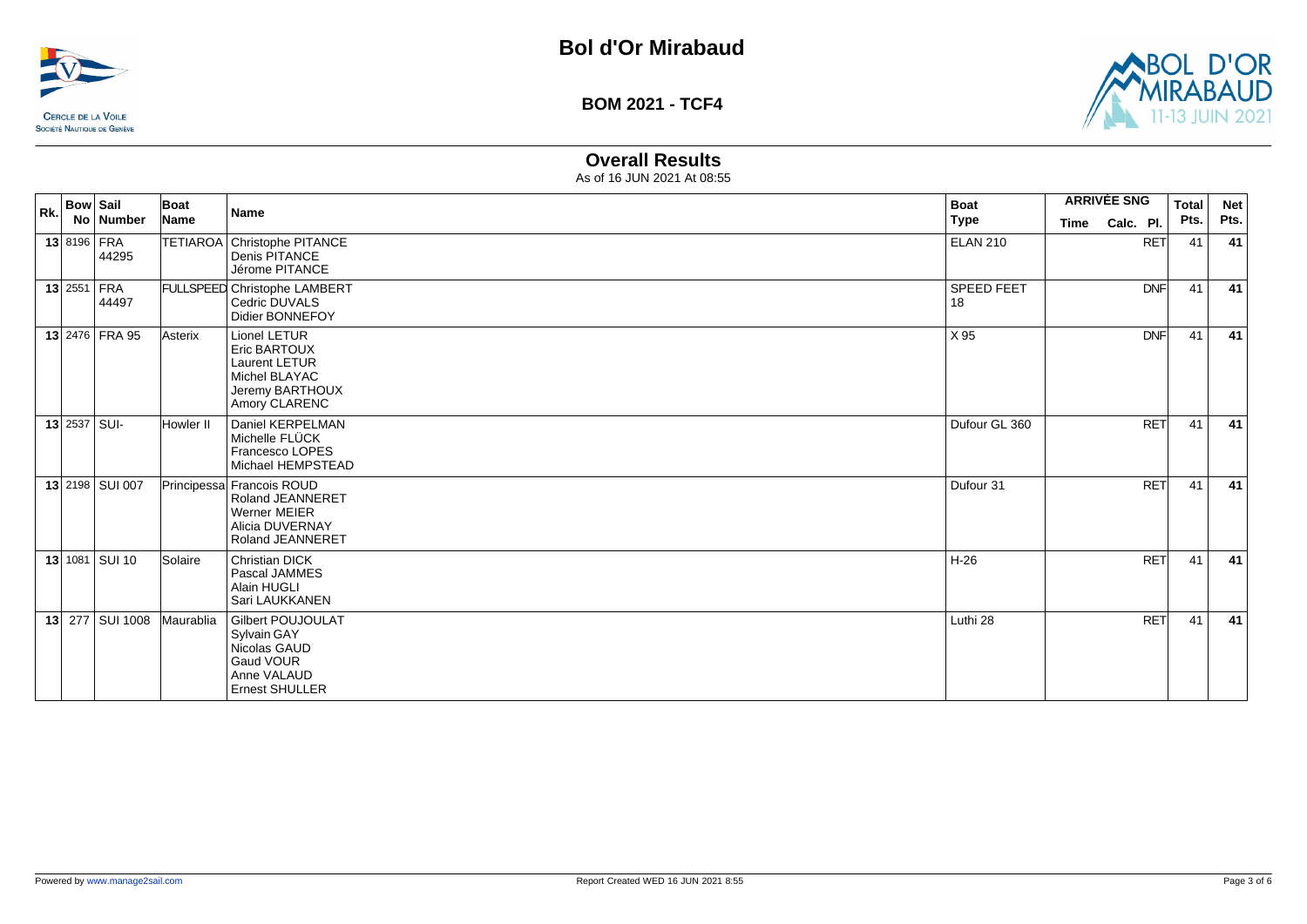



# **Overall Results**

| Rk. | <b>Bow Sail</b> |                        | Boat            | <b>Name</b>                                                                                             | <b>Boat</b> |             | <b>ARRIVÉE SNG</b> | <b>Total</b> | <b>Net</b> |
|-----|-----------------|------------------------|-----------------|---------------------------------------------------------------------------------------------------------|-------------|-------------|--------------------|--------------|------------|
|     |                 | No   Number            | Name            |                                                                                                         | Type        | <b>Time</b> | Calc. Pl.          | Pts.         | Pts.       |
|     |                 | 13 2448 SUI 111        | lLa<br>Clemance | Yves Marie le COUR GRANDMAISON<br>Svlvain ESCOT<br>Thomas LESAGE                                        | First 235   |             | <b>RET</b>         | 41           | 41         |
|     |                 | <b>13 2512 SUI 19</b>  | <b>Saba</b>     | Pierre de WECK<br><b>Ulysse RAISON</b><br>Mikhail de WECK<br>Antoni von PLANTA                          | Tofinou 8m  |             | <b>RET</b>         | 41           | 41         |
|     |                 | 13 724 SUI 232         | Fortitou        | Pierre JACOT<br>Nadia CHRISTINET-BONNET<br><b>Didier GASSER</b><br>Erich DÜRST<br>Tania BRASSEUR WIBAUT | Granada 31  |             | <b>RET</b>         | 41           | 41         |
|     |                 | 13 2269 SUI 33         | Fareast         | Didier FERT<br>Florence VILLANT<br>Arno di BIASE<br><b>Benjamin BRUCHET</b><br>Nicolas REPOND           | Fareast 23R |             | <b>RET</b>         | 41           | 41         |
| 13  |                 | 126 SUI 41             | Tzigane         | <b>Robert RIEBEN</b><br>Linda SCHLATTER<br>Martina SCHLATTER<br>Rafael STUDER<br>Daniel SCHLATTER       | Nomade 830  |             | <b>RET</b>         | 41           | 41         |
|     |                 | 13 2459 SUI 459        | Dr. Stutz       | Fiona TESTUZ<br>Lucie TESTUZ<br>Jean-Sébastien RAHM<br><b>Ronald AUDERSET</b>                           | J/70        |             | <b>RET</b>         | 41           | 41         |
|     |                 | <b>13 2504 SUI 502</b> | Alisée          | Meryl SAVARY<br>Florent SAVARY<br>Eveline BOZZINI<br>Louis-Philippe RUFFY                               | H-Boot      |             | <b>RET</b>         | 41           | 41         |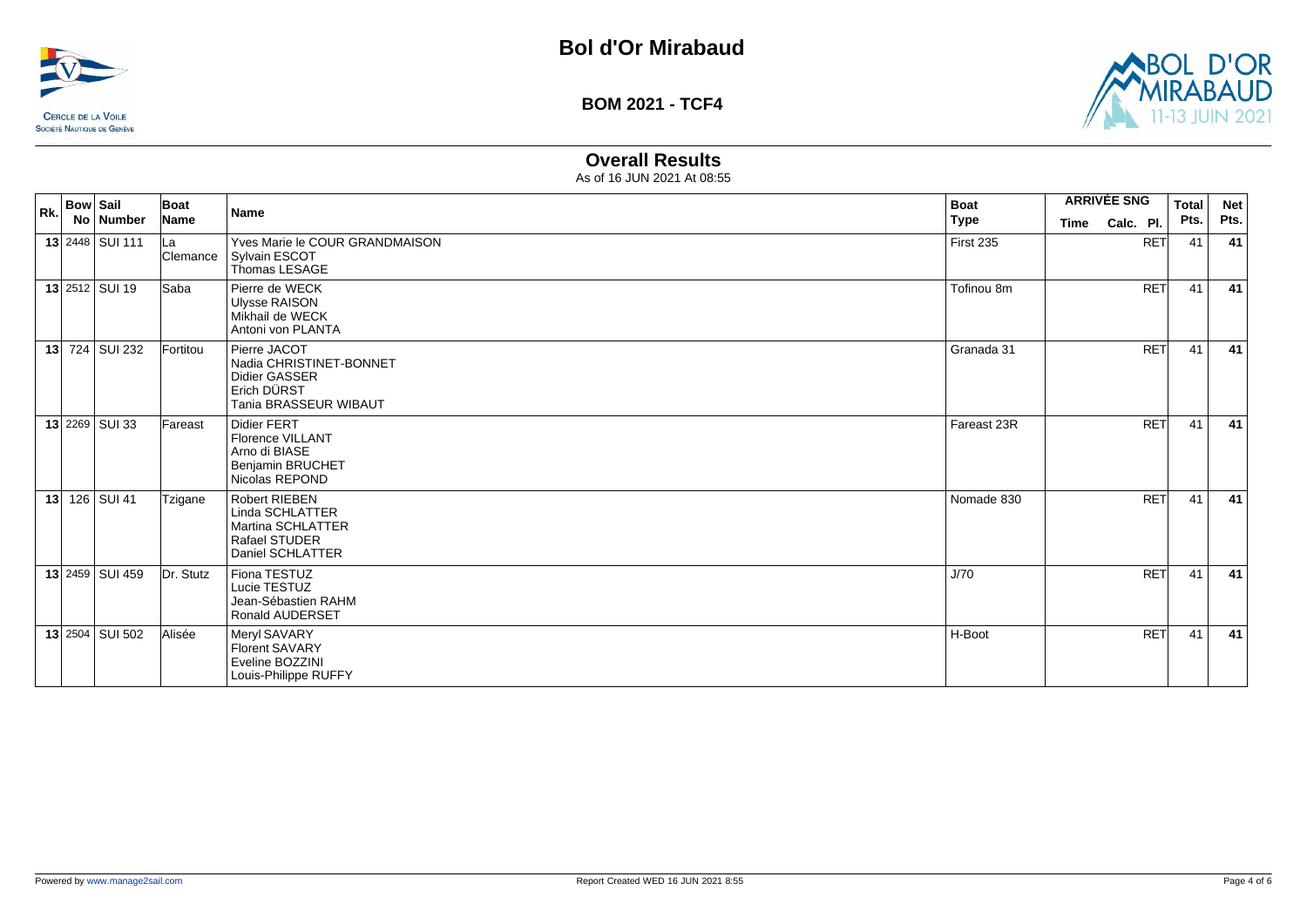



## **Overall Results**

| Rk. | <b>Bow Sail</b>   | No   Number | Boat<br>Name  | Name                                                                                                                   | <b>Boat</b><br><b>Type</b> | <b>Time</b> | <b>ARRIVÉE SNG</b><br>Calc. Pl. | <b>Total</b><br>Pts. | <b>Net</b><br>Pts. |
|-----|-------------------|-------------|---------------|------------------------------------------------------------------------------------------------------------------------|----------------------------|-------------|---------------------------------|----------------------|--------------------|
|     | 13 $1783$ SUI 53  |             | Azohia 2      | Victor PETZOLD<br>Berkay KOSE<br>David MIELKE<br>Thomas KNAACK                                                         | beneteau first<br>29       |             | <b>DNF</b>                      | 41                   | 41                 |
|     | 13 768 SUI 67     |             | Céleste       | Vincent MASSON<br>David MASSON<br>Henri BAUDET                                                                         | Challenger GT<br>26        |             | <b>RET</b>                      | 41                   | 41                 |
|     | 13 2236 SUI 72    |             | Sea<br>Dragon | Sérgio COOPER TEIXEIRA<br>Svenja JUNGJOHANN<br>Thuy-Co HOANG<br>Virginie HOANG<br>Juliette PURET                       | Gib Sea 92                 |             | <b>RET</b>                      | 41                   | 41                 |
|     | 13 2445 SUI 722   |             | <b>TIFÒN</b>  | Antoine CHAUSSON<br>Yannick DUVAL<br>Nicolas COUTY<br>lan STEWART                                                      | J/70                       |             | <b>RET</b>                      | 41                   | 41                 |
|     | 13 1455   SUI 729 |             | Teenwork      | Thierry BOILEAU<br>Arnaud LUISIER<br>Claude RIES                                                                       | Surprise Proto             |             | <b>RET</b>                      | 41                   | 41                 |
|     | 13 2200 SUI 81    |             | Cassiopée     | Alain CORDEY<br>Juan GUARINO<br>Didier CHAVAILLAZ                                                                      | First 30                   |             | <b>DNF</b>                      | 41                   | 41                 |
|     | 13 639 SUI 831    |             | Jacaranda     | Jean-Pierre BANZET<br><b>Erik FRUYTIER</b><br><b>Thibaut DELAPORTE</b><br><b>Charlotte BANZET</b><br>Jean Yves SUARDET | J/70                       |             | <b>RET</b>                      | 41                   | 41                 |
|     | 13 464 Z8         |             | Sysiphus      | Hervé NORDMANN<br>René WALDVOGEL<br>Denis WALDVOGEL<br>Jean-Pierre BAER                                                | Dragon                     |             | <b>RET</b>                      | 41                   | 41                 |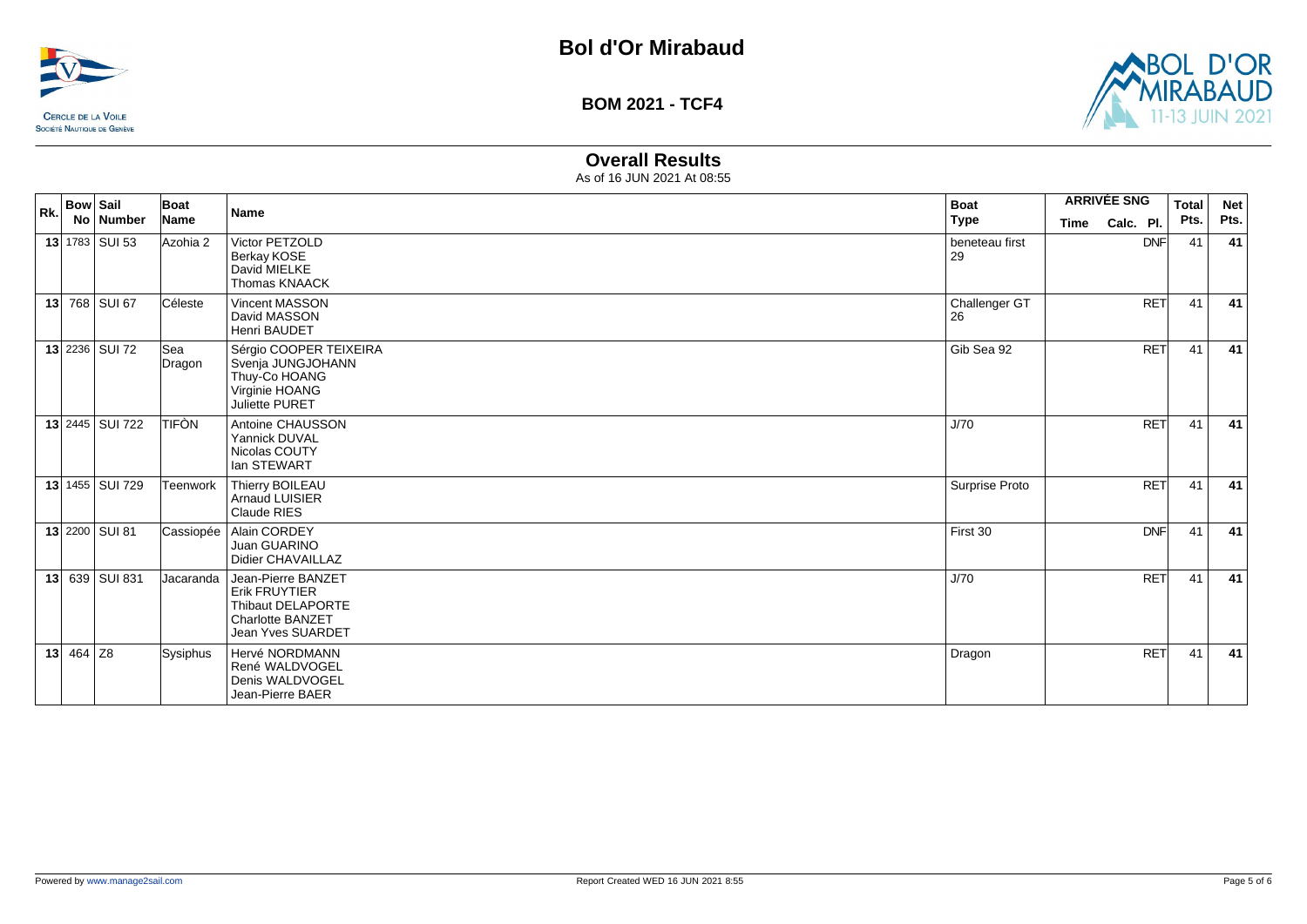



### **Overall Results**

| Rk. | <b>Bow Sail</b> |                     | Boat            | Name                                                                          | Boat                    |      | <b>ARRIVÉE SNG</b> |            | <b>Total</b> | <b>Net</b> |
|-----|-----------------|---------------------|-----------------|-------------------------------------------------------------------------------|-------------------------|------|--------------------|------------|--------------|------------|
|     |                 | No   Number         | Name            |                                                                               | <b>Type</b>             | Time | Calc. $PI.$        |            | Pts.         | Pts.       |
|     |                 | <b>13 2148 Z937</b> | LE GE 92<br>182 | Thierry HOLWEGER<br>  Milena TESTINI<br>Sergio BOSSI<br><b>Patricia SEREX</b> | Neptune Trident<br>  80 |      |                    | <b>DNF</b> | 41'          | 41         |
|     |                 | 13 1034 Z978        |                 | Sambucco2 Guy MICHAUD<br>Thierry MOREL<br>Rodolphe BECKER<br>Florian SCHMIDT  | J/24                    |      |                    | <b>RET</b> | 41           | -41        |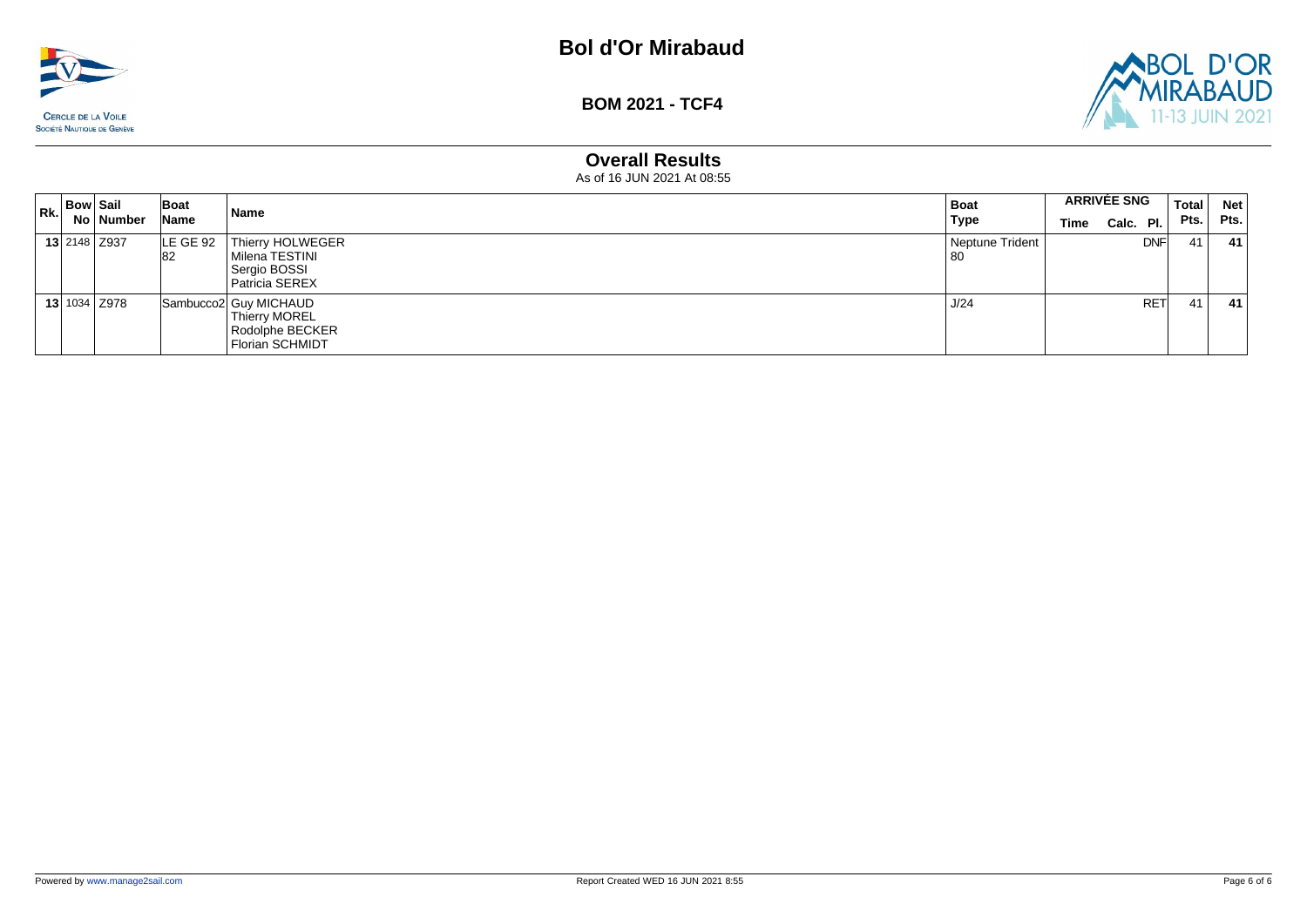



### **Overall Results**

As of 16 JUN 2021 At 08:55

**Scoring system: Low Point. Rating system: IRC.**

| Rk. | <b>Bow Sail</b> | No Number         | Boat<br>Name | <b>Name</b>                                                                                                                                                                                                                                               | <b>Boat</b><br><b>Type</b> |                           | <b>ARRIVÉE SNG</b> | <b>Total</b><br>Pts. | <b>Net</b><br>Pts. |
|-----|-----------------|-------------------|--------------|-----------------------------------------------------------------------------------------------------------------------------------------------------------------------------------------------------------------------------------------------------------|----------------------------|---------------------------|--------------------|----------------------|--------------------|
|     |                 | 1 2404 HUN 92     | Raffica      | Zsolt KIRÁLY<br>Robert SARINA<br><b>Tamas BENEDEK</b><br>Gyula MÓNUS<br>Tamás PUSKÁS<br>Oliver DEMJEN<br>Robert KURUCZ<br>David KIRALY<br>Gabor VINCZE<br>Péter CZÉGAI<br>Lasllo CSER<br>György WEIDINGER<br>László TÖRÖK<br>Miklos BORSOS<br>Gábor PESTI | Libera class a             | Time<br>14:06:23 14:06:23 | Calc. Pl.          |                      | $\mathbf{1}$       |
|     |                 | 2 1090 SUI 1090   | Katana       | Philippe de WECK<br>Alexander de WECK<br>Yvon BUTIKOFER<br>Jean Charles SIRAUDIN<br>Patrick MAZUAY<br>Michel VAUCHER<br>Pierre BUHOLZER                                                                                                                   | Luthi 1090                 | 15:20:00 15:20:00 2       |                    | 2                    | $\overline{2}$     |
|     |                 | $3 1486 $ SUI 001 | <b>QFX</b>   | Thomas JUNDT<br>Joël CHIODONI<br>Antoine RAVONEL<br>Philippe BARRAUD<br>Mario PFISTER<br>Jean-Philippe RYTER<br>Patrick QUENNOZ                                                                                                                           | proto                      | 15:49:13 15:49:13 3       |                    | 3                    | 3                  |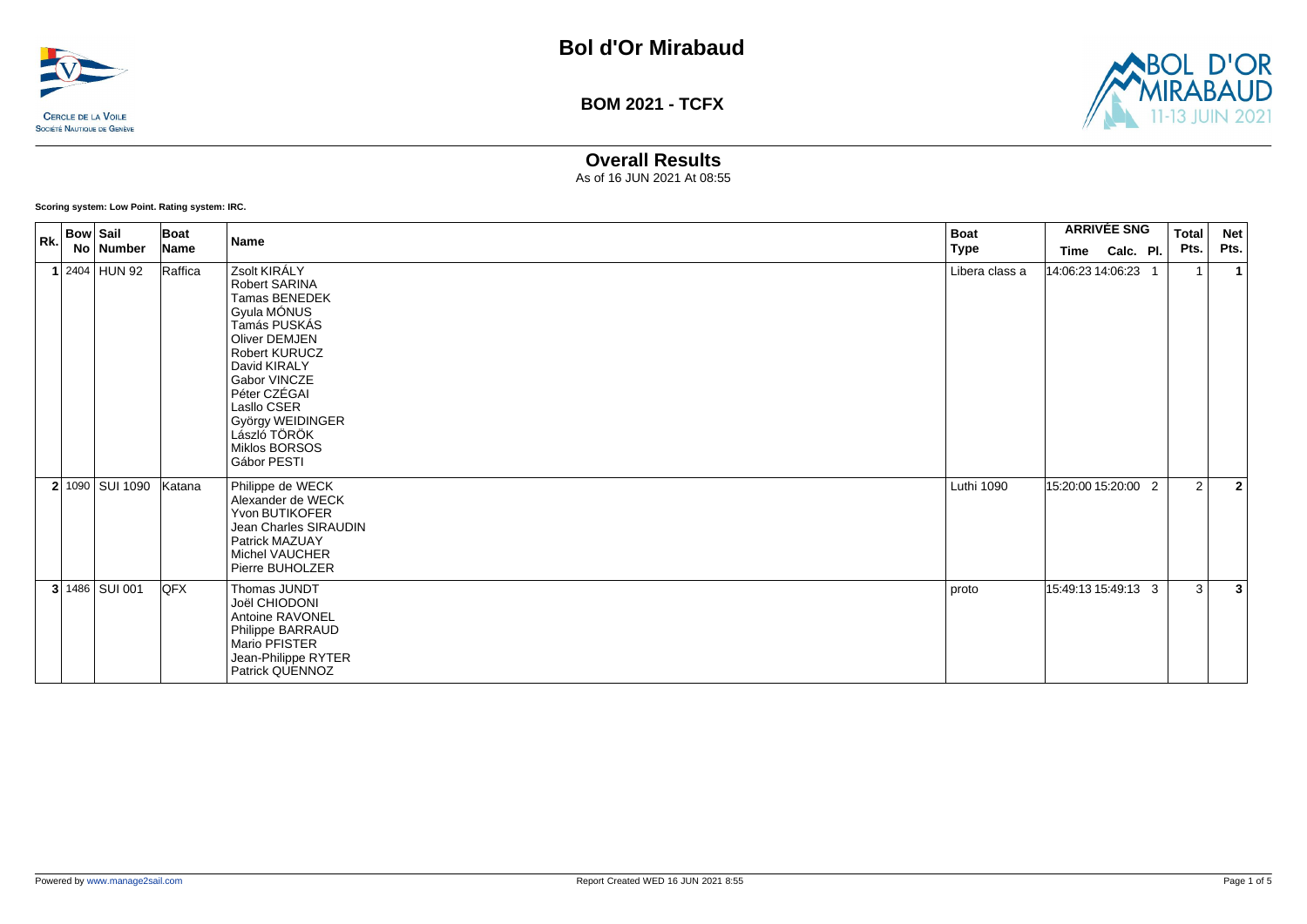



# **Overall Results**

| $ Rk$ . | <b>Bow Sail</b> | No Number         | Boat<br>Name | <b>Name</b>                                                                                                                                                                     | <b>Boat</b><br><b>Type</b> | Time                | <b>ARRIVÉE SNG</b><br>Calc. Pl. | <b>Total</b><br>Pts. | <b>Net</b><br>Pts. |
|---------|-----------------|-------------------|--------------|---------------------------------------------------------------------------------------------------------------------------------------------------------------------------------|----------------------------|---------------------|---------------------------------|----------------------|--------------------|
|         |                 | 4 $141$ SUI 200   | Du Lac       | Notre-Dame Philippe GAY<br>Loan BONTRON<br>André DARMON<br>Andrew CASSELS<br>Robin van BIENEN<br>Didier QUINODOZ<br><b>Eric BURRUS</b><br>Alain DUBOIS<br><b>Tibor QUINODOZ</b> | Psaros 40                  | 16:46:16 16:46:16 4 |                                 | 4                    | 4                  |
|         |                 | $5 1685 $ SUI 300 | <b>cube</b>  | Carpediem   Grégoire BORDIER<br>Laurence BURGER<br><b>Jesse GIACOMETTI</b><br><b>Mathieu MEYER</b><br><b>Romain MEYER</b><br><b>Benjamin SENFTEN</b><br>Luc MUNIER              | Psaros 33                  | 16:56:03 16:56:03 5 |                                 | 5                    | 5                  |
| 6       |                 | 77 SUI 900        | Pétrel       | Michael WETTSTEIN<br>Damien DAVID<br>Olivier TÂCHE<br><b>Fabrice ALLAZ</b><br>Vincent JOLIAT<br>Florian BERNHARD<br>Jon ITTURALDE<br>Santiago VILLAX SAMPAIO                    | Psaros 33                  | 17:05:47 17:05:47 6 |                                 | 6                    | 6                  |
|         |                 | 7 2374 SUI 1100   | Eole7        | Jean-Luc HALDIMANN<br>Jean-Michel COURCOUX<br>Arno HUNZIKER<br>Kevin LAHOGUE<br>Matthieu SISTEK<br>Jonathan GIRARDIN                                                            | Psaros 33                  | 17:29:11 17:29:11 7 |                                 | $\overline{7}$       | $\overline{7}$     |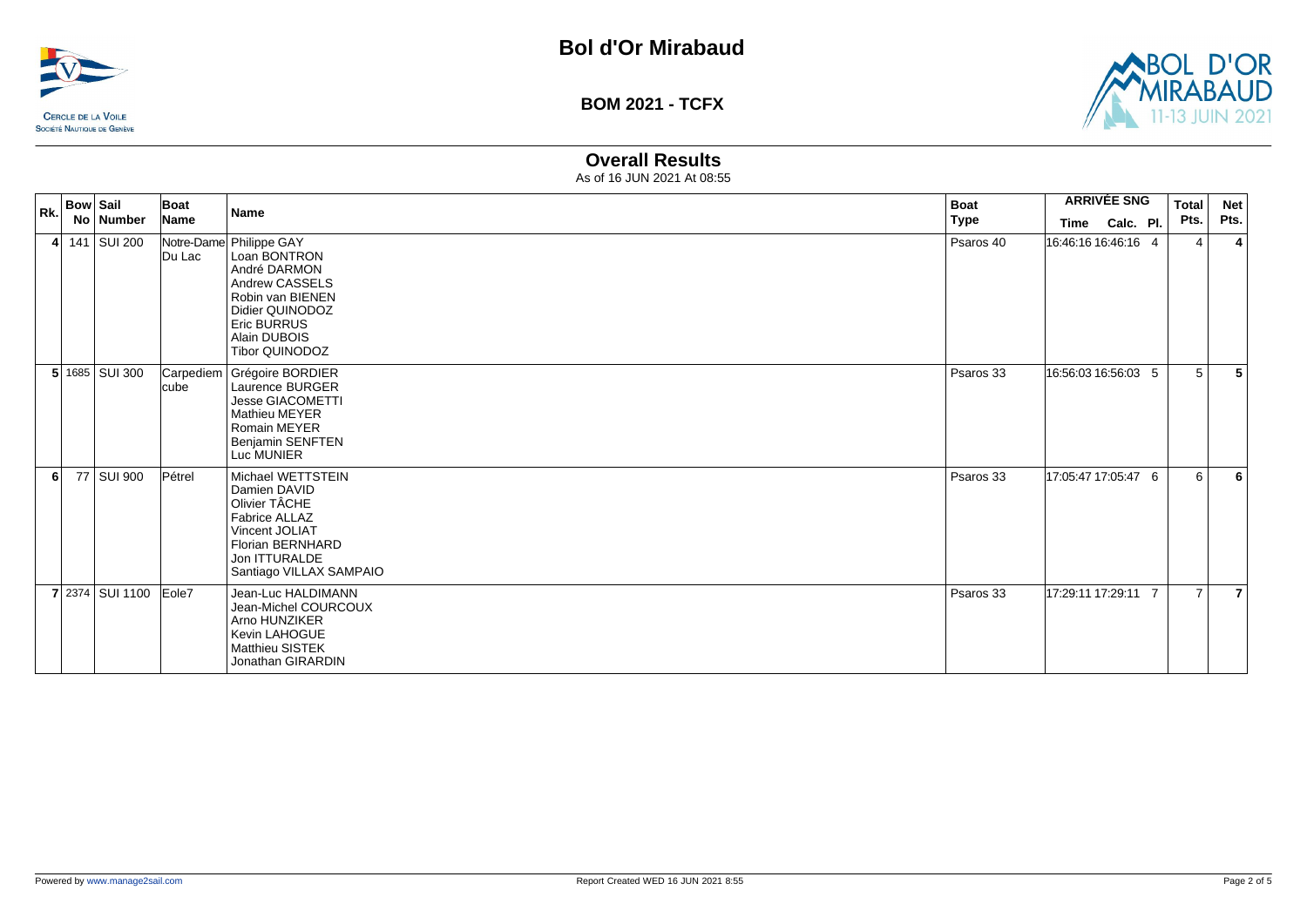



# **Overall Results**

| Rk. | <b>Bow Sail</b><br>No Number | Boat<br>Name         | <b>Name</b>                                                                                                                                              | <b>Boat</b><br><b>Type</b> | Time                 | <b>ARRIVÉE SNG</b><br>Calc. Pl. | Total<br>Pts.   | <b>Net</b><br>Pts. |
|-----|------------------------------|----------------------|----------------------------------------------------------------------------------------------------------------------------------------------------------|----------------------------|----------------------|---------------------------------|-----------------|--------------------|
|     | 8 1577 SUI 200               | Raïjin               | Philippe BERTHERAT<br>Galetto CEDRIC<br><b>Titouan QUIVIGER</b><br>Jonathan SCHOPFER<br>Pierre GIROD<br>Guillaume GIROD<br><b>Chantal GIROD</b>          | Psaros 33                  | 17:33:49 17:33:49 8  |                                 | 8               | 8                  |
|     | 9 2366 SUI 100               | Ylliam               | Mikis PSAROFAGHIS<br>Fred ANTOINE<br>Simone ARIENTI<br>Guillaume JANIN<br>Pascal BATAL<br>Nicolas GOUZER<br>Romain HERZIG                                | Psaros 33                  | 17:34:42 17:34:42 9  |                                 | 9               | 9                  |
|     | 10 2049 SUI 800              | $Pe$ trel3           | Cyrus GOLCHAN<br>Carole NEGREVERGNE<br><b>Gilles MORELLE</b><br><b>Florent MEYNET</b><br>Nicolas BOUCHERIE                                               | Psaros 33                  | 17:36:35 17:36:35 10 |                                 | 10 <sup>1</sup> | 10                 |
|     | 11 1200 SUI 1200             | JoKer <sub>2.0</sub> | Jean Olivier KERR<br>Etienne PFENNINGER<br>Cédric VULLIEZ<br>Damien MAZAT<br>Krystel VIGNOLA<br>Damien LHUILLIER<br>Carolina METAXAS<br>Alexandre SOUCAS | Psaros 33                  | 17:38:59 17:38:59 11 |                                 | 11              | 11                 |
|     | 12 1912 SUI 700              | Squad                | The Sailing Jacques EMERY<br>Nicolas ROLAZ<br>Marie BARRUÉ<br>Shirley ROBERTSON<br>Amanda BJÖRK-ANASTASSOV<br>Maxime BACHELIN<br>Cristina PUJOL          | Psaros 33                  | 17:39:25 17:39:25 12 |                                 | 12              | 12                 |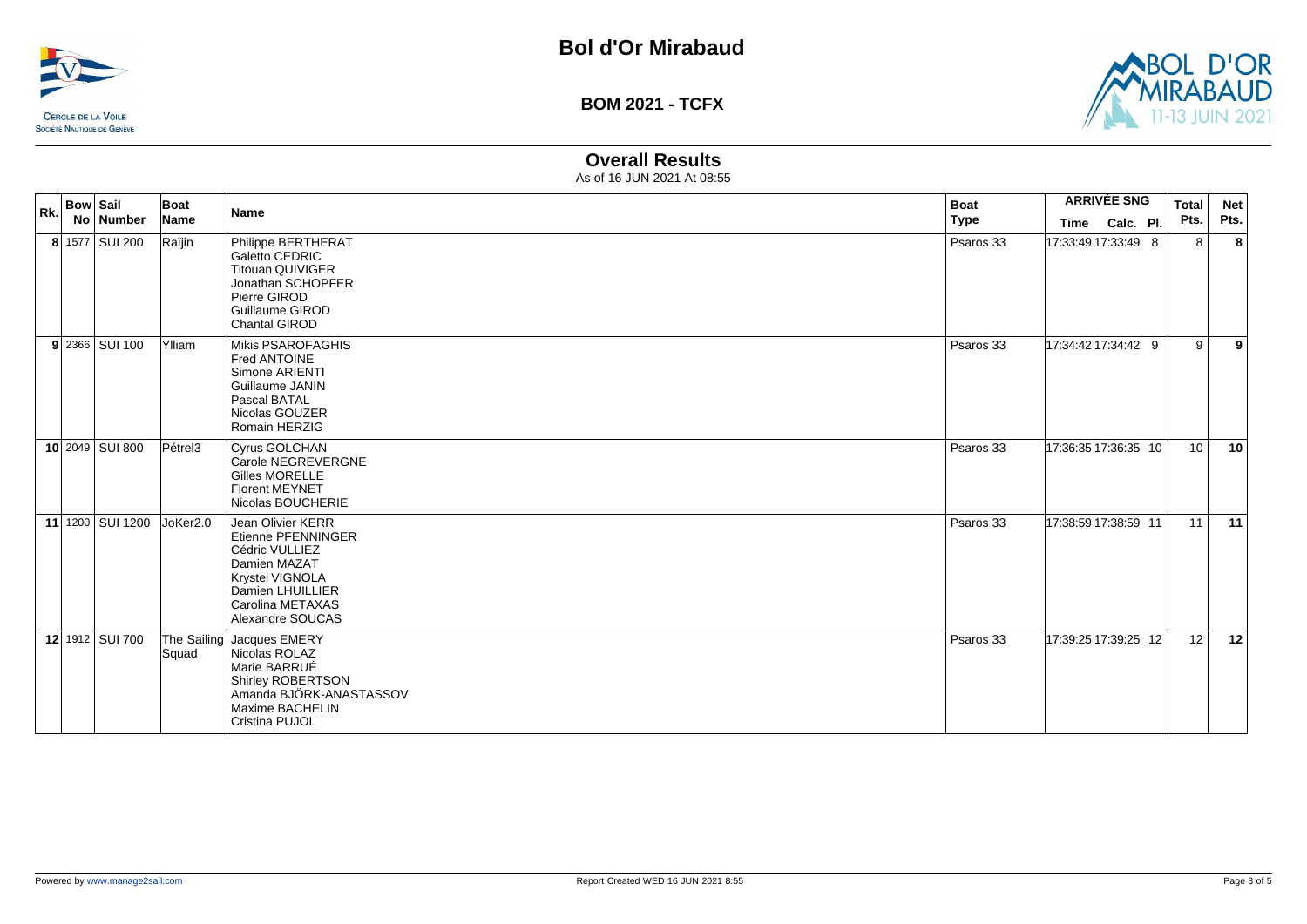



# **Overall Results**

| Rk. | <b>Bow Sail</b>         | Boat                             | <b>Name</b>                                                                                                                                                                                         | <b>Boat</b>     | <b>ARRIVÉE SNG</b> |                       | <b>Total</b> | <b>Net</b> |
|-----|-------------------------|----------------------------------|-----------------------------------------------------------------------------------------------------------------------------------------------------------------------------------------------------|-----------------|--------------------|-----------------------|--------------|------------|
|     | No Number               | Name                             |                                                                                                                                                                                                     | <b>Type</b>     |                    | Time Calc. Pl.        | Pts.         | Pts.       |
|     | 13 322 SUI 1            |                                  | Taillevent II Nicolas ENGEL<br>Jean-Marie TAHIER<br><b>Tim GENET</b><br>Mariller BLAISE<br><b>Christian TELFER</b><br>Ambroise JONSON<br>Sevestre PAUL-AMBROISE<br>Jonas LAMBELET<br>Antoine PROKOS | ACC 60          |                    | 16:43:01 17:43:01 ASP | 13           | 13         |
|     | 14 2226 SUI 600         |                                  | <b>EVANESSE Patrik HERZIG</b><br>Thilo RITZI<br>Peter FRITSCHI<br>Andreas LEUTENEGGER<br>Yves EGLI<br><b>Tin HEULE</b><br>Armin SCHMID                                                              | Psaros 33       |                    | 16:48:33 17:48:33 ASP | 14           | 14         |
|     | <b>15 2321 SUI 8888</b> | lMSC                             | Nicolas GROUX<br>Lars TERMANSEN<br>Damien BERNARD<br>David BERDELL<br>Paulo QUAVIGAZY<br>Fabio di ROSA<br><b>Olivier RAISON</b>                                                                     | Psaros 33       |                    | 18:12:42 18:12:42 15  | 15           | 15         |
|     | 16 997 SUI 32           | GENEVA<br>SAILING<br><b>TEAM</b> | Cyril PEYROT<br>18FOOTER Patrick PEYROT<br>Simon MONNIN                                                                                                                                             | 18 " australien |                    | 18:15:01 18:15:01 16  | 16           | 16         |